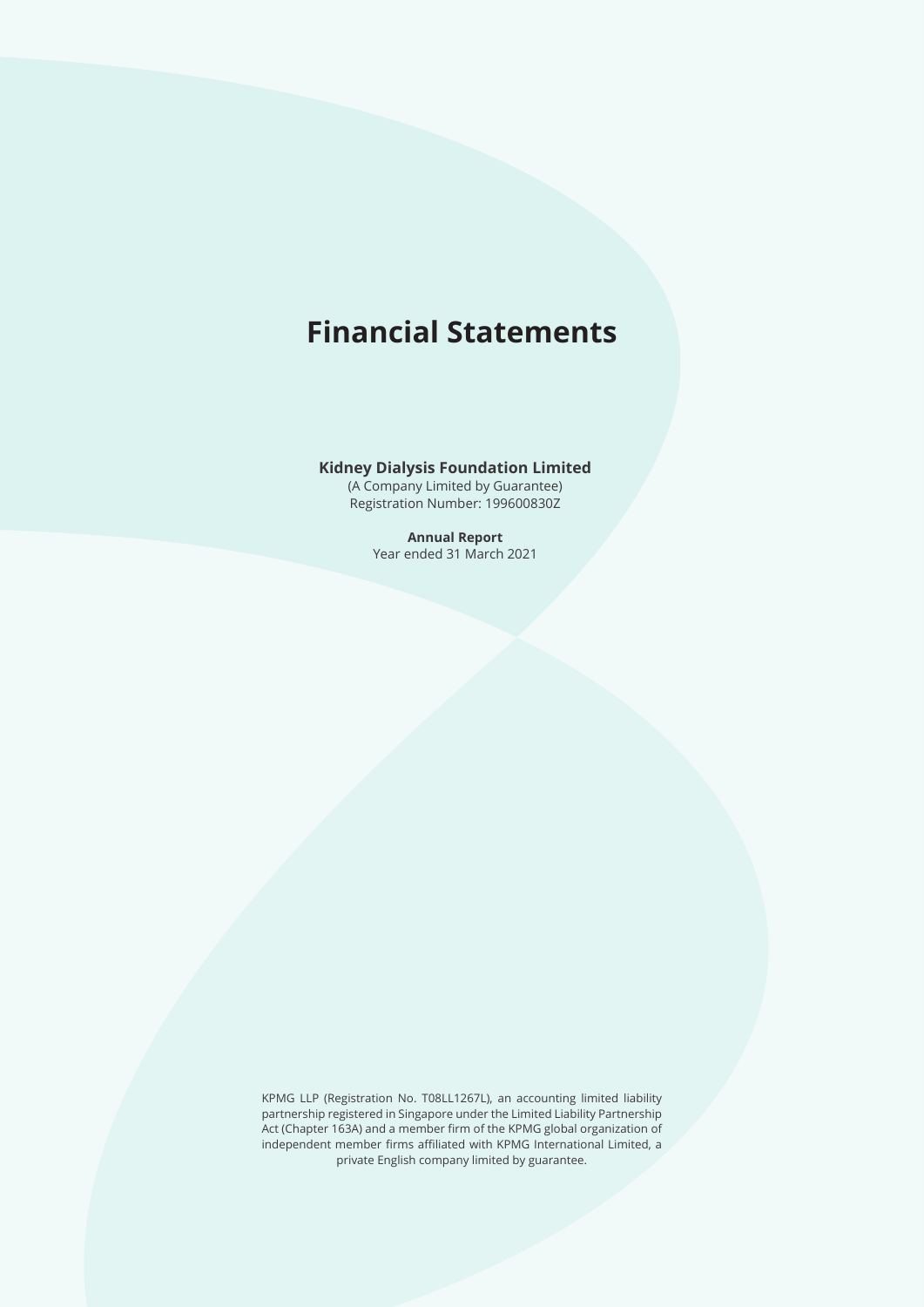## **Directors' Statement**

We are pleased to submit this annual report to the members of the Kidney Dialysis Limited Foundation (the "Foundation") together with the audited financial statements of the Foundation for the financial year ended 31 March 2021.

In our opinion:

- (a) the financial statements set out on pages 39 to 72 are drawn up so as to give a true and fair view of the financial position of the Foundation as at 31 March 2021 and the financial performance, changes in funds and cash flows of the Foundation for the year ended on that date in accordance with the provisions of the Singapore Companies Act, Chapter 50, Charities Act, Chapter 37 and other relevant regulations ("the Charities Act and Regulations") and Singapore Financial Reporting Standards; and
- (b) at the date of this statement, there are reasonable grounds to believe that the Foundation will be able to pay its debts as and when they fall due.

The Board of Directors has, on the date of this statement, authorised these financial statements for issue.

#### **Directors**

The directors in office at the date of this statement are as follows:

Dr Lim Cheok Peng - Chairman Yeoh Oon Jin Cheng Wai Keung Stephen Lee Ching Yen Watson Ong Choon Huat Wong Yew Meng Chan May Ping Uantchern Loh Chan Soo Sen Roy Quek Hong Sheng (Appointed on 1 July 2020)

#### **Principal Activities**

The Foundation was incorporated on 1 February 1996 as a Foundation limited by guarantee and is registered as a charity under the Charities Act, Chapter 37 and other relevant regulations.

The principal activities of the Foundation during the financial year have been those relating to the provision of subsidised and/ or free medical treatment and dialysis services for patients suffering from kidney and kidney related illnesses. These activities are funded by donations received from the general public and subsidies from the Government (administered by the Ministry of Health). The Foundation generally does not accept patients who are financially able to pay for dialysis treatment at private centres. There have been no significant changes in such activities during the financial year.

The Foundation's secondary strategic mission is to identify and support research in the area for the prevention, treatment and cure of kidney and kidney related diseases. The Foundation signed a memorandum of understanding in November 2007 with The National University of Singapore ("NUS") to collaborate in the area of research for the prevention, treatment and cure of kidney and kidney related diseases. To achieve this, a Research Fund was set up to solicit donations to support and fund research for the prevention, treatment and cure of kidney and kidney related diseases. In July 2011, the Foundation continued the collaboration with NUS with the signing of a 5-year gift agreement at an annual minimum pledge of \$350,000. In July 2016, the Foundation signed a gift agreement for the funding of \$1,200,000 for another 3 years to continue the Foundation's collaboration with NUS. In October 2018, the Foundation further continued the collaboration with NUS with the signing of a 3-year gift agreement for the funding of \$1,500,000. The gift agreement was discontinued by the Foundation upon approval during the Annual General Meeting held on 22 August 2019.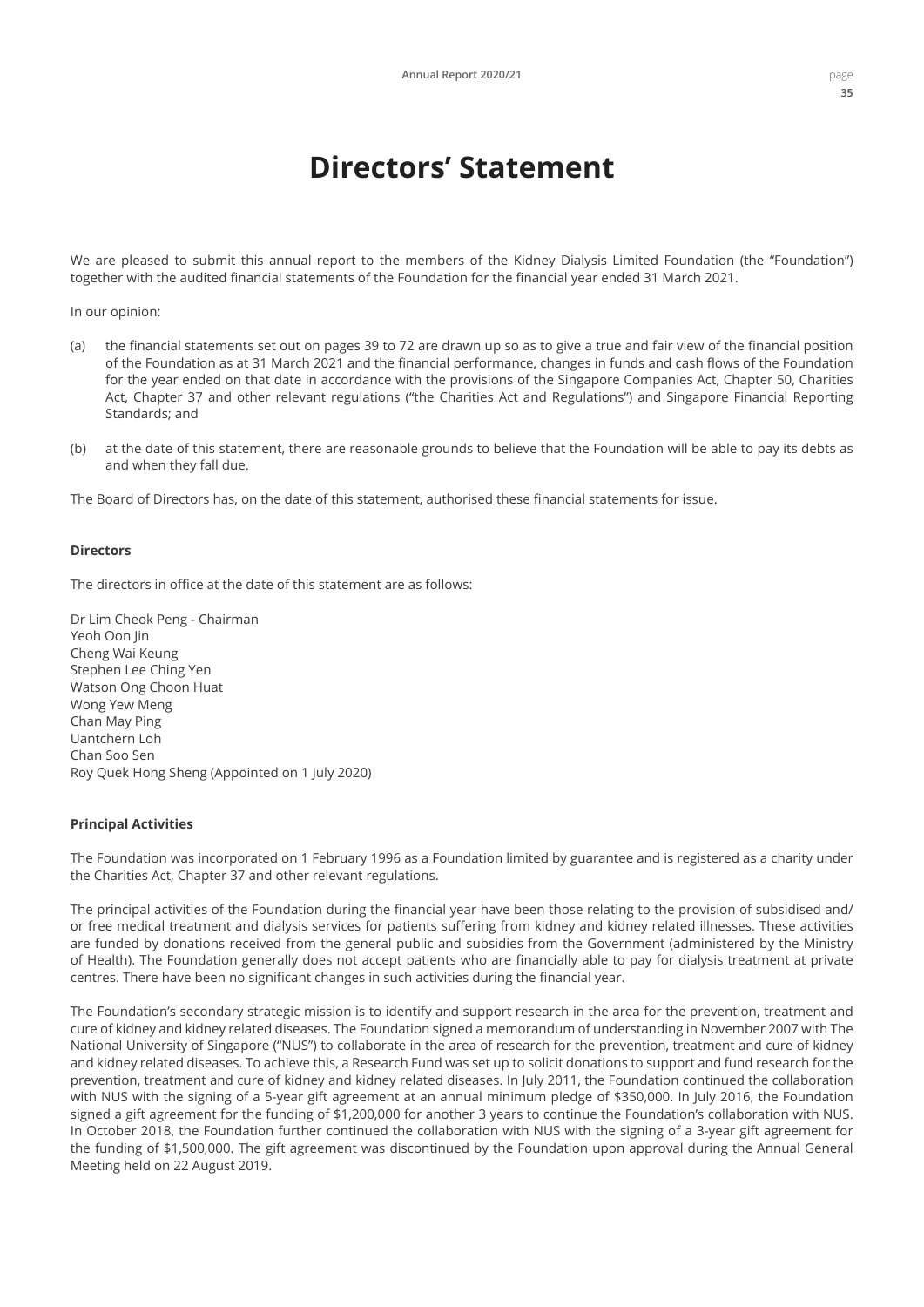## **Directors' Statement**

#### **Directors' Interests**

Directors, who are also members of the Foundation, are Mr Cheng Wai Keung, Mr Stephen Lee Ching Yen, Dr Lim Cheok Peng, Mr Yeoh Oon Jin and Mr Watson Ong. The members do not have a personal interest in the Foundation.

As the Foundation is a Foundation limited by guarantee and has no share capital, the statutory information required to be disclosed by the directors under Section 201 (6) (g) and Section 201 (12) of the Singapore Companies Act, Chapter 50 does not apply.

Neither at the end of, nor at any time during the financial year was the Foundation a party to any arrangement whose objects are, or one of whose objects is, to enable the directors of the Foundation to acquire benefits by means of the subscription to or acquisition of debentures of the Foundation or any other body corporate.

### **Share Options**

As the Foundation is a Foundation limited by guarantee and has no share capital, the statutory information required to be disclosed under Section 201 (12) of the Singapore Companies Act, Chapter 50 does not apply.

### **Auditors**

The auditors, KPMG LLP, have indicated their willingness to accept re-appointment.

On behalf of the Board of Directors

**Dr Lim Cheok Peng Yeoh Oon Jin** *Director Director*

8 September 2021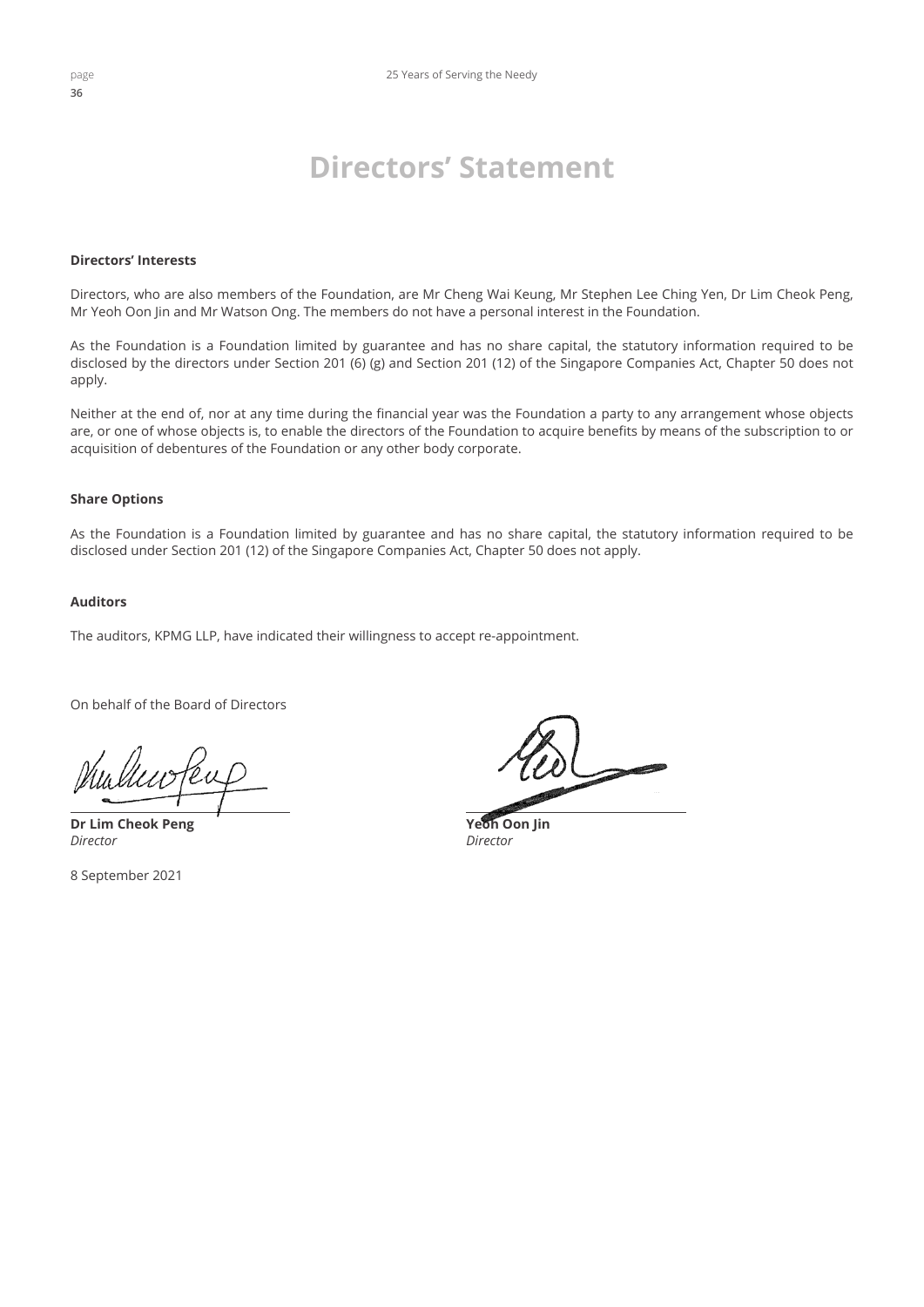# **Independent Auditors' Report**

**Members of the Foundation Kidney Dialysis Foundation Limited (A Company Limited by Guarantee)**

#### **Report on the audit of the financial statements**

#### *Opinion*

We have audited the financial statements of Kidney Dialysis Foundation Limited ('the Foundation'), which comprise the statement of financial position as at 31 March 2021, the statement of income and expenditure and other comprehensive income, statement of changes in funds and statement of cash flows for the year then ended, and notes to the financial statements, including a summary of significant accounting policies, as set out on pages 39 to 72.

In our opinion, the Foundation's financial statements are properly drawn up in accordance with the provisions of the Companies Act, Chapter 50 ('the Companies Act'), the Charities Act, Chapter 37 and other relevant regulations ('the Charities Act and Regulations'), and Financial Reporting Standards in Singapore ('FRSs') so as to give a true and fair view of the financial position of the Foundation as at 31 March 2021 and the financial performance, changes in funds and cash flows of the Foundation for the year ended on that date.

#### *Basis for opinion*

We conducted our audit in accordance with Singapore Standards on Auditing ('SSAs'). Our responsibilities under those standards are further described in the *'Auditors' responsibilities for the audit of the financial statements'* section of our report. We are independent of the Foundation in accordance with the Accounting and Corporate Regulatory Authority *Code of Professional Conduct and Ethics for Public Accountants and Accounting Entities* ('ACRA Code') together with the ethical requirements that are relevant to our audit of the financial statements in Singapore, and we have fulfilled our other ethical responsibilities in accordance with these requirements and the ACRA Code. We believe that the audit evidence we have obtained is sufficient and appropriate to provide a basis for our opinion.

#### *Other information*

Management is responsible for the other information contained in the annual report. Other information is defined as all information in the annual report other than the financial statements and our auditors' report thereon.

We have obtained all other information prior to the date of this auditors' report.

Our opinion on the financial statements does not cover the other information and we do not express any form of assurance conclusion thereon.

In connection with our audit of the financial statements, our responsibility is to read the other information and, in doing so, consider whether the other information is materially inconsistent with the financial statements or our knowledge obtained in the audit or otherwise appears to be materially misstated.

If, based on the work we have performed, we conclude that there is a material misstatement of this other information, we are required to report that fact. We have nothing to report in this regard.

#### *Responsibilities of management and directors for the financial statements*

Management is responsible for the preparation of financial statements that give a true and fair view in accordance with the provisions of the Companies Act, the Charities Act and Regulations and FRSs and for devising and maintaining a system of internal accounting controls sufficient to provide a reasonable assurance that assets are safeguarded against loss from unauthorised use or disposition; and transactions are properly authorised and that they are recorded as necessary to permit the preparation of true and fair financial statements and to maintain accountability of assets.

In preparing the financial statements, management is responsible for assessing the Foundation's ability to continue as a going concern, disclosing, as applicable, matters related to going concern and using the going concern basis of accounting unless management either intends to liquidate the Foundation or to cease operations, or has no realistic alternative but to do so.

The directors' responsibilities include overseeing the Foundation's financial reporting process.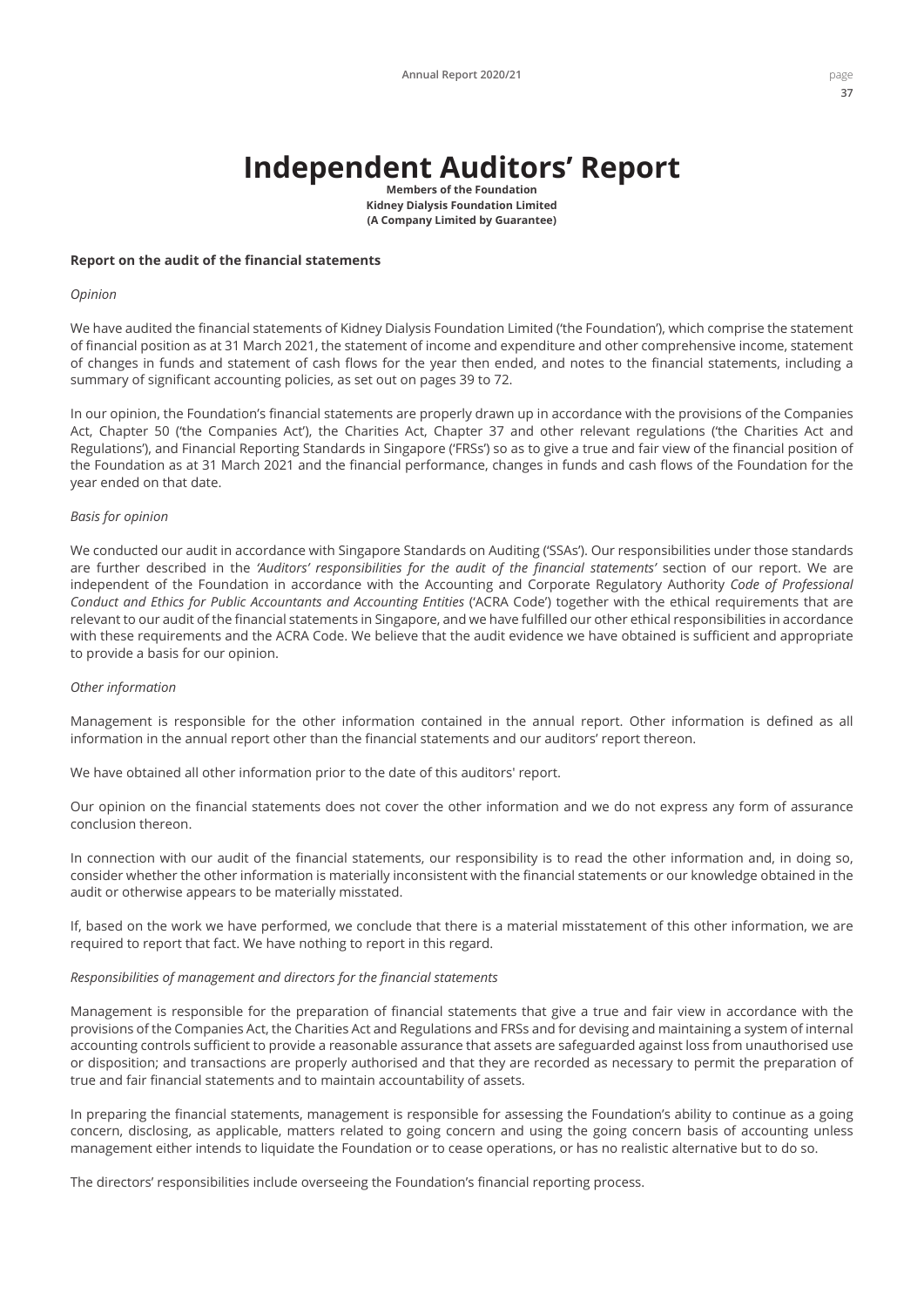## **Independent Auditors' Report**

**Members of the Foundation Kidney Dialysis Foundation Limited (A Company Limited by Guarantee)**

### *Auditors' responsibilities for the audit of the financial statements*

Our objectives are to obtain reasonable assurance about whether the financial statements as a whole are free from material misstatement, whether due to fraud or error, and to issue an auditors' report that includes our opinion. Reasonable assurance is a high level of assurance, but is not a guarantee that an audit conducted in accordance with SSAs will always detect a material misstatement when it exists. Misstatements can arise from fraud or error and are considered material if, individually or in the aggregate, they could reasonably be expected to influence the economic decisions of users taken on the basis of these financial statements.

As part of an audit in accordance with SSAs, we exercise professional judgement and maintain professional scepticism throughout the audit. We also:

- Identify and assess the risks of material misstatement of the financial statements, whether due to fraud or error, design and perform audit procedures responsive to those risks, and obtain audit evidence that is sufficient and appropriate to provide a basis for our opinion. The risk of not detecting a material misstatement resulting from fraud is higher than for one resulting from error, as fraud may involve collusion, forgery, intentional omissions, misrepresentations, or the override of internal controls.
- Obtain an understanding of internal controls relevant to the audit in order to design audit procedures that are appropriate in the circumstances, but not for the purpose of expressing an opinion on the effectiveness of the Foundation's internal controls.
- Evaluate the appropriateness of accounting policies used and the reasonableness of accounting estimates and related disclosures made by management.
- Conclude on the appropriateness of management's use of the going concern basis of accounting and, based on the audit evidence obtained, whether a material uncertainty exists related to events or conditions that may cast significant doubt on the Foundation's ability to continue as a going concern. If we conclude that a material uncertainty exists, we are required to draw attention in our auditors' report to the related disclosures in the financial statements or, if such disclosures are inadequate, to modify our opinion. Our conclusions are based on the audit evidence obtained up to the date of our auditors' report. However, future events or conditions may cause the Foundation to cease to continue as a going concern.
- Evaluate the overall presentation, structure and content of the financial statements, including the disclosures, and whether the financial statements represent the underlying transactions and events in a manner that achieves fair presentation.

We communicate with those charged with governance regarding, among other matters, the planned scope and timing of the audit and significant audit findings, including any significant deficiencies in internal controls that we identify during our audit.

#### **Report on other legal and regulatory requirements**

In our opinion, the accounting and other records required to be kept by the Foundation have been properly kept in accordance with the provisions of the Companies Act, and the Charities Act and Regulations.

During the course of our audit, nothing has come to our attention that causes us to believe that during the year:

- (a) the Foundation has not used the donation monies in accordance with its objectives as required under Regulation 11 of the Charities (Institutions of a Public Character) Regulations; and
- (b) the Foundation has not complied with the requirements of Regulation 15 of the Charities (Institutions of a Public Character) Regulations.

KPMG LLP

**KPMG LLP** *Public Accountants and Chartered Accountants*

**Singapore** 8 September 2021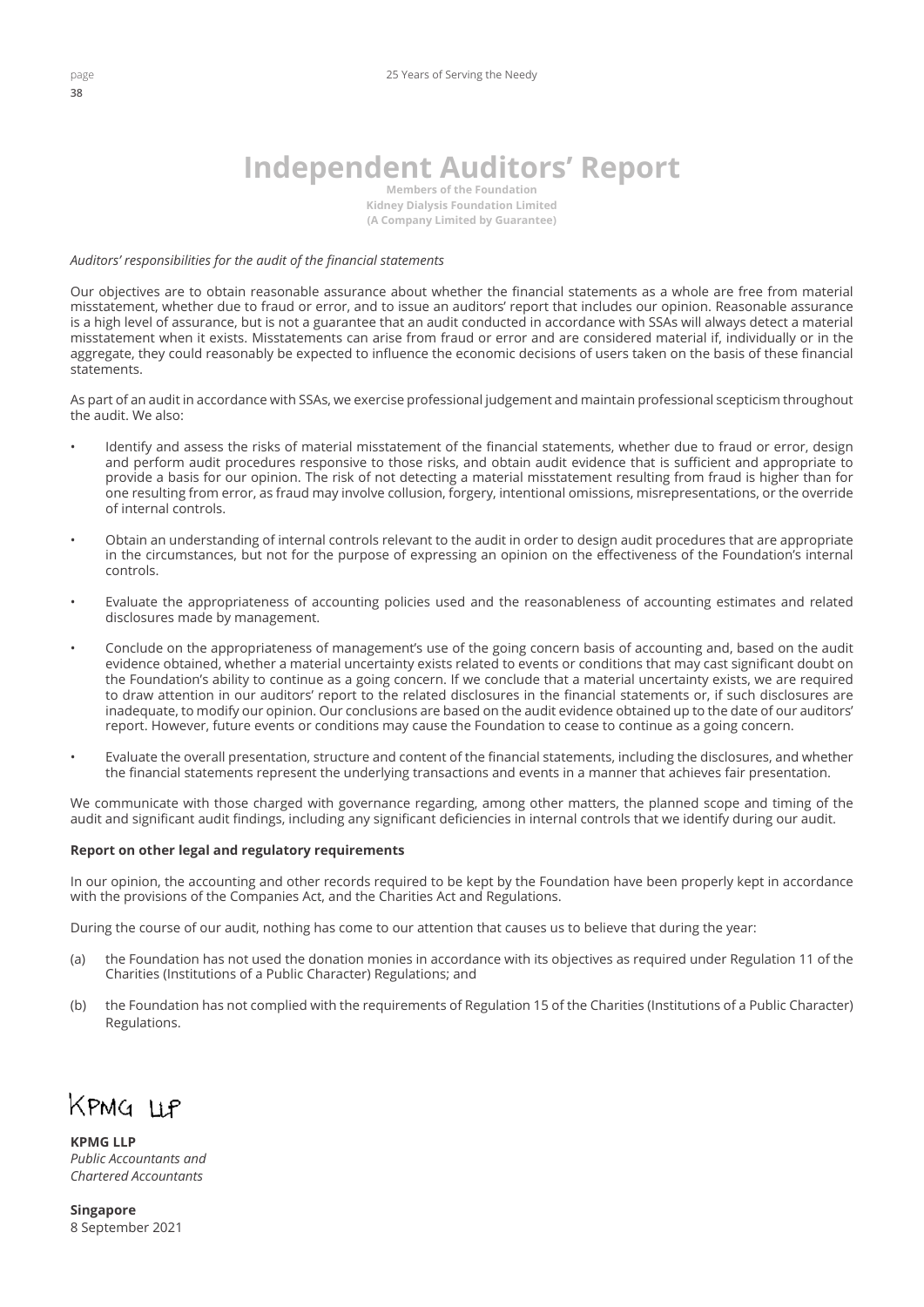## **Statement of Financial Position As at 31 March 2021**

|                                      | <b>Note</b>    | 2021       | 2020       |
|--------------------------------------|----------------|------------|------------|
|                                      |                | \$         | \$         |
| <b>Non-Current Assets</b>            |                |            |            |
| Plant and equipment                  | 5              | 1,313,835  | 439,253    |
| Intangible assets                    | 6              | 10,632     | 37,152     |
| <b>Total Non-Current Assets</b>      |                | 1,324,467  | 476,405    |
| <b>Current Assets</b>                |                |            |            |
| Trade and other receivables          | $\overline{7}$ | 1,705,528  | 1,003,615  |
| Inventory                            | 8              | 27,449     | 27,449     |
| Cash and cash equivalents            | 9              | 43,502,367 | 37,487,202 |
| <b>Total Current Assets</b>          |                | 45,235,344 | 38,518,266 |
| <b>Total Assets</b>                  |                | 46,559,811 | 38,994,671 |
|                                      |                |            |            |
| <b>Non-Current Liabilities</b>       |                |            |            |
| Deferred capital grants              | 10             | 13,588     | 85,222     |
| Grants received in advance           | 11             | 1,568,234  | 1,706,606  |
| <b>Total Non-Current Liabilities</b> |                | 1,581,822  | 1,791,828  |
|                                      |                |            |            |
| <b>Current Liabilities</b>           |                |            |            |
| Deferred capital grants              | 10             | 68,800     | 115,763    |
| Grants received in advance           | 11             | 4,636,143  | 521,906    |
| Trade and other payables             | 12             | 1,576,770  | 876,281    |
| <b>Total Current Liabilities</b>     |                | 6,281,713  | 1,513,950  |
| <b>Total Liabilities</b>             |                | 7,863,535  | 3,305,778  |
|                                      |                |            |            |
| <b>Net Assets</b>                    |                | 38,696,276 | 35,688,893 |
| <b>Funds of the Foundation:</b>      |                |            |            |
| <b>Unrestricted Funds</b>            |                |            |            |
| General Fund                         |                | 36,986,078 | 34,304,442 |
| <b>Restricted Funds</b>              |                |            |            |
| <b>Building Fund</b>                 | 13             | 1,093,160  | 991,495    |
| Patient Welfare Support ("PWS") Fund | 14             | 617,038    | 392,956    |
| <b>Total Funds</b>                   |                | 38,696,276 | 35,688,893 |
|                                      |                |            |            |
| <b>Members' Guarantee</b>            | 4              | 300        | 300        |

The accompanying notes form an integral part of these financial statements.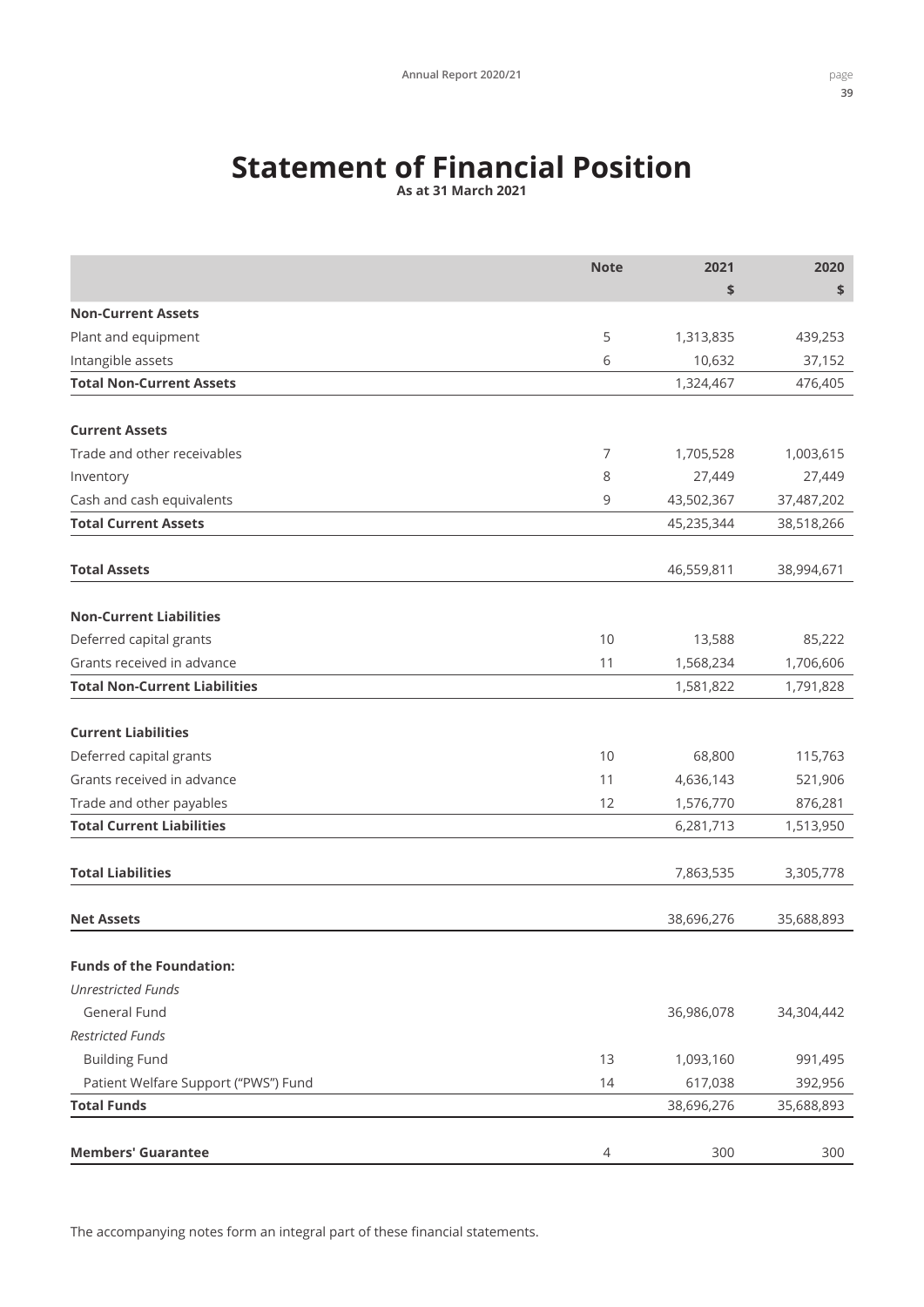## **Statement of Income and Expenditure and Other Comprehensive Income**

**Year ended 31 March 2021**

|                                                                                      |             |                                | <b>Restricted</b><br>$\leftarrow$ |                          |                   |                          |              |
|--------------------------------------------------------------------------------------|-------------|--------------------------------|-----------------------------------|--------------------------|-------------------|--------------------------|--------------|
|                                                                                      |             | <b>Unrestricted</b><br>General |                                   | <b>CST</b>               | <b>PWS</b>        | <b>Research</b>          |              |
|                                                                                      |             | Fund                           | <b>Building</b><br><b>Fund</b>    | Fund                     | Fund              | Fund                     | <b>Total</b> |
| 2021                                                                                 | <b>Note</b> | \$                             | \$                                | \$                       | \$                | \$                       | \$           |
| <b>Income/Incoming resources</b>                                                     |             |                                |                                   |                          |                   |                          |              |
| Incoming resources from generated funds                                              |             |                                |                                   |                          |                   |                          |              |
| Voluntary income (donations)                                                         | 17          | 2,315,034                      | 101,665                           |                          | 249,307           | 5,150                    | 2,671,156    |
| Funds generating activities                                                          | 17          | 648,182                        |                                   |                          |                   |                          | 648,182      |
| Sponsorship                                                                          | 17          | 157,816                        |                                   |                          |                   | $\equiv$                 | 157,816      |
| Investment income                                                                    | 18          | 442,755                        |                                   |                          |                   |                          | 442,755      |
| Other income                                                                         |             | 530,003                        |                                   |                          |                   | $\overline{\phantom{0}}$ | 530,003      |
|                                                                                      |             | 4,093,790                      | 101,665                           | $\overline{\phantom{0}}$ | 249,307           | 5,150                    | 4,449,912    |
| <b>Charitable activities</b>                                                         |             |                                |                                   |                          |                   |                          |              |
| Charitable income (mainly dialysis services<br>and medication fees)                  | 19          | 3,162,357                      |                                   |                          |                   |                          | 3,162,357    |
| Less: subsidies to patients                                                          | 19          | (543, 013)                     |                                   |                          | (25, 225)         |                          | (568, 238)   |
| Government subsidies                                                                 | 20          | 3,377,612                      |                                   | - 1,358,609              |                   |                          | 4,736,221    |
|                                                                                      |             | 5,996,956                      |                                   | $-1,358,609$             | (25, 225)         | $\overline{\phantom{0}}$ | 7,330,340    |
| <b>Total income/incoming resources</b>                                               |             | 10,090,746                     |                                   | 101,665 1,358,609        | 224,082           | 5,150                    | 11,780,252   |
|                                                                                      |             |                                |                                   |                          |                   |                          |              |
| <b>Expenditure/Resources expended</b>                                                |             |                                |                                   |                          |                   |                          |              |
| <b>Cost of generating funds</b>                                                      |             |                                |                                   |                          |                   |                          |              |
| Cost of generating voluntary income                                                  | 21          | 495,258                        |                                   |                          |                   |                          | 495,258      |
| Cost of fund generating activities                                                   |             | 85,840                         |                                   |                          |                   |                          | 85,840       |
|                                                                                      |             | 581,098                        | $\overline{\phantom{0}}$          | $\overline{\phantom{a}}$ | $\equiv$          |                          | 581,098      |
| Cost of charitable activities                                                        |             |                                |                                   |                          |                   |                          |              |
| Dialysis services and medication cost                                                | 22          | 6,311,186                      |                                   | $-1,358,609$             |                   |                          | 7,669,795    |
| Contribution to NUS Research Fund                                                    |             |                                |                                   | $\overline{\phantom{a}}$ | $\qquad \qquad -$ | $\overline{\phantom{0}}$ |              |
|                                                                                      |             | 6,311,186                      |                                   | $-1,358,609$             | $\equiv$          | $\overline{\phantom{0}}$ | 7,669,795    |
| Governance costs                                                                     | 23          | 521,976                        |                                   |                          |                   |                          | 521,976      |
| <b>Total expenditure/resources expended</b>                                          |             | 7,414,260                      |                                   | $-1,358,609$             |                   | $\overline{\phantom{0}}$ | 8,772,869    |
| Net surplus for the year,<br>representing total comprehensive<br>income for the year | 24          | 2,676,486                      | 101,665                           |                          | 224,082           | 5,150                    | 3,007,383    |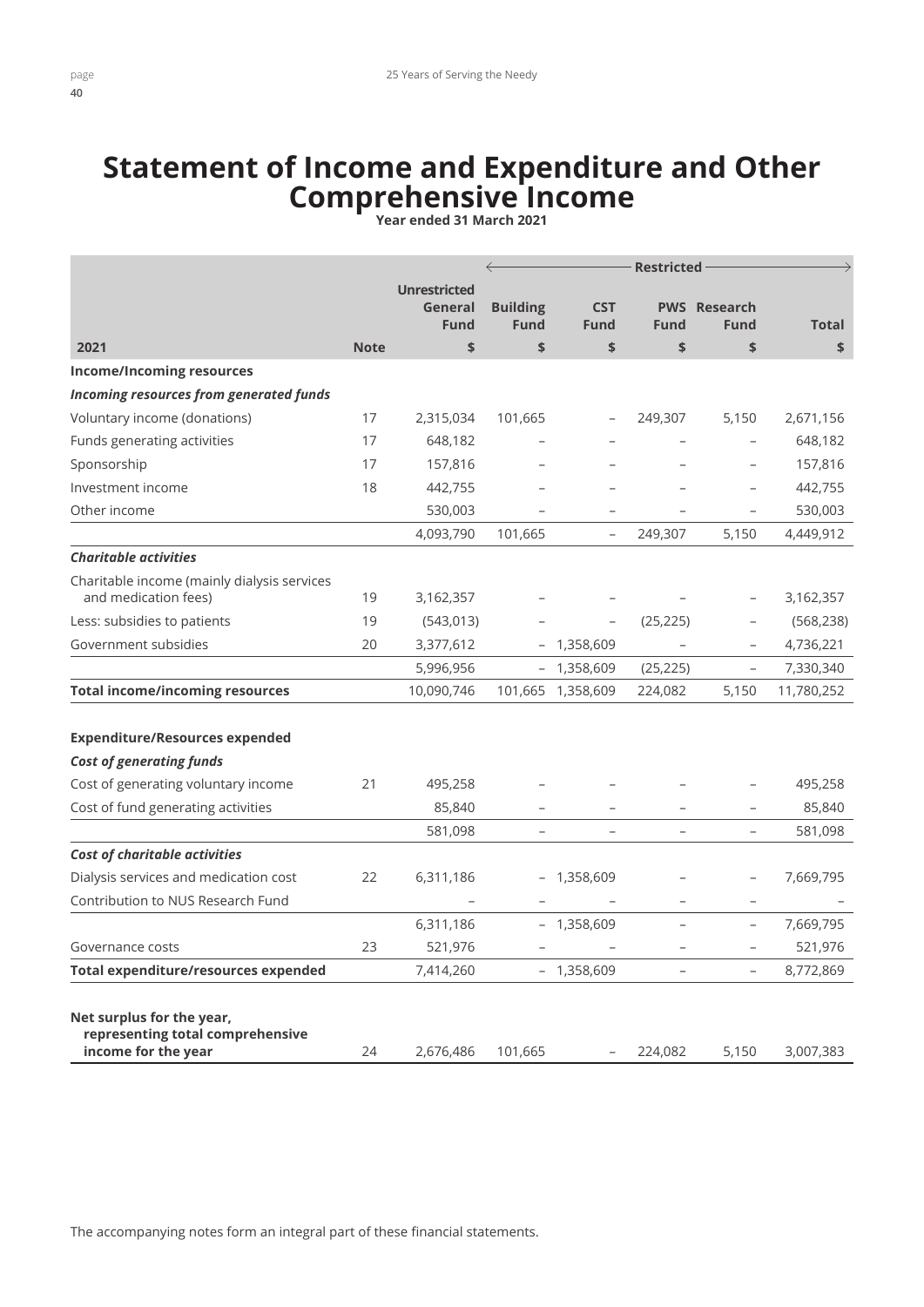## **Statement of Income and Expenditure and Other Comprehensive Income**

**Year ended 31 March 2021**

|                                                                                                | <b>Restricted</b> |                     |                 |                          |                          |                          |              |
|------------------------------------------------------------------------------------------------|-------------------|---------------------|-----------------|--------------------------|--------------------------|--------------------------|--------------|
|                                                                                                |                   | <b>Unrestricted</b> |                 |                          |                          |                          |              |
|                                                                                                |                   | General             | <b>Building</b> | <b>CST</b>               |                          | <b>PWS Research</b>      |              |
|                                                                                                |                   | Fund                | <b>Fund</b>     | <b>Fund</b>              | <b>Fund</b>              | Fund                     | <b>Total</b> |
| 2020                                                                                           | <b>Note</b>       | \$                  | \$              | \$                       | \$                       | \$                       | \$           |
| <b>Income/Incoming resources</b>                                                               |                   |                     |                 |                          |                          |                          |              |
| Incoming resources from generated funds                                                        |                   |                     |                 |                          |                          |                          |              |
| Voluntary income (donations)                                                                   | 17                | 2,034,111           | 389,072         |                          | 147,853                  | 7,170                    | 2,578,206    |
| Funds generating activities                                                                    | 17                | 1,217,306           |                 |                          |                          |                          | 1,217,306    |
| Sponsorship                                                                                    | 17                | 34,717              |                 |                          |                          |                          | 34,717       |
| Investment income                                                                              | 18                | 650,409             |                 |                          |                          |                          | 650,409      |
| Other income                                                                                   |                   | 20,384              |                 |                          |                          |                          | 20,384       |
|                                                                                                |                   | 3,956,927           | 389,072         | $\overline{\phantom{a}}$ | 147,853                  | 7,170                    | 4,501,022    |
| <b>Charitable activities</b>                                                                   |                   |                     |                 |                          |                          |                          |              |
| Charitable income (mainly dialysis services<br>and medication fees)                            | 19                | 2,741,348           |                 |                          |                          |                          | 2,741,348    |
| Less: subsidies to patients                                                                    | 19                | (390, 478)          |                 |                          | (33, 443)                |                          | (423, 921)   |
| Government subsidies                                                                           | 20                | 3,196,458           |                 | $-2,031,379$             |                          |                          | 5,227,837    |
|                                                                                                |                   | 5,547,328           |                 | $-2,031,379$             | (33, 443)                | $\overline{\phantom{a}}$ | 7,545,264    |
| <b>Total income/incoming resources</b>                                                         |                   | 9,504,255           |                 | 389,072 2,031,379        | 114,410                  | 7,170                    | 12,046,286   |
|                                                                                                |                   |                     |                 |                          |                          |                          |              |
| <b>Expenditure/Resources expended</b>                                                          |                   |                     |                 |                          |                          |                          |              |
| <b>Cost of generating funds</b>                                                                |                   |                     |                 |                          |                          |                          |              |
| Cost of generating voluntary income                                                            | 21                | 648,519             |                 |                          |                          |                          | 648,519      |
| Cost of fund generating activities                                                             |                   | 167,654             |                 |                          |                          |                          | 167,654      |
|                                                                                                |                   | 816,173             |                 |                          | $\overline{\phantom{0}}$ |                          | 816,173      |
| Cost of charitable activities                                                                  |                   |                     |                 |                          |                          |                          |              |
| Dialysis services and medication cost                                                          | 22                | 5,617,400           |                 | $-2,031,379$             |                          |                          | 7,648,779    |
| Contribution to NUS Research Fund                                                              |                   |                     |                 |                          |                          | 500,000                  | 500,000      |
|                                                                                                |                   | 5,617,400           |                 | $-2,031,379$             | $\overline{\phantom{0}}$ | 500,000                  | 8,148,779    |
| Governance costs                                                                               | 23                | 548,326             |                 |                          | $-$                      | $-$                      | 548,326      |
| <b>Total expenditure/resources expended</b>                                                    |                   | 6,981,899           |                 | $-2,031,379$             |                          | 500,000                  | 9,513,278    |
|                                                                                                |                   |                     |                 |                          |                          |                          |              |
| Net surplus/(deficit) for the year,<br>representing total comprehensive<br>income for the year | 24                | 2,522,356           | 389,072         |                          | 114,410                  | (492, 830)               | 2,533,008    |

The accompanying notes form an integral part of these financial statements.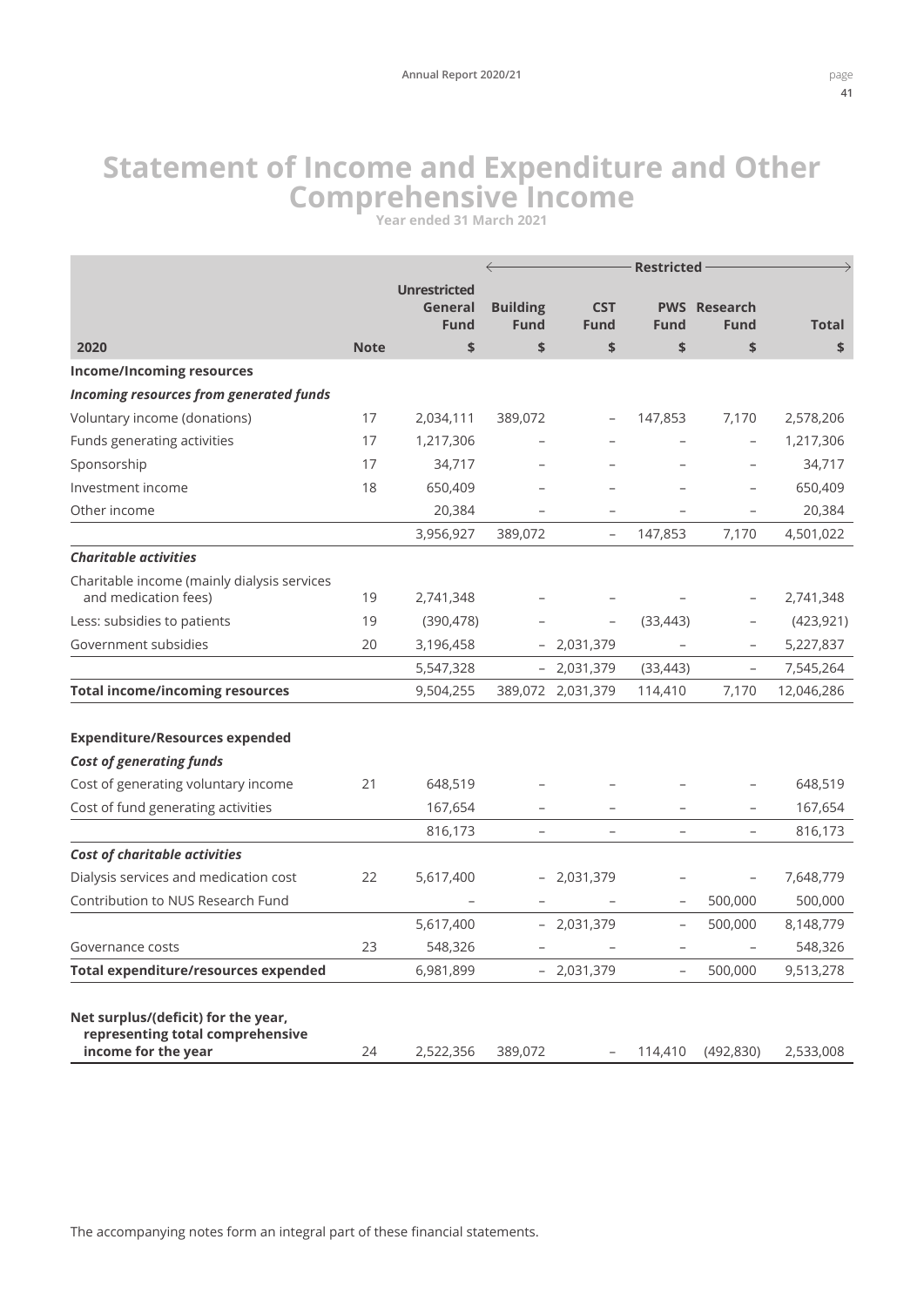# **Statement of Changes in Funds**

**Year ended 31 March 2021**

|                                                                         | <b>Unrestricted</b><br><b>General Fund</b> | <b>Restricted</b><br><b>Building Fund</b> | <b>Restricted</b><br><b>PWS Fund</b> | <b>Restricted</b><br><b>Research Fund</b> | <b>Total</b> |
|-------------------------------------------------------------------------|--------------------------------------------|-------------------------------------------|--------------------------------------|-------------------------------------------|--------------|
|                                                                         | \$                                         | \$                                        | \$                                   | \$                                        | \$           |
| <b>At 1 April 2019</b>                                                  | 32,274,916                                 | 602,423                                   | 278,546                              |                                           | 33,155,885   |
| Transfer between funds <sup>1</sup>                                     | (492, 830)                                 |                                           |                                      | 492,830                                   |              |
| Net surplus/(deficit) for the year,<br>representing total comprehensive |                                            |                                           |                                      |                                           |              |
| income for the year                                                     | 2,522,356                                  | 389,072                                   | 114,410                              | (492, 830)                                | 2,533,008    |
| <b>At 31 March 2020</b>                                                 | 34,304,442                                 | 991,495                                   | 392,956                              |                                           | 35,688,893   |
| Transfer between funds <sup>1</sup>                                     | 5,150                                      |                                           |                                      | (5, 150)                                  |              |
| Net surplus for the year,<br>representing total comprehensive           |                                            |                                           |                                      |                                           |              |
| income for the year                                                     | 2,676,486                                  | 101,665                                   | 224,082                              | 5,150                                     | 3,007,383    |
| <b>At 31 March 2021</b>                                                 | 36,986,078                                 | 1,093,160                                 | 617.038                              |                                           | 38,696,276   |

<sup>1</sup> In 2021, the Foundation transferred an amount of \$5,150 from Research Fund to Unrestricted General Fund as the KDF-NUS Research Fund was discontinued by the Foundation upon approval by the Board of Directors during the Annual General Meeting held on 22 August 2019. In 2020, the Foundation transferred an amount \$492,830 from the Unrestricted General Fund to Research Fund for its approved designated purposes. Further information is included in note 15.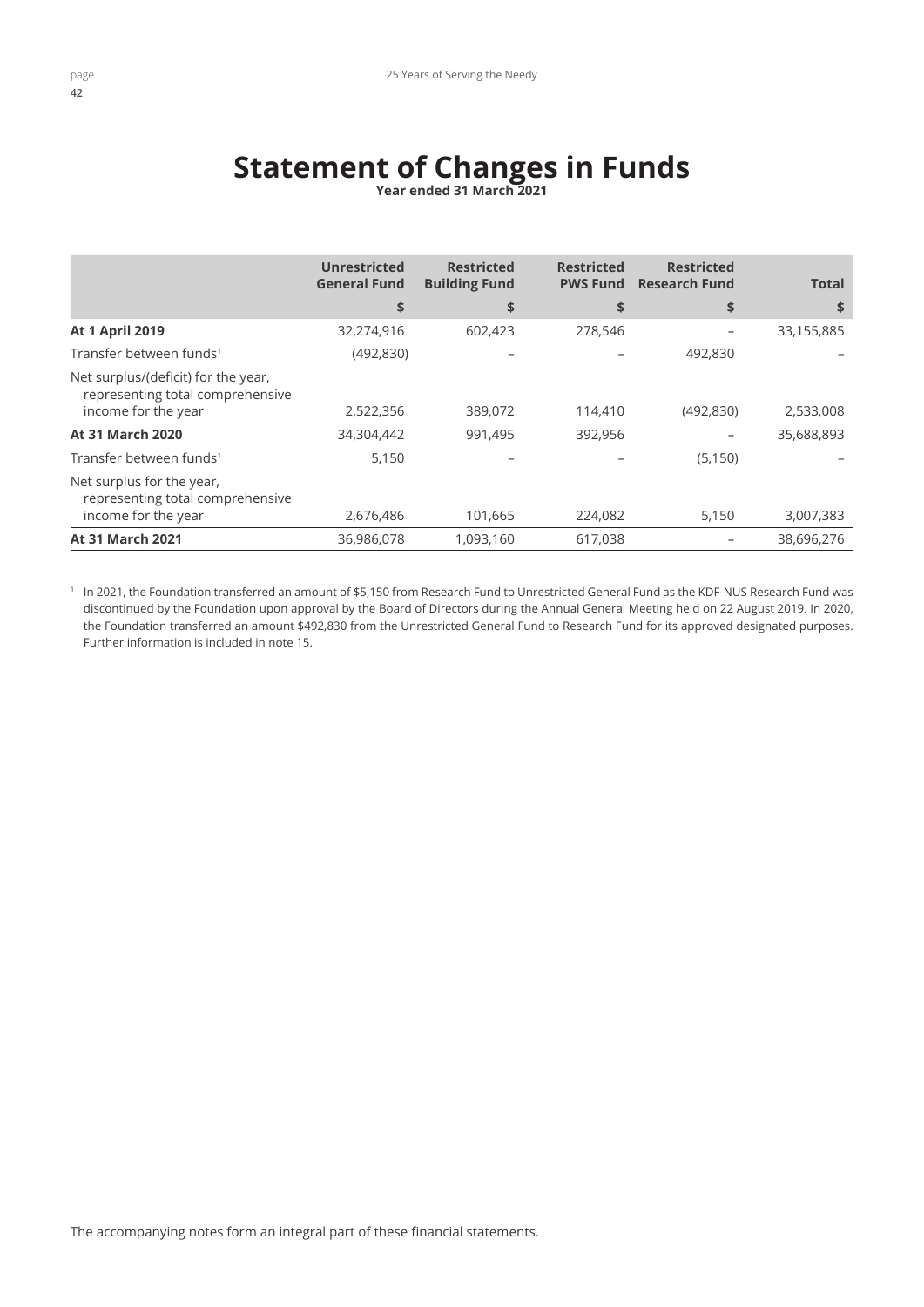# **Statement of Cash Flows**

**Year ended 31 March 2021**

|                                                           |             |                                        | <b>Restricted</b>              |                           |                           |                          |               |
|-----------------------------------------------------------|-------------|----------------------------------------|--------------------------------|---------------------------|---------------------------|--------------------------|---------------|
|                                                           |             | <b>Unrestricted</b><br>General<br>Fund | <b>Building</b><br><b>Fund</b> | <b>CST</b><br><b>Fund</b> | <b>PWS</b><br><b>Fund</b> | Research<br><b>Fund</b>  | <b>Total</b>  |
| 2021                                                      | <b>Note</b> | \$                                     | \$                             | \$                        | \$                        | \$                       | \$            |
| <b>Cash flows from operating activities</b>               |             |                                        |                                |                           |                           |                          |               |
| Net surplus for the year                                  |             | 2,676,486                              | 101,665                        |                           | 224,082                   | 5,150                    | 3,007,383     |
| Adjustments for:                                          |             |                                        |                                |                           |                           |                          |               |
| Depreciation of plant and equipment                       | 24          | 150,868                                | $\qquad \qquad -$              | 99,660                    |                           |                          | 250,528       |
| Gain on disposal of plant and equipment                   | 24          | (23, 023)                              |                                |                           |                           |                          | (23, 023)     |
| Amortisation of intangible assets                         | 24          | 10,873                                 |                                | 18,937                    |                           |                          | 29,810        |
| Amortisation of deferred capital grants                   | 10          |                                        |                                | (118, 597)                |                           | -                        | (118, 597)    |
| Utilisation to fund operating expenditure                 | 11          |                                        |                                | (1,240,012)               |                           |                          | (1,240,012)   |
| Government grants and subsidies income                    |             | (3,377,612)                            |                                |                           |                           | $\overline{\phantom{0}}$ | (3,377,612)   |
| Investment income                                         | 18          | (442, 755)                             |                                |                           |                           | $\overline{\phantom{0}}$ | (442, 755)    |
|                                                           |             | (1,005,163)                            |                                | 101,665 (1,240,012)       | 224,082                   | 5,150                    | (1, 914, 278) |
| Changes in:                                               |             |                                        |                                |                           |                           |                          |               |
| - Trade and other receivables                             |             | (923, 646)                             |                                |                           |                           |                          | (923, 646)    |
| - Trade and other payables                                |             | 700,489                                |                                |                           |                           |                          | 700,489       |
| Cash (used in)/generated from operations                  |             | (1,228,320)                            |                                | 101,665 (1,240,012)       | 224,082                   | 5,150                    | (2, 137, 435) |
| Government grants and subsidies received,                 |             |                                        |                                |                           |                           |                          |               |
| net                                                       |             | 3,377,612                              |                                | $-5,215,877$              |                           | $\overline{\phantom{a}}$ | 8,593,489     |
| Net cash flows from operating activities                  |             | 2,149,292                              |                                | 101,665 3,975,865         | 224,082                   | 5,150                    | 6,456,054     |
| <b>Cash flows from investing activities</b>               |             |                                        |                                |                           |                           |                          |               |
| Proceeds from disposal of plant and                       |             |                                        |                                |                           |                           |                          |               |
| equipment                                                 |             | 31,423                                 |                                |                           |                           |                          | 31,423        |
| Purchase of plant and equipment                           | 5           | (1, 133, 510)                          |                                |                           |                           | $\overline{\phantom{0}}$ | (1, 133, 510) |
| Purchase of intangible assets                             | 6           | (3,290)                                |                                |                           |                           |                          | (3,290)       |
| Changes in placement of fixed deposits with<br>banks, net |             | 9,802,328                              |                                |                           |                           |                          | 9,802,328     |
| Interest received                                         |             | 664,488                                |                                |                           |                           |                          | 664,488       |
| Net cash flows from investing activities                  |             | 9,361,439                              |                                |                           |                           |                          | 9,361,439     |
|                                                           |             |                                        |                                |                           |                           |                          |               |
| Net increase in cash and cash equivalents                 |             | 11,510,731                             |                                | 101,665 3,975,865         | 224,082                   | 5,150                    | 15,817,493    |
| Gross transfer between funds (Note A)                     |             | 3,981,015                              |                                | $-$ (3,975,865)           | $\overline{\phantom{a}}$  | (5, 150)                 |               |
| Cash and cash equivalents at beginning of<br>year         |             | 11,181,242                             | 991,495                        |                           | 392,956                   |                          | 12,565,693    |
| Cash and cash equivalents at end of year                  | 9           | 26,672,988 1,093,160                   |                                |                           | 617,038                   |                          | 28,383,186    |
|                                                           |             |                                        |                                |                           |                           |                          |               |

## **Note A**

The transfer between Unrestricted General Fund and CST Fund relates to utilisation of funds granted by Ministry of Health. The transfer between Unrestricted General Fund and Research Fund relates to the discontinuation of KDF-NUS Research Fund approved by the Board of Directors during the Annual General Meeting held on 22 August 2019 (see note 15).

The accompanying notes form an integral part of these financial statements.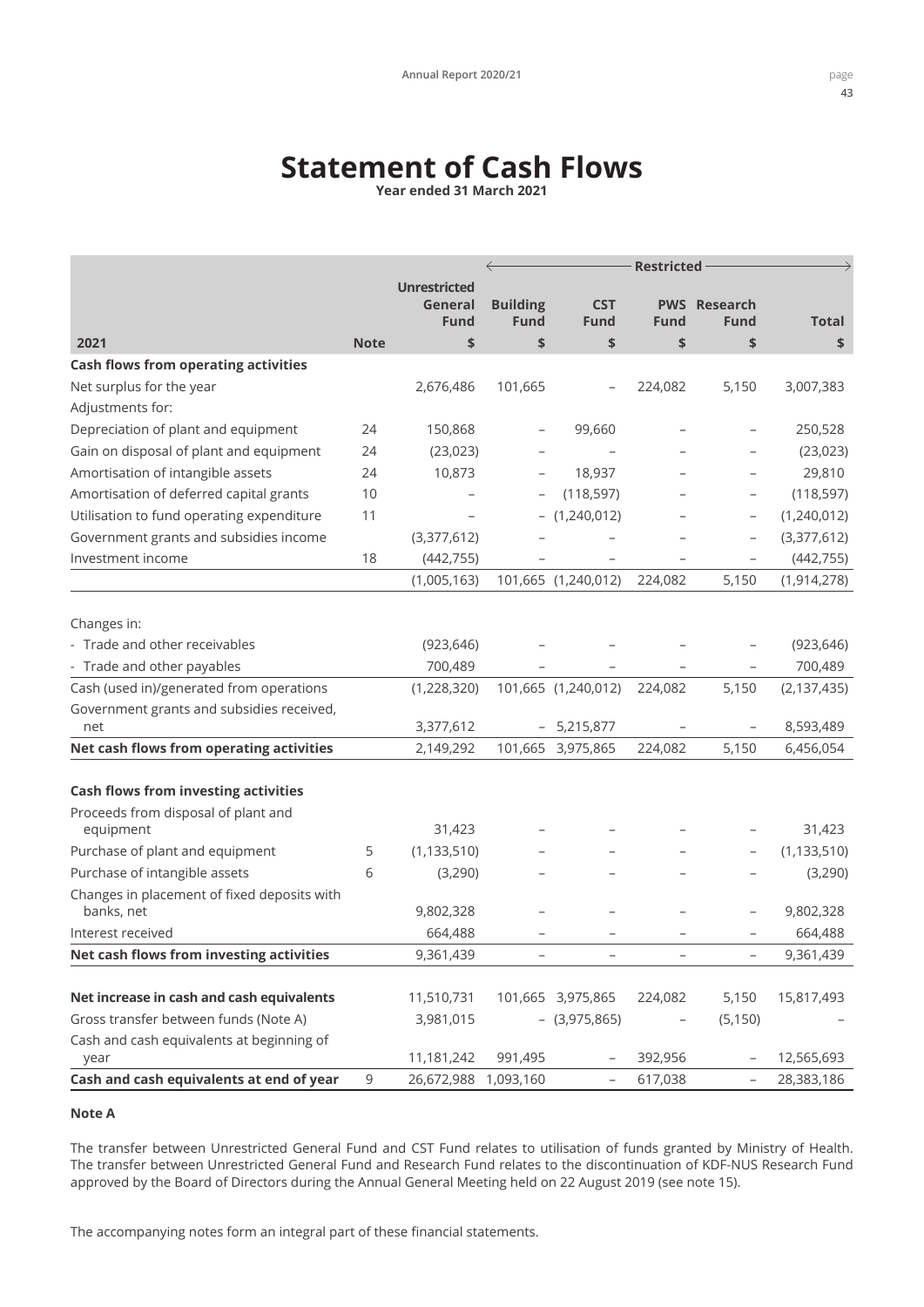## **Statement of Cash Flows Year ended 31 March 2021**

|                                                           |             |                                        | <b>Restricted</b>              |                           |                           |                         |               |
|-----------------------------------------------------------|-------------|----------------------------------------|--------------------------------|---------------------------|---------------------------|-------------------------|---------------|
|                                                           |             | <b>Unrestricted</b><br>General<br>Fund | <b>Building</b><br><b>Fund</b> | <b>CST</b><br><b>Fund</b> | <b>PWS</b><br><b>Fund</b> | Research<br><b>Fund</b> | <b>Total</b>  |
| 2020                                                      | <b>Note</b> | \$                                     | \$                             | \$                        | \$                        | \$                      | \$            |
| <b>Cash flows from operating activities</b>               |             |                                        |                                |                           |                           |                         |               |
| Net surplus/(deficit) for the year<br>Adjustments for:    |             | 2,522,356                              | 389,072                        |                           | 114,410                   | (492, 830)              | 2,533,008     |
| Depreciation of plant and equipment                       |             | 125,310                                |                                | 159,889                   |                           |                         | 285,199       |
| Gain on disposal of plant and equipment                   | 24          | (2,990)                                |                                |                           |                           |                         | (2,990)       |
| Amortisation of intangible assets                         |             | 11,001                                 |                                | 67,084                    |                           |                         | 78,085        |
| Amortisation of deferred capital grants                   | 10          |                                        |                                | (226, 973)                |                           |                         | (226, 973)    |
| Utilisation to fund operating expenditure                 | 11          |                                        |                                | (1,804,406)               |                           |                         | (1,804,406)   |
| Government grants and subsidies income                    |             | (3, 196, 458)                          |                                |                           |                           |                         | (3, 196, 458) |
| Investment income                                         | 18          | (650, 409)                             |                                |                           |                           |                         | (650, 409)    |
|                                                           |             | (1, 191, 190)                          |                                | 389,072 (1,804,406)       | 114,410                   | (492, 830)              | (2,984,944)   |
|                                                           |             |                                        |                                |                           |                           |                         |               |
| Changes in:                                               |             |                                        |                                |                           |                           |                         |               |
| - Trade and other receivables                             |             | (71, 169)                              |                                |                           |                           |                         | (71, 169)     |
| - Trade and other payables                                |             | 56,553                                 |                                |                           |                           |                         | 56,553        |
| Cash (used in)/generated from operations                  |             | (1, 205, 806)                          |                                | 389,072 (1,804,406)       | 114,410                   | (492, 830)              | (2,999,560)   |
| Government grants and subsidies received                  |             | 3,196,458                              | $-$                            | 2,399,790                 |                           |                         | 5,596,248     |
| Net cash flows from/(used in) operating<br>activities     |             | 1,990,652                              | 389,072                        | 595,384                   | 114,410                   | (492, 830)              | 2,596,688     |
| <b>Cash flows from investing activities</b>               |             |                                        |                                |                           |                           |                         |               |
| Proceeds from disposal of plant and<br>equipment          |             | 3,000                                  |                                |                           |                           |                         | 3,000         |
| Purchase of plant and equipment                           | 5           | (47, 300)                              |                                | (9,799)                   |                           |                         | (57,099)      |
| Changes in placement of fixed deposits with<br>banks, net |             | 7,210,261                              |                                |                           |                           |                         | 7,210,261     |
| Interest received                                         |             | 581,706                                |                                |                           |                           |                         | 581,706       |
| Net cash flows from/(used in) investing<br>activities     |             | 7,747,667                              |                                | (9,799)                   |                           |                         | 7,737,868     |
| Net increase/(decrease) in cash and cash<br>equivalents   |             | 9,738,319                              | 389,072                        | 585,585                   | 114,410                   | (492, 830)              | 10,334,556    |
| Gross transfer between funds (Note A)                     |             | 92,755                                 |                                | (585, 585)                |                           | 492,830                 |               |
| Cash and cash equivalents at beginning of<br>year         |             | 1,350,168                              | 602,423                        |                           | 278,546                   |                         | 2,231,137     |
| Cash and cash equivalents at end of year                  | 9           | 11,181,242                             | 991,495                        |                           | 392,956                   |                         | 12,565,693    |

## **Note A**

The transfer between Unrestricted General Fund and CST Fund relates to utilisation of funds granted by Ministry of Health. The transfer between Unrestricted General Fund and Research Fund relates to utilisation of funds for its approved designated purposes (see note 15).

The accompanying notes form an integral part of these financial statements.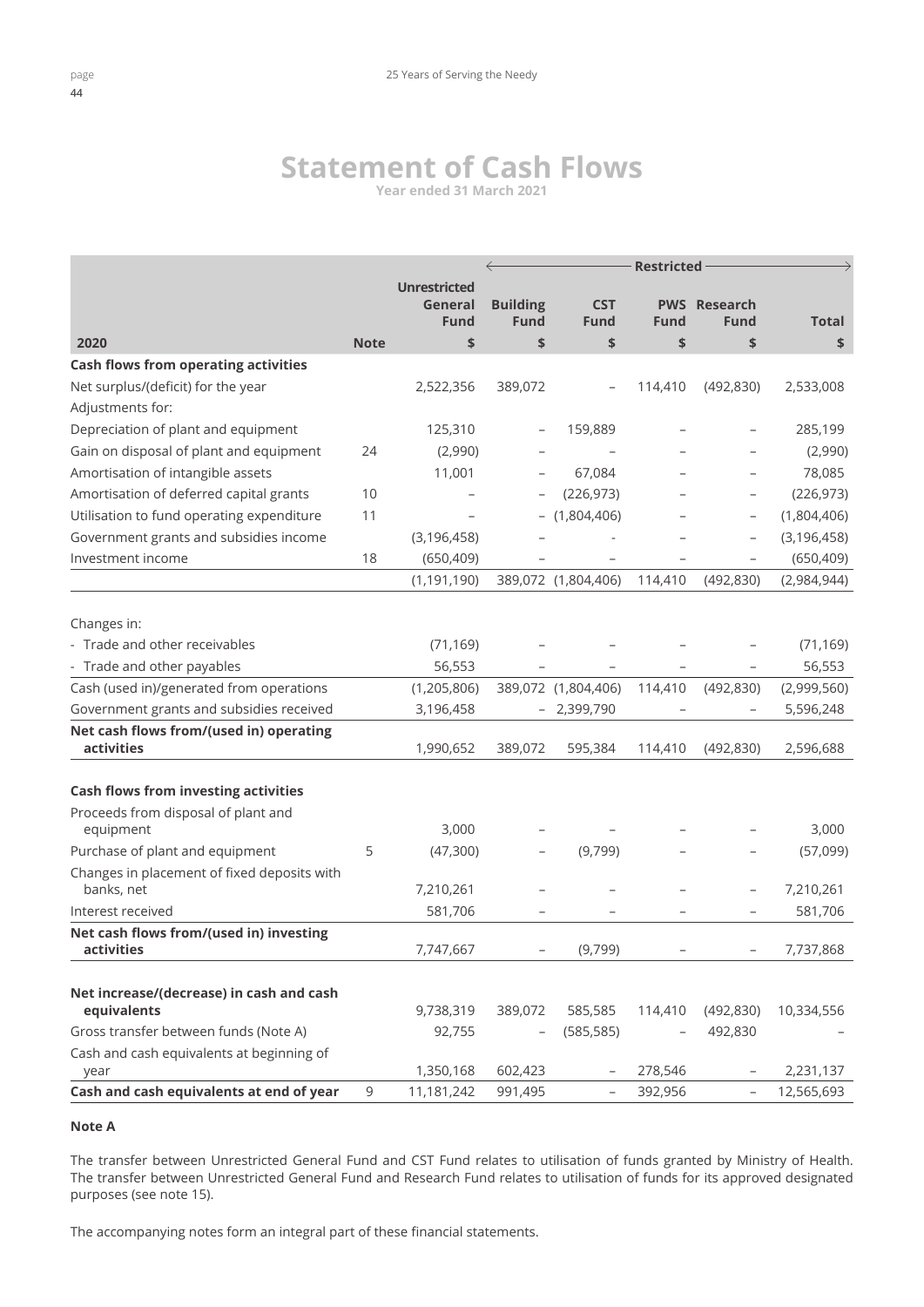These notes form an integral part of the financial statements.

The financial statements were authorised for issue by the Board of Directors on [date of signing].

### **1 DOMICILE AND ACTIVITIES**

The Foundation was incorporated in the Republic of Singapore on 1 February 1996 as a Foundation limited by guarantee and is registered as a charity under the Charities Act, Chapter 37 and other relevant regulations. Its registered office is Block 333 Kreta Ayer Road, #03-33 Singapore 080333.

The Foundation is a registered member of the Ministry of Health's General Fund. The Foundation has also been granted Institution of a Public Character ("IPC") status since February 1996.

The principal activities of the Foundation are those relating to the provision of subsidised and/or free medical treatment and dialysis services for patients suffering from kidney and related illnesses. These activities are funded by donations received from the general public and subsidies from the Government (administered by the Ministry of Health). The Foundation generally does not accept patients who are financially able to pay for dialysis treatment at private centres.

The Foundation's secondary strategic mission is to identify and support research in the area for the prevention, treatment and cure of kidney and kidney related diseases. The Foundation signed a memorandum of understanding in November 2007 with The National University of Singapore ("NUS") to collaborate in the area of research for the prevention, treatment and cure of kidney and kidney related diseases. To achieve this, a Research Fund was set up to solicit donations to support and fund research for the prevention, treatment and cure of kidney and kidney related diseases. In July 2011, the Foundation continued the collaboration with NUS with the signing of a 5-year gift agreement at an annual minimum pledge of \$350,000. In July 2016, the Foundation signed a gift agreement for the funding of \$1,200,000 for another 3 years to continue the Foundation's collaboration with NUS. In October 2018, the Foundation further continued the collaboration with NUS with the signing of a 3-year gift agreement for the funding of \$1,500,000. The gift agreement will be used to fund research projects undertaken by NUS Medicine to prevent, treat and cure kidney and kidney-related diseases. On 22 August 2019, it was approved during the Annual General Meeting that the Research Fund will be discontinued by the Foundation.

### **2 BASIS OF PREPARATION**

2.1 Statement of Compliance

The financial statements have been prepared in accordance with the Singapore Financial Reporting Standards ("FRS").

2.2 Basis of Measurement

The financial statements have been prepared on the historical cost basis except as otherwise stated in the notes below.

2.3 Functional and Presentation Currency

The financial statements are presented in Singapore dollars, which is the Foundation's functional currency.

2.4 Use of Estimates and Judgments

The preparation of the financial statements in conformity with FRSs requires management to make judgements, estimates and assumptions that affect the application of accounting policies and the reported amounts of assets, liabilities, income and expenses. Actual results may differ from these estimates.

Estimates and underlying assumptions are reviewed on an ongoing basis. Revisions to accounting estimates are recognised in the period in which the estimate is revised and in any future periods affected.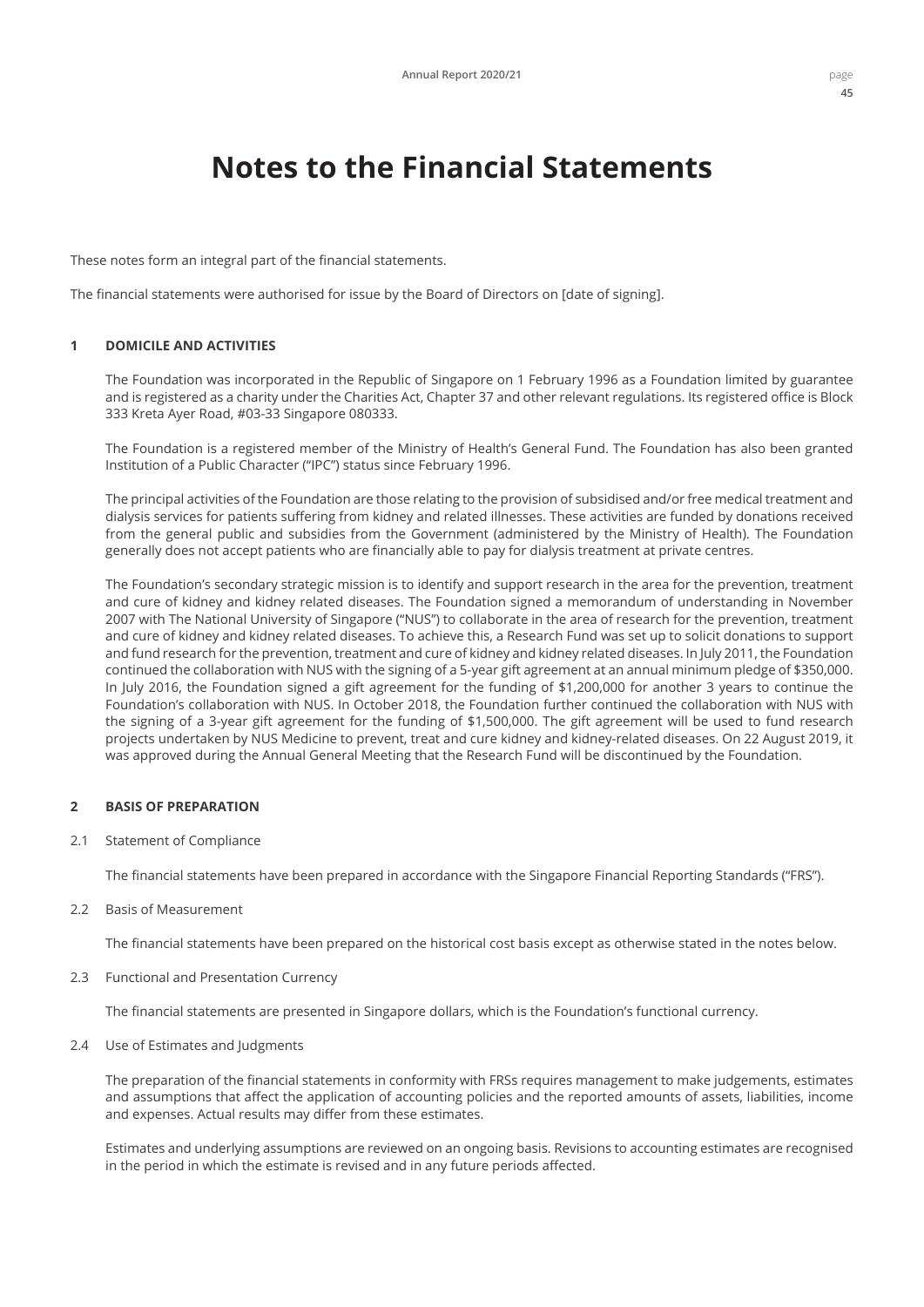Management is of the opinion that there have been no critical judgments in applying the Foundation's accounting policies that would result in a significant effect on the amounts recognised in the financial statements or assumptions and estimation uncertainties that would have a significant risk of resulting in a material adjustment within the next financial year.

2.5 Changes in Accounting Policies

### **New standards and amendments**

The Foundation has applied the following amendments to FRSs for the first time for the annual period beginning on 1 April 2020:

- *• Amendments to References to Conceptual Framework in FRS Standards*
- *• Definition of a Business* (Amendments to FRS 103)
- *• Definition of Material* (Amendments to FRS 1 and FRS 8)
- *• Interest Rate Benchmark Reform* (Amendments to FRS 109, FRS 39 and FRS 107)

The application of these amendments to standards does not have a material effect on the financial statements.

### **3 SIGNIFICANT ACCOUNTING POLICIES**

The accounting policies set out below have been applied consistently by the Foundation to all periods presented in these financial statements.

3.1 Financial Instruments

#### **(i) Recognition and initial measurement**

## **Non-derivative financial assets and financial liabilities**

Trade receivables issued are initially recognised when they are originated. All other financial assets and financial liabilities are initially recognised when the Foundation becomes a party to the contractual provisions of the instrument.

A financial asset (unless it is a trade receivable without a significant financing component) or financial liability is initially measured at fair value plus, for an item not at fair value through profit and loss (FVTPL), transaction costs that are directly attributable to its acquisition or issue. A trade receivable without a significant financing component is initially measured at the transaction price.

#### **(ii) Classification and subsequent measurement**

#### **Non-derivative financial assets**

On initial recognition, a financial asset is classified as measured at amortised cost.

Financial assets are not reclassified subsequent to their initial recognition unless the Foundation changes its business model for managing financial assets, in which case all affected financial assets are reclassified on the first day of the first reporting period following the change in the business model.

#### *Financial assets at amortised cost*

A financial asset is measured at amortised cost if it meets both of the following conditions and is not designated as at FVTPL:

- it is held within a business model whose objective is to hold assets to collect contractual cash flows; and
- Its contractual terms give rise on specified dates to cash flows that are solely payments of principal and interest on the principal amount outstanding.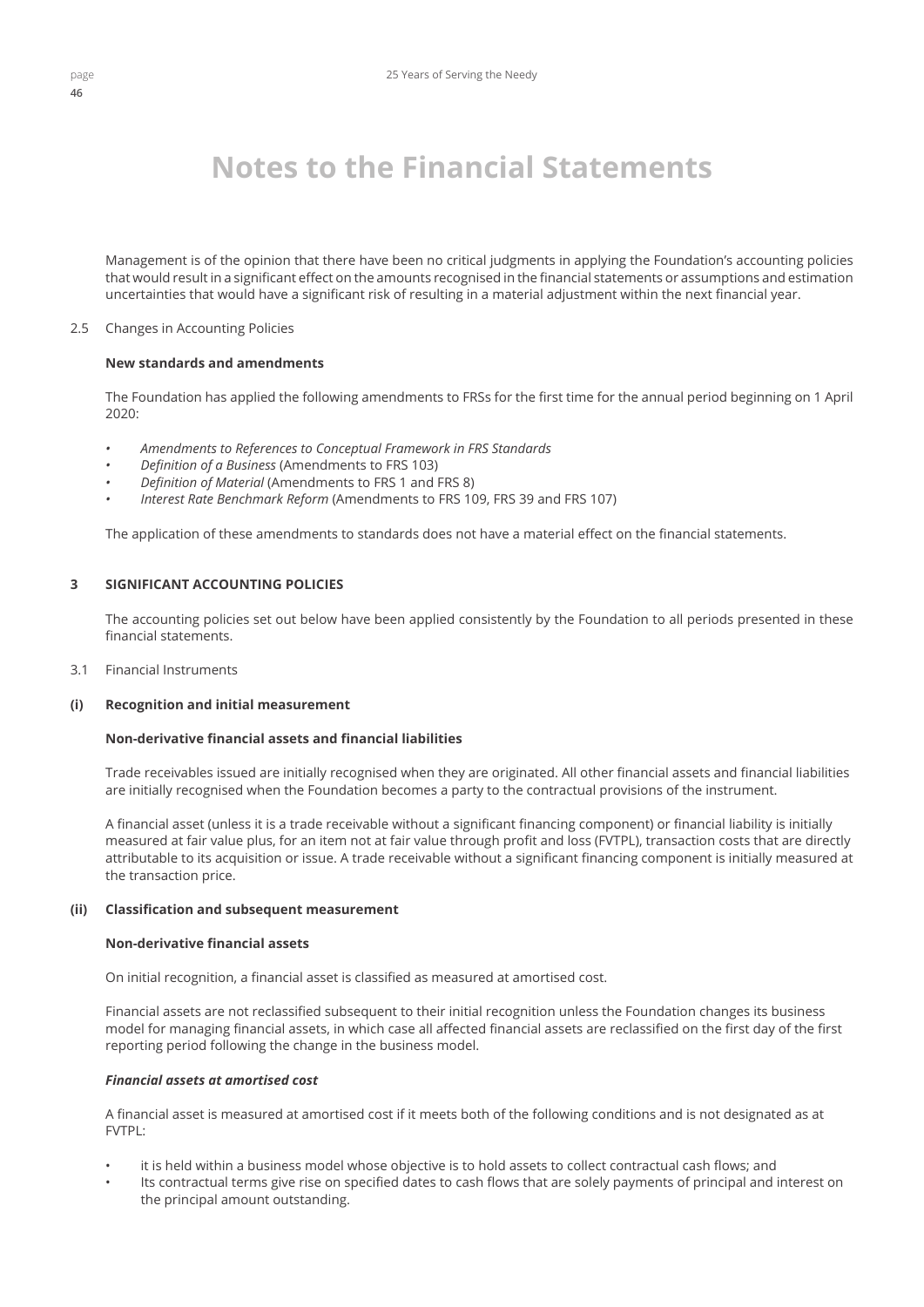#### **Financial assets: Business model assessment**

The Foundation makes an assessment of the objective of the business model in which a financial asset is held at a portfolio level because this best reflects the way the business is managed and information is provided to management. The information considered includes:

- the stated policies and objectives for the portfolio and the operation of those policies in practice. These include whether management's strategy focuses on earning contractual interest income, maintaining a particular interest rate profile, matching the duration of the financial assets to the duration of any related liabilities or expected cash outflows or realising cash flows through the sale of the assets;
- how the performance of the portfolio is evaluated and reported to the Foundation's management;
- the risks that affect the performance of the business model (and the financial assets held within that business model) and how those risks are managed;
- how managers of the business are compensated e.g. whether compensation is based on the fair value of the assets managed or the contractual cash flows collected; and
- the frequency, volume and timing of sales of financial assets in prior periods, the reasons for such sales and expectations about future sales activity.

Transfers of financial assets to third parties in transactions that do not qualify for derecognition are not considered sales for this purpose, consistent with the Foundation's continuing recognition of the assets.

Financial assets that are held-for-trading or are managed and whose performance is evaluated on a fair value basis are measured at FVTPL.

### **Non-derivative financial assets: Assessment whether contractual cash flows are solely payments of principal and interest**

For the purposes of this assessment, 'principal' is defined as the fair value of the financial asset on initial recognition. 'Interest' is defined as consideration for the time value of money and for the credit risk associated with the principal amount outstanding during a particular period of time and for other basic lending risks and costs (e.g. liquidity risk and administrative costs), as well as a profit margin.

In assessing whether the contractual cash flows are solely payments of principal and interest, the Foundation considers the contractual terms of the instrument. This includes assessing whether the financial asset contains a contractual term that could change the timing or amount of contractual cash flows such that it would not meet this condition. In making this assessment, the Foundation considers:

- contingent events that would change the amount or timing of cash flows;
- terms that may adjust the contractual coupon rate, including variable rate features;
- prepayment and extension features; and
- terms that limit the Foundation's claim to cash flows from specified assets (e.g. non-recourse features).

A prepayment feature is consistent with the solely payments of principal and interest criterion if the prepayment amount substantially represents unpaid amounts of principal and interest on the principal amount outstanding, which may include reasonable additional compensation for early termination of the contract. Additionally, for a financial asset acquired at a significant discount or premium to its contractual par amount, a feature that permits or requires prepayment at an amount that substantially represents the contractual par amount plus accrued (but unpaid) contractual interest (which may also include reasonable additional compensation for early termination) is treated as consistent with this criterion if the fair value of the prepayment feature is insignificant at initial recognition.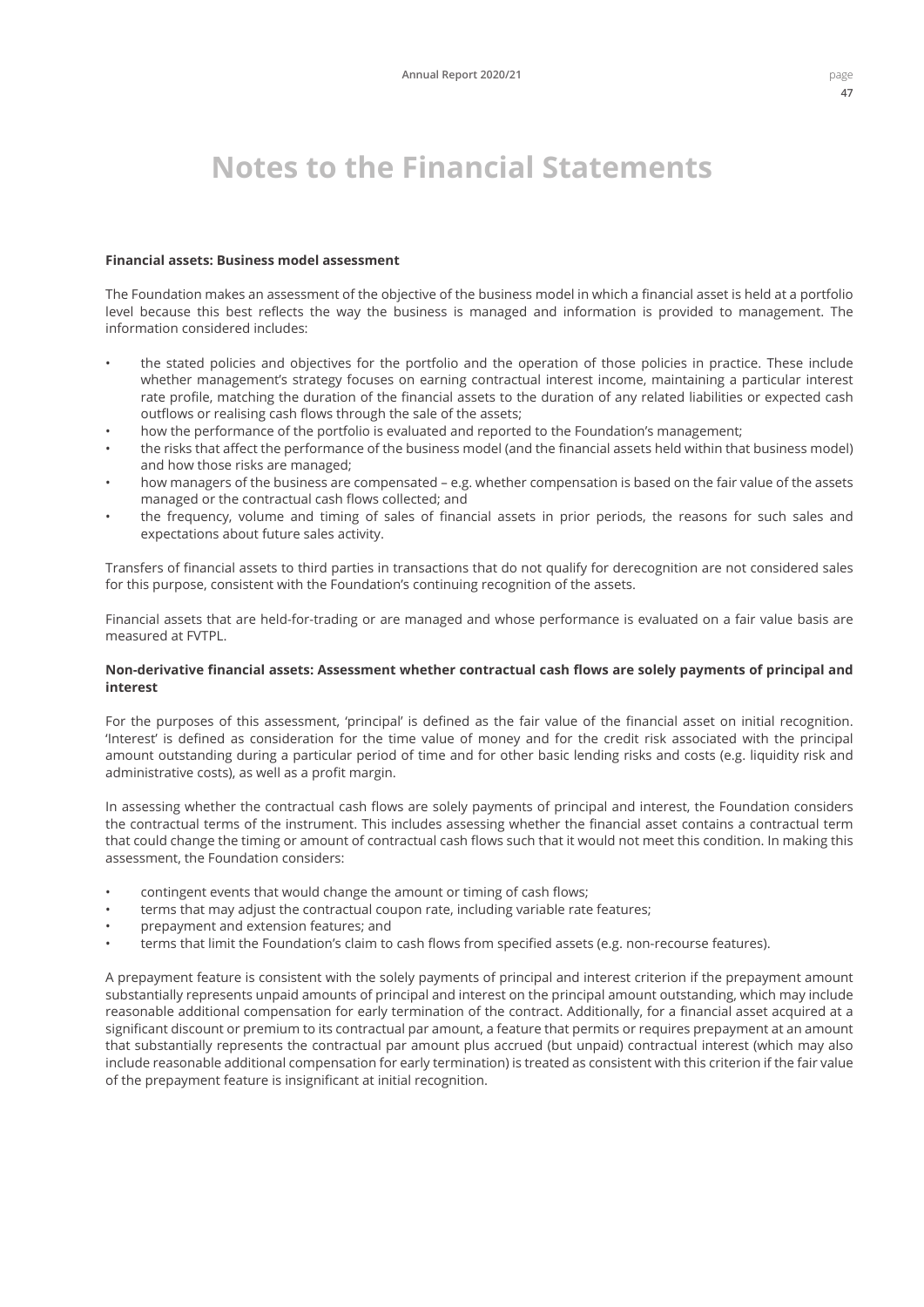#### **Non-derivative financial assets: Subsequent measurement and gains and losses**

#### *Financial assets at amortised cost*

These assets are subsequently measured at amortised cost using the effective interest method. The amortised cost is reduced by impairment losses. Interest income, foreign exchange gains and losses and impairment are recognised in profit or loss. Any gain or loss on derecognition is recognised in statement of income and expenditure.

#### **Non-derivative financial liabilities: Classification, subsequent measurement and gains and losses**

Financial liabilities are classified as measured at amortised cost.

These financial liabilities are initially measured at fair value less directly attributable transaction costs. They are subsequently measured at amortised cost using the effective interest method. Interest expense and foreign exchange gains and losses are recognised in statement of income and expenditure.

### **(iii) Derecognition**

#### **Financial assets**

The Foundation derecognises a financial asset when:

- the contractual rights to the cash flows from the financial asset expire; or
- it transfers the rights to receive the contractual cash flows in a transaction in which either:
	- substantially all of the risks and rewards of ownership of the financial asset are transferred; or
	- the Foundation neither transfers nor retains substantially all of the risks and rewards of ownership and it does not retain control of the financial asset.

Transferred assets are not derecognised when the Foundation enters into transactions whereby it transfers assets recognised in its statement of financial position, but retains either all or substantially all of the risks and rewards of the transferred assets.

#### **Financial liabilities**

The Foundation derecognises a financial liability when its contractual obligations are discharged or cancelled, or expire. The Foundation also derecognises a financial liability when its terms are modified and the cash flows of the modified liability are substantially different, in which case a new financial liability based on the modified terms is recognised at fair value.

On derecognition of a financial liability, the difference between the carrying amount extinguished and the consideration paid (including any non-cash assets transferred or liabilities assumed) is recognised in profit or loss.

#### **(iv) Offsetting**

Financial assets and financial liabilities are offset and the net amount presented in the statement of financial position when, and only when, the Foundation currently has a legally enforceable right to set off the amounts and it intends either to settle them on a net basis or to realise the asset and settle the liability simultaneously.

## **(v) Cash and cash equivalents**

Cash and cash equivalents comprise cash balances and fixed deposits that are subject to an insignificant risk of changes in their fair value. For the purpose of the statement of cash flows, fixed deposits with maturity greater than 90 days are excluded.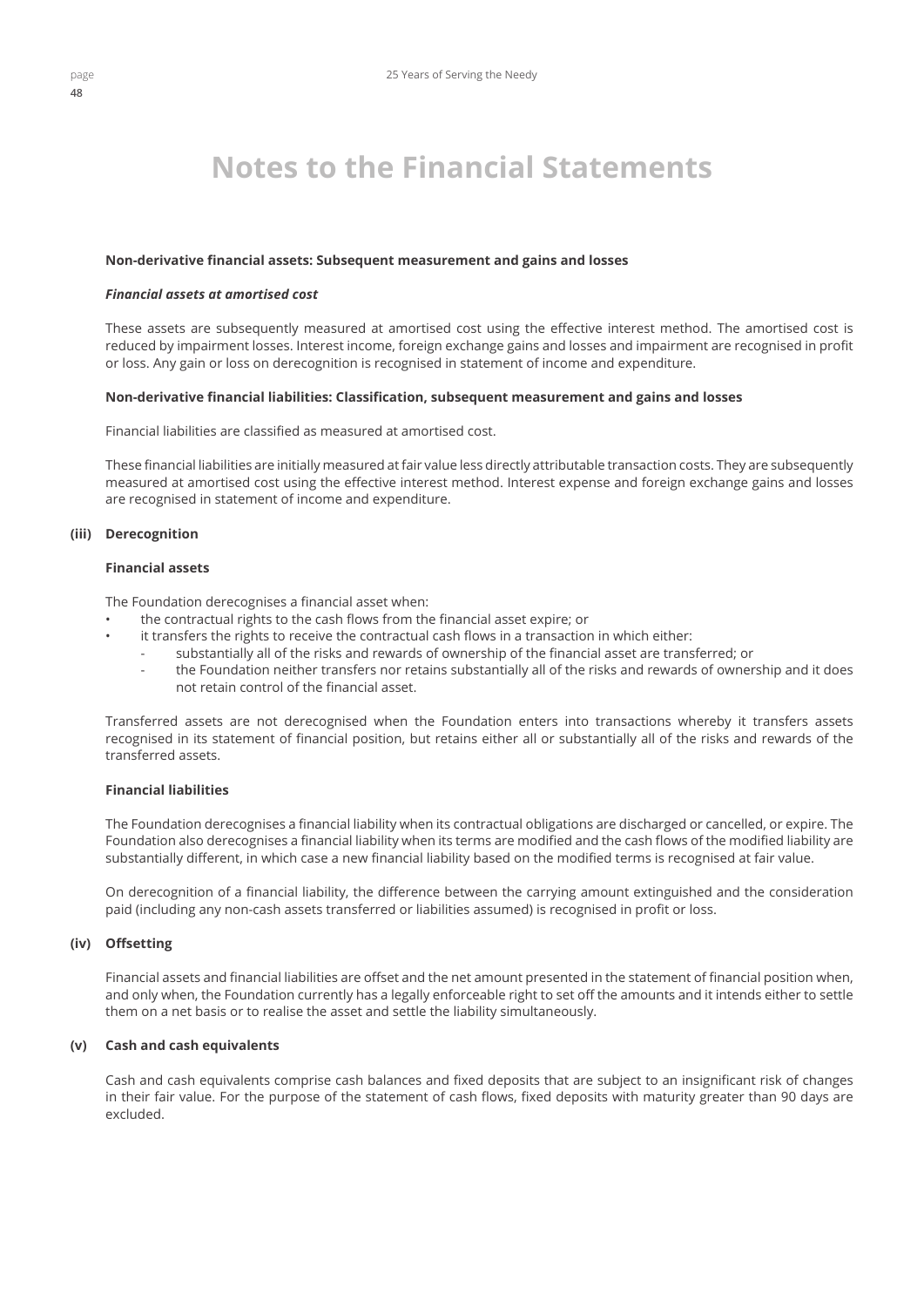#### 3.2 Plant and Equipment

#### *Recognition and measurement*

Items of plant and equipment are measured at cost less accumulated depreciation and accumulated impairment losses.

Cost includes expenditure that is directly attributable to the acquisition of the asset. The cost of self-constructed assets includes the costs directly attributable to bringing the assets to a working condition for their intended use, and an estimate of the cost of dismantling and removing the items and restoring the site on which they are located when the Foundation has an obligation to remove the asset or restore the site. Purchased software that is integral to the functionality of the related equipment is capitalised as part of that equipment.

When parts of an item of plant and equipment have different useful lives, they are accounted for as separate items (major components) of plant and equipment.

The gain or loss on disposal of an item of plant and equipment is recognised statement of income and expenditure

#### *Subsequent costs*

The cost of replacing a component of plant and equipment is recognised in the carrying amount of the item if it is probable that the future economic benefits embodied within the component will flow to the Foundation, and its cost can be measured reliably. The carrying amount of the replaced component is derecognised. The costs of the day-to-day servicing of plant and equipment are recognised in statement of income and expenditure as incurred.

#### *Depreciation*

Depreciation is based on the cost of an asset less its residual value. Significant components of individual assets are assessed and if a component has a useful life that is different from the remainder of that asset, that component is depreciated separately.

Depreciation is recognised in statement of income and expenditure on a straight-line basis over the estimated useful lives of each component of an item of plant and equipment, unless it is included in the carrying amount of another asset.

The estimated useful lives for the current and comparative years are as follows:

| Air-conditioners       | 4 years |
|------------------------|---------|
| Computers              | 3 years |
| Furniture and fittings | 3 years |
| Medical equipment      | 4 years |
| Office equipment       | 3 years |
| Renovations            | 3 years |
|                        |         |

Depreciation methods, useful lives and residual values are reviewed at the end of each reporting period and adjusted if appropriate.

Plant and equipment valued at less than \$1,000 are not capitalised and are expended to statement of income and expenditure in the year of acquisition.

#### 3.3 Intangible Assets

Intangible assets that are acquired by the Foundation and have finite useful lives are measured at cost less accumulated amortisation and accumulated impairment losses.

Subsequent expenditure is capitalised only when it increases the future economic benefits embodied in the specific asset to which it relates. All other expenditure is recognised in statement of income and expenditure as incurred.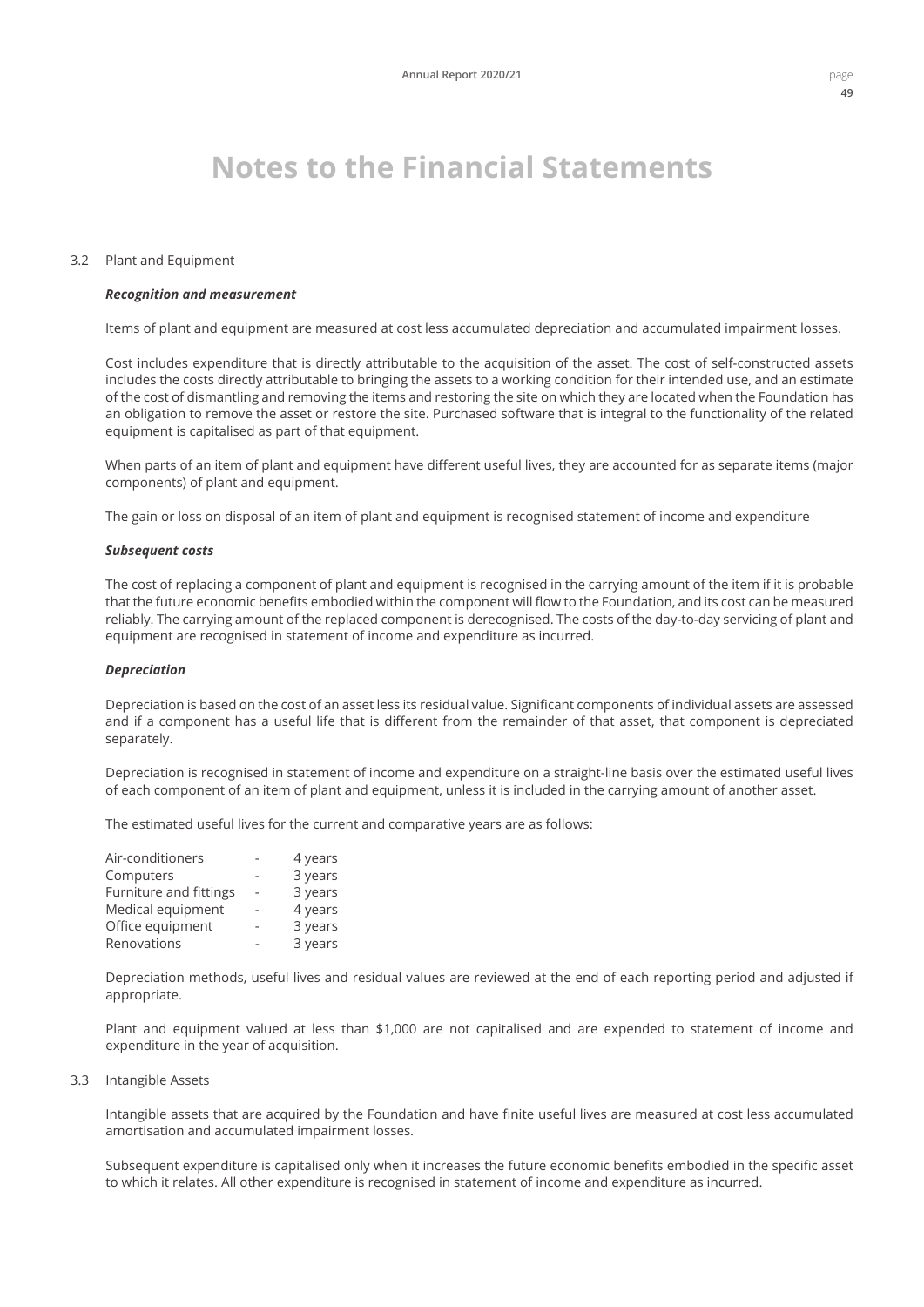Amortisation is calculated based on the cost of the asset, less its residual value. Amortisation is recognised in statement of income and expenditure on a straight-line basis over the estimated useful lives of intangible assets from the date that they are available for use, since this most closely reflects the expected pattern of consumption of the future economic benefits embodied in the asset.

The estimated useful life for the current and comparative years is as follows:

Software - 3 years

Amortisation methods, useful lives and residual values are reviewed at the end of each reporting period and adjusted if appropriate.

#### 3.4 Impairment

### **(i) Non-derivative financial assets**

The Foundation recognises loss allowances for expected credit losses (ECLs) on financial assets measured at amortised cost.

Loss allowances of the Foundation are measured on either of the following bases:

- 12-month ECLs: these are ECLs that result from default events that are possible within the 12 months after the reporting date (or for a shorter period if the expected life of the instrument is less than 12 months); or
- Lifetime ECLs: these are ECLs that result from all possible default events over the expected life of a financial instrument.

#### *Simplified approach*

The Foundation applies the simplified approach to provide for ECLs for all trade receivables. The simplified approach requires the loss allowance to be measured at an amount equal to lifetime ECLs.

#### *General approach*

The Foundation applies the general approach to provide for ECLs on all other financial instruments. Under the general approach, the loss allowance is measured at an amount equal to 12-month ECLs at initial recognition.

At each reporting date, the Foundation assesses whether the credit risk of a financial instrument has increased significantly since initial recognition. When credit risk has increased significantly since initial recognition, loss allowance is measured at an amount equal to lifetime ECLs.

When determining whether the credit risk of a financial asset has increased significantly since initial recognition and when estimating ECLs, the Foundation considers reasonable and supportable information that is relevant and available without undue cost or effort. This includes both quantitative and qualitative information and analysis, based on the Foundation's historical experience and informed credit assessment and includes forward-looking information.

If credit risk has not increased significantly since initial recognition or if the credit quality of the financial instruments improves such that there is no longer a significant increase in credit risk since initial recognition, loss allowance is measured at an amount equal to 12-month ECLs.

The Foundation considers a financial asset to be in default when:

- the borrower is unlikely to pay its credit obligations to the Foundation in full, without recourse by the Foundation to actions such as realising security (if any is held); or
- the financial asset is more than 90 days past due.

The maximum period considered when estimating ECLs is the maximum contractual period over which the Foundation is exposed to credit risk.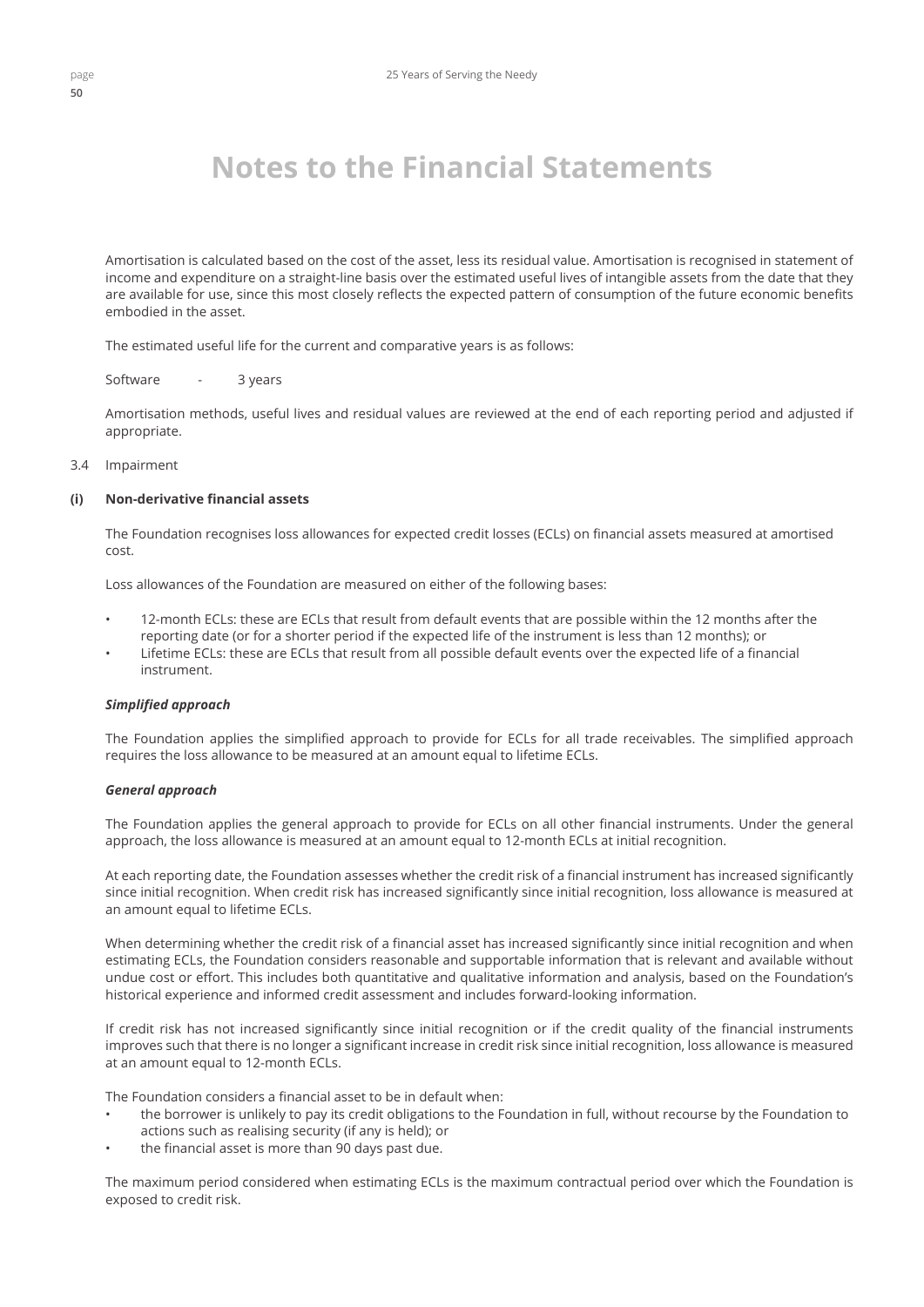#### *Measurement of ECLs*

ECLs are probability-weighted estimates of credit losses. Credit losses are measured at the present value of all cash shortfalls (i.e. the difference between the cash flows due to the entity in accordance with the contract and the cash flows that the Foundation expects to receive). ECLs are discounted at the effective interest rate of the financial asset.

#### *Credit-impaired financial assets*

At each reporting date, the Foundation assesses whether financial assets carried at amortised cost are credit-impaired. A financial asset is 'credit-impaired' when one or more events that have a detrimental impact on the estimated future cash flows of the financial asset have occurred.

Evidence that a financial asset is credit-impaired includes the following observable data:

- significant financial difficulty of the borrower or issuer;
- a breach of contract such as a default or being more than 90 days past due; or
- it is probable that the borrower will enter bankruptcy or other financial reorganisation.

#### *Presentation of allowance for ECLs in the statement of financial position*

Loss allowances for financial assets measured at amortised cost are deducted from the gross carrying amount of these assets.

#### *Write-off*

The gross carrying amount of a financial asset is written off (either partially or in full) to the extent that there is no realistic prospect of recovery. This is generally the case when the Foundation determines that the debtor does not have assets or sources of income that could generate sufficient cash flows to repay the amounts subject to the write-off. However, financial assets that are written off could still be subject to enforcement activities in order to comply with the Foundation's procedures for recovery of amounts due.

#### **(ii) Non-financial assets**

The carrying amounts of the Foundation's non-financial assets are reviewed at each reporting date to determine whether there is any indication of impairment. If any such indication exists, then the assets' recoverable amounts are estimated. An impairment loss is recognised if the carrying amount of an asset or its cash-generating unit ("CGU") exceeds its estimated recoverable amount.

The recoverable amount of an asset or CGU is the greater of its value in use and its fair value less costs to sell. In assessing value in use, the estimated future cash flows are discounted to their present value using a pre-tax discount rate that reflects current market assessments of the time value of money and the risks specific to the asset or CGU. For the purpose of impairment testing, assets that cannot be tested individually are grouped together into the smallest group of assets that generates cash inflows from continuing use that are largely independent of the cash inflows of other assets or CGU.

Impairment losses are recognised in statement of income and expenditure. Impairment losses recognised in respect of CGU are allocated to reduce the carrying amounts of the other assets in the CGU (group of CGU) on a pro rata basis.

Impairment losses recognised in prior financial years are assessed at each reporting date for any indications that the loss has decreased or no longer exists. An impairment loss is reversed if there has been a change in the estimates used to determine the recoverable amount. An impairment loss is reversed only to the extent that the asset's carrying amount does not exceed the carrying amount that would have been determined, net of depreciation or amortisation, if no impairment loss had been recognised.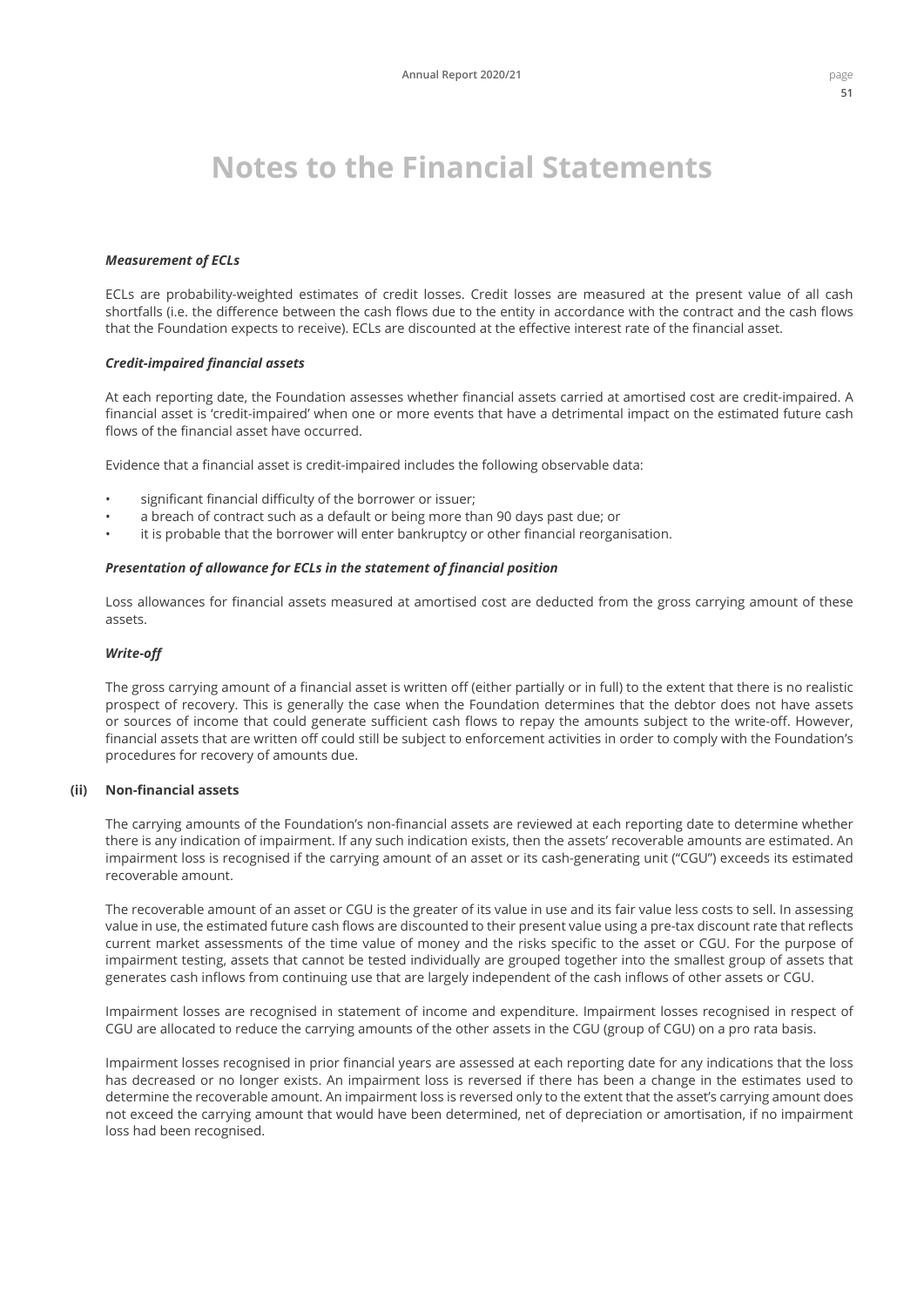#### 3.5 Employee Benefits

#### **(i) Defined contribution plans**

A defined contribution plan is a post-employment benefit plan under which an entity pays fixed contributions into a separate entity and will have no legal or constructive obligation to pay further amounts. Obligations for contributions to defined contribution pension plans are recognised as an expenditure/resource expended in statement of income and expenditure in the financial years during which services are rendered by employees.

#### **(ii) Short-term employee benefits**

Short-term employee benefit obligations are measured on an undiscounted basis and are expensed as the related service is provided.

A liability is recognised for the amount expected to be paid under short-term cash bonus if the Foundation has a present legal or constructive obligation to pay this amount as a result of past service provided by the employee and the obligation can be estimated reliably.

## 3.6 Grants

An unconditional grant and contribution is recognised in statement of income and expenditure as other income when the grant becomes receivable.

Government grants and contributions are recognised initially as grants received in advance at their fair value where there is reasonable assurance that they will be received and all required conditions associated with the grants and contributions will be complied with by the Foundation.

These grants and contributions that compensate the Foundation for expenses incurred are recognised in statement of income and expenditure as government subsidies on a systematic basis in the same financial years in which the expenses are recognised.

Grants and contributions utilised for the purchase/construction of depreciable assets are initially recorded as deferred capital grants on the statement of financial position. Deferred capital grants are then recognised in statement of income and expenditure over the financial years necessary to match the depreciation of the assets purchased or constructed with the related grants and contributions. Upon disposal of the plant and equipment, the balance of the related deferred capital grants is recognised in statement of income and expenditure to match the net book value of the assets written off.

#### *Special Employment and Wage Credit Schemes*

Cash grants received from the government in relation to the Special Employment and Wage Credit Schemes are recognised as incoming resources in the statement of income and expenditure upon receipt.

### *Jobs Support Scheme ("JSS")*

JSS grant is recognised in the statement of income and expenditure as 'other income' on a systematic basis over the periods in which the Foundation recognises the related expenses, unless the conditions for receiving the grant are met after the related expenses have been recognised. In this case, a grant is recognised when it becomes receivable.

#### 3.7 Leases

At inception of a contract, the Foundation assesses whether a contract is, or contains, a lease. A contract is, or contains, a lease if the contract conveys the right to control the use of an identified asset for a period of time in exchange for consideration.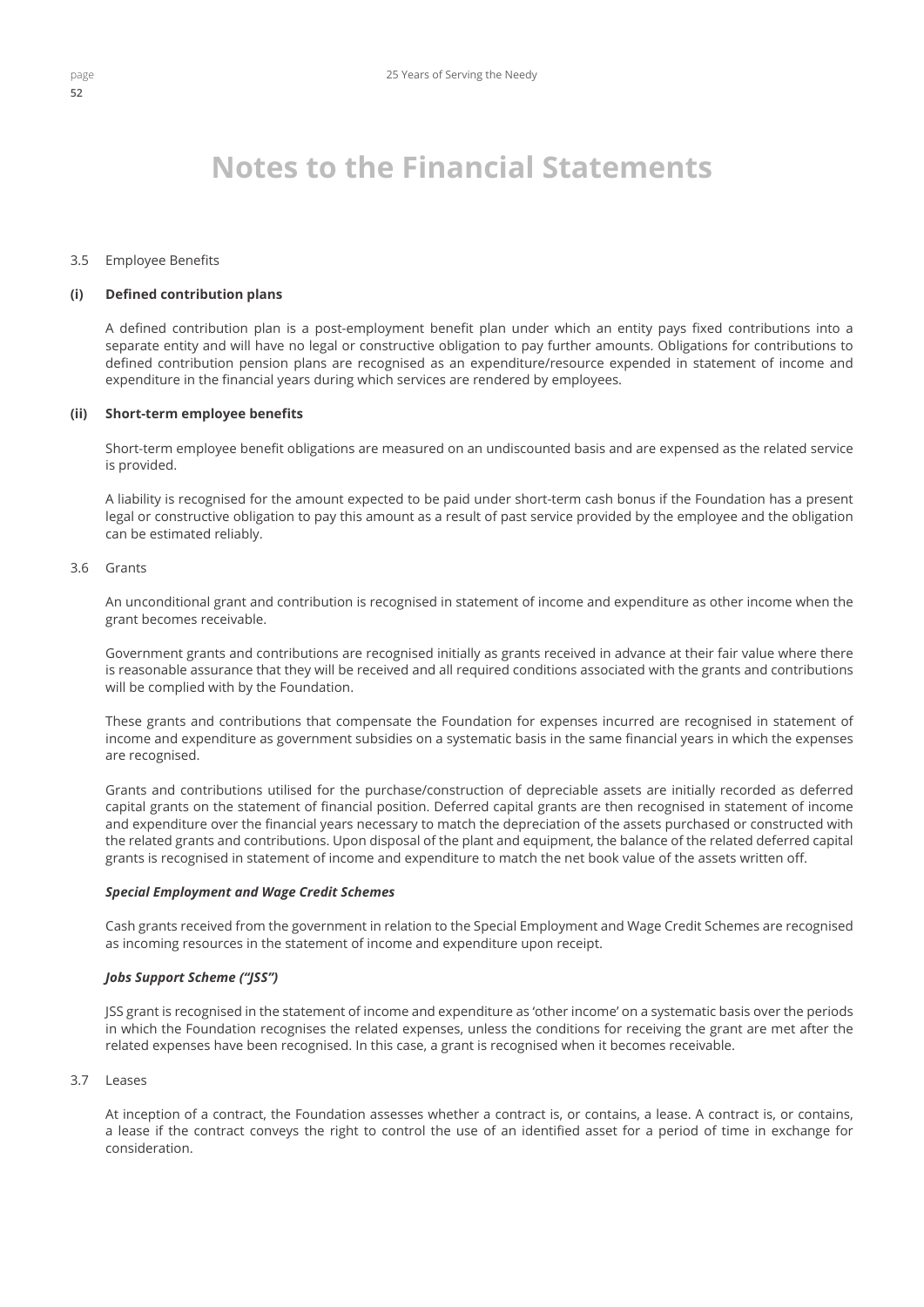#### *Short-term leases and leases of low-value assets*

The Foundation has elected not to recognise right-of-use assets and lease liabilities for leases of low-value assets and shortterm leases, including IT equipment. The Foundation recognises the lease payments associated with these leases as an expense on a straight-line basis over the lease term.

#### 3.8 Funds Structure

#### **(i) General fund**

The general fund is available for use at the discretion of the management in furtherance of the Foundation's general objectives and purposes. The fund is available to apply for general purposes of the Foundation as set out in its governing document.

Income generated and expenditure incurred in a general fund will be presented as unrestricted general income and expenditure, respectively.

## **(ii) Designated funds**

The designated fund is available for use at the discretion of the management within particular projects in furtherance of the Foundation's objectives that the management have identified and earmarked.

Designated funds are funds which are part of the unrestricted general fund, but earmarked for a particular project. The designation is made for administrative purposes only and does not contain any legal restrictions in relation to the Foundation's discretion to apply the fund. Management of the Foundation will pass a Directors' Resolution to approve the designation fund for purposes of a particular project earmarked by the Foundation.

Designated fund is accounted for as part of the Foundation's unrestricted designated funds. Income generated and expenditure held in designated funds will be presented as designated general income and expenditure, respectively.

## **(iii) Restricted funds**

Restricted fund is a fund subject to specific purpose, declared by the donor(s) or with their authority or created through a legal process, but still within the wider objectives of the Foundation. The restricted fund is available for use at the discretion of the management within specified projects in furtherance of the Foundations' objectives that have been identified by donors of the funds or communicated to donors when sourcing for the funds.

Restricted fund may be a restricted income fund, which is expendable at the discretion of the Foundation in furtherance of some particular aspect(s) of the objects of the Foundation, or may be a capital fund, where the assets are required to be invested or retained for actual use, rather than expended.

Restricted fund has to be separately accounted for. Income generated and expenditure incurred in a restricted fund will be legally subjected to the restrictions of the fund.

### **(iv) Transfer of funds**

Generally, transfers of funds within the Foundation involve the transfer of available funds in the unrestricted funds of the Foundation to the unrestricted designated fund at the discretion of management as and when it is deemed appropriate and in furtherance of the objectives and purposes of the designated funds. Approval of transfers is made through a Directors' Resolution passed by the Board of Directors of the Foundation. The Foundation's practice is that no fund transfers are made out of the restricted funds to other funds established by the Foundation. However, unrestricted funds may be spent and transferred to the restricted funds to meet any overspending or deficit in the restricted funds, as approved by Board of Directors of the Foundation.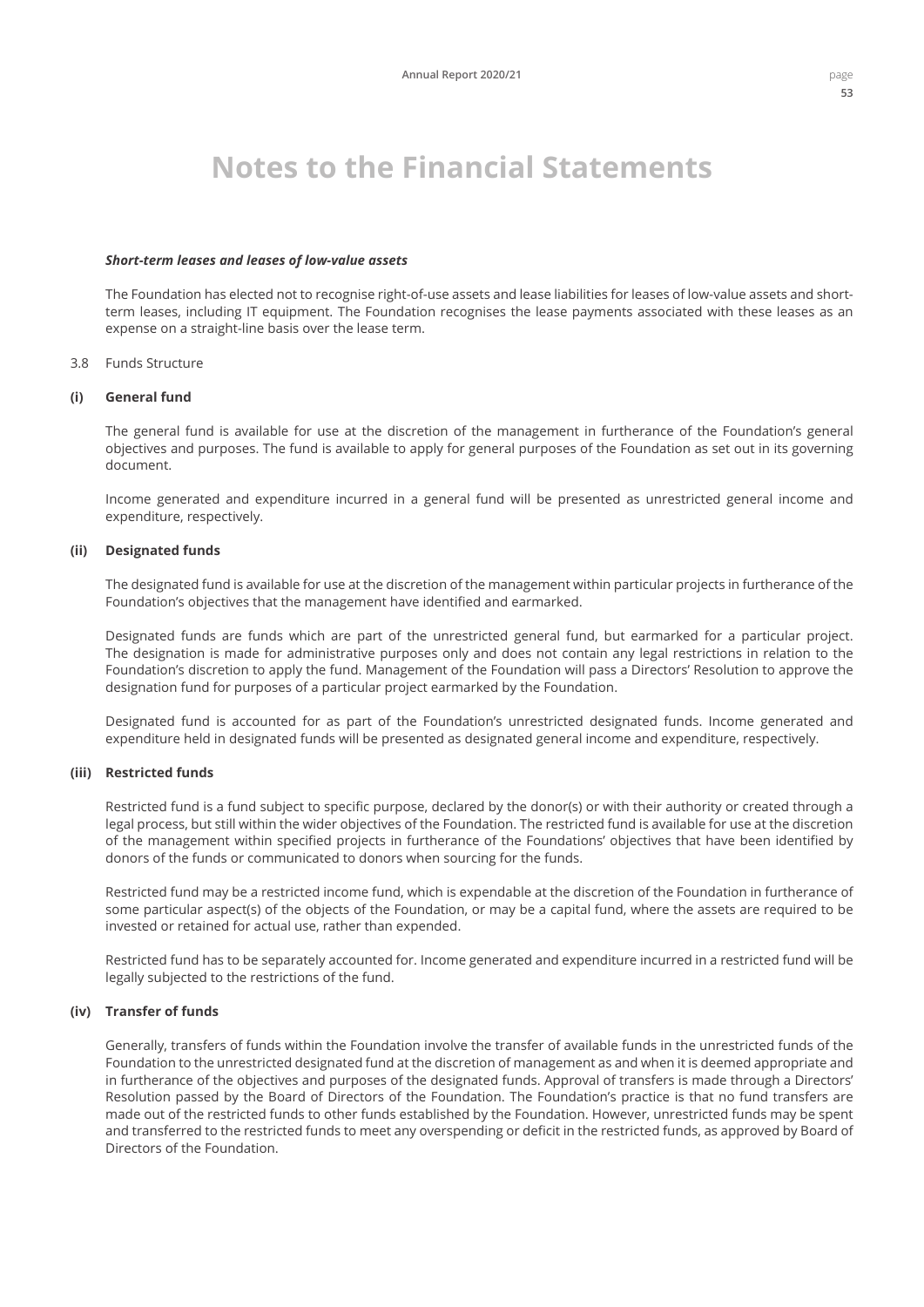#### 3.9 Incoming Resources

#### **(i) Voluntary income (donations) and funds generating activities**

Voluntary income (comprising donations from direct appeals, fundraising through newsletters and websites, outright donations and sponsorships) are recognised as income in the financial year as received or receivable when and only when all of the following conditions have been satisfied:

- the foundations obtains the right to receive the donation;
- it is probable that the economic benefits comprising the donations will flow to the Foundation; and
- the amount of donation can be measured reliably.

Incoming resources from the sale of goods from fund raising activities is recognised at the point of sale.

Donations-in-kind are recognised based on their estimated fair values.

The gross incoming resources in relation to funds raised or collected for the Foundation by individuals not employed or contracted by the Foundation, are the net proceeds remitted to the Foundation by the organisers of the event, after deducting their expenses.

Donations with restriction and/or conditions attached shall be recognised as income if the restrictions and conditions are under the Foundation's purview and it is probable that these restrictions and conditions would be met.

### **(ii) Investment income**

Investment income comprises interest income on funds invested and is recognised on an accrual basis, using the effective interest method.

#### **(iii) Charitable income (mainly dialysis services and medication fees)**

Income from rendering dialysis and related medical services in the ordinary course of business is recognised when the Foundation satisfies a performance obligation (PO) by transferring control of a promised good or service to the customer. The amount of revenue recognised is the amount of the transaction price allocated to the satisfied PO.

The transaction price is allocated to each PO in the contract on the basis of the relative stand-alone selling prices of the promised goods or services. The individual standalone selling price of a good or service that has not previously been sold on a stand-alone basis, or has a highly variable selling price, is determined based on the residual portion of the transaction price after allocating the transaction price to goods and/or services with observable stand-alone selling prices. A discount or variable consideration is allocated to one or more, but not all, of the performance obligations if it relates specifically to those performance obligations.

The transaction price is the amount of consideration in the contract to which the Foundation expects to be entitled in exchange for transferring the promised goods or services. The transaction price may be fixed or variable and is adjusted for time value of money if the contract includes a significant financing component. Consideration payable to a customer is deducted from the transaction price if the Foundation does not receive a separate identifiable benefit from the customer. When consideration is variable, the estimated amount is included in the transaction price to the extent that it is highly probable that a significant reversal of the cumulative revenue will not occur when the uncertainty associated with the variable consideration is resolved.

Revenue may be recognised at a point in time or over time following the timing of satisfaction of the PO. If a PO is satisfied over time, revenue is recognised based on the percentage of completion reflecting the progress towards complete satisfaction of that PO.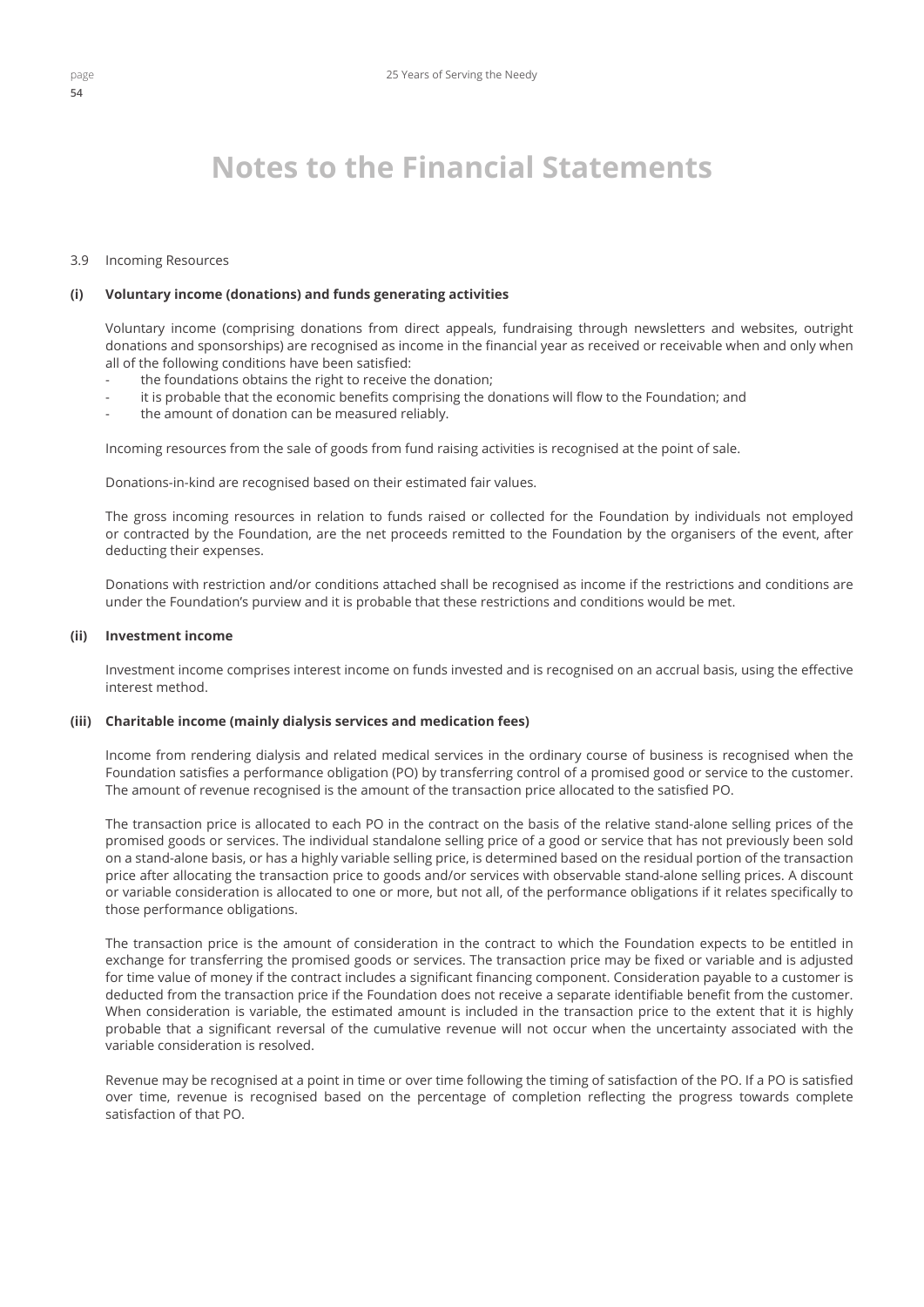#### 3.10 Resources Expended

All expenditure is accounted for on an accrual basis and has been classified under headings that aggregate all costs related to the respective categories of incoming resources. Cost comprises direct expenditure including direct staff costs attributable to the relevant category of incoming resources. Where costs cannot be wholly attributable to a category of incoming resources, they have been apportioned on a basis consistent with the use of resources. Such costs relate to support costs which comprise of staff costs of the head office and maintenance of the IT infrastructure.

#### **(i) Allocation of support costs**

Support costs comprise staff costs of the head office relating to general management, human resource and administration, budgeting, accounting and finance functions, and maintenance of the IT infrastructure.

The costs have been specifically allocated to charitable activities and governance cost based on an 75:25 ratio, since the Foundation operates one head office that provides the overall governance for the Foundation and three dialysis centres that provide the dialysis services and medication.

No support costs were allocated to research activities.

#### **(ii) Costs of generating funds**

The costs of generating funds are those costs attributable to generating income for the Foundation, other than from undertaking charitable activities and includes an apportionment of support costs.

#### **(iii) Costs of charitable activities**

Costs of charitable activities comprise all costs incurred in undertaking its work in the pursuit of the charitable objects of the Foundation. The total costs of charitable expenditure include an apportionment of support costs.

#### **(iv) Governance costs**

Governance costs comprise all costs attributable to the general running of the Foundation, associated with the maintenance of the Foundation's governance infrastructure and in ensuring public accountability. These costs include costs related to constitutional and statutory requirements, and include an apportionment of support costs.

#### 3.11 New standards and interpretations not adopted

A number of new standards, interpretations and amendments to standards are effective for annual periods beginning after 1 April 2020 and earlier application is permitted; however, the Foundation has not early adopted the new or amended standards and interpretations in preparing these financial statements.

The following new FRSs, interpretations and amendments to FRSs are not expected to have a significant impact on the Foundation's statement of financial position.

- *FRS 117 Insurance Contracts*
- *Classification of Liabilities as Current or Non-current* (Amendments to FRS 1)
- *Covid-19-Related Rent Concessions* (Amendment to FRS 116)
- *Reference to the Conceptual Framework* (Amendments to FRS 103)
- *Sale or Contribution of Assets between an Investor and its Associate or Joint Venture* (Amendments to FRS 110 and FRS 28)
- *Property, Plant and Equipment Proceeds before Intended Use* (Amendments to FRS 16)
- *Onerous Contracts Costs of Fulfilling a Contract* (Amendments to FRS 37)
- *Annual Improvements to FRSs 2018 2020*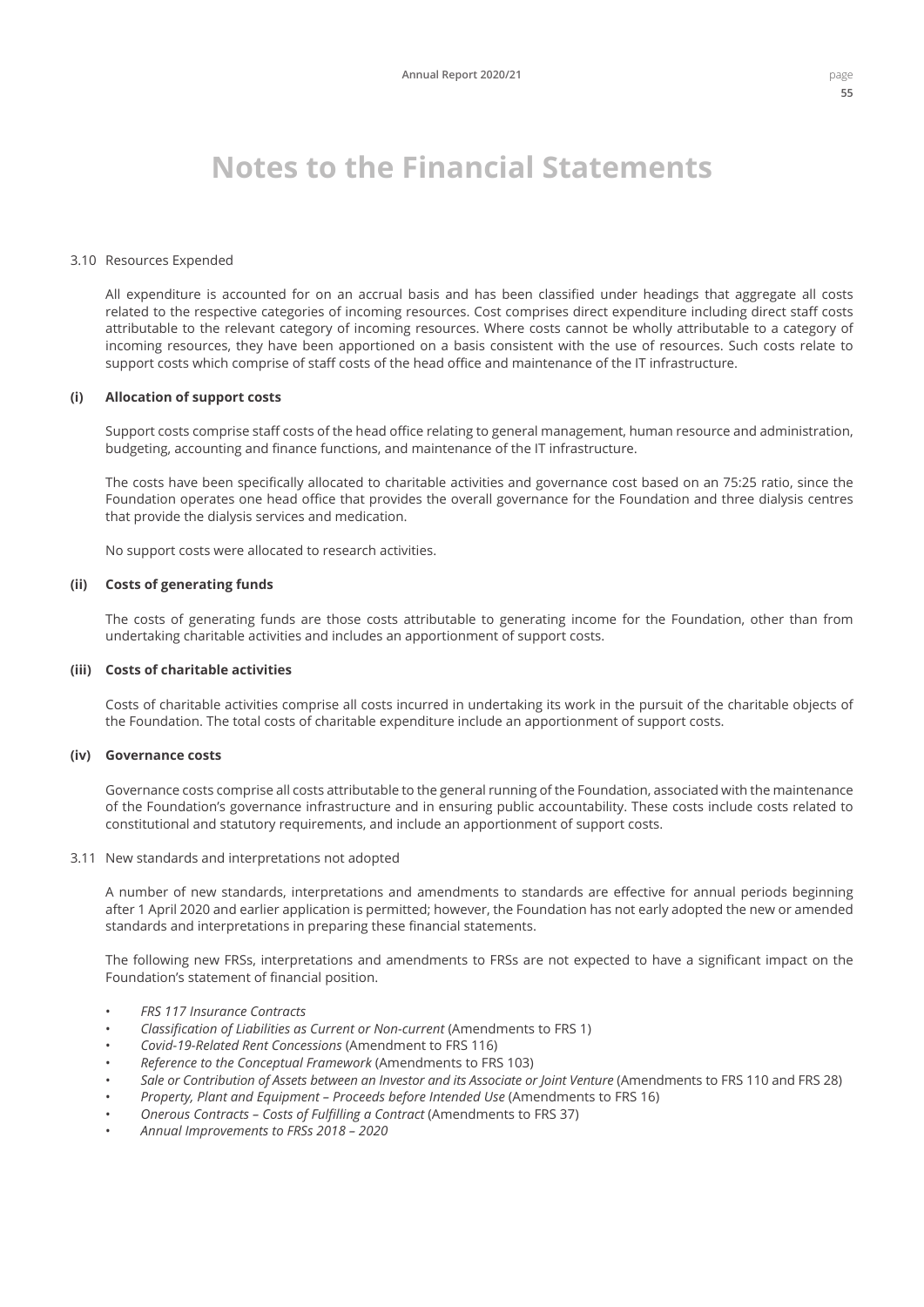#### **4 MEMBERS' GUARANTEE**

The Foundation is a Foundation limited by guarantee whereby each member of the Foundation undertakes to meet the debts and liabilities of the Foundation, in the event of its liquidation, to an amount not exceeding \$100 per member.

## **5 PLANT AND EQUIPMENT**

|                                    | Air-conditioners Computers and fittings equipment equipment |                    | <b>Furniture</b>         | <b>Medical</b> | <b>Office</b> | <b>Renovations</b> | <b>Total</b> |
|------------------------------------|-------------------------------------------------------------|--------------------|--------------------------|----------------|---------------|--------------------|--------------|
|                                    | \$                                                          | $\pmb{\mathsf{S}}$ | \$                       | \$             | \$            | \$                 | \$           |
| Cost                               |                                                             |                    |                          |                |               |                    |              |
| At 1 April 2019                    | 98,289                                                      | 151,288            | 244,376                  | 1,991,252      | 95,613        | 740,530            | 3,321,348    |
| Additions                          | 9.700                                                       | 10,240             | 1,217                    | 3,092          | 7,630         | 25,220             | 57,099       |
| Disposals                          | (9,422)                                                     | (15, 315)          | (2, 123)                 | (64, 430)      | (2,600)       |                    | (93, 890)    |
| At 31 March 2020                   | 98,567                                                      | 146,213            | 243,470                  | 1,929,914      | 100,643       | 765,750            | 3,284,557    |
| Additions                          | 9,250                                                       | 36,146             | $\overline{\phantom{0}}$ | 1,061,900      | 24,664        | 1,550              | 1,133,510    |
| Disposals                          | (5, 171)                                                    | (26, 730)          | (6, 716)                 | (204, 523)     | (13, 655)     | (1, 551)           | (258, 346)   |
| At 31 March 2021                   | 102,646                                                     | 155,629            | 236,754                  | 2,787,291      | 111,652       | 765,749            | 4,159,721    |
| <b>Accumulated</b><br>depreciation |                                                             |                    |                          |                |               |                    |              |
| At 1 April 2019                    | 63,630                                                      | 135,167            | 242,290                  | 1,430,789      | 65,228        | 716,881            | 2,653,985    |
| Depreciation for the<br>year       | 15,558                                                      | 13,465             | 1,355                    | 219,949        | 14,954        | 19,918             | 285,199      |
| Disposals                          | (9,420)                                                     | (15, 313)          | (2, 123)                 | (64, 426)      | (2, 598)      |                    | (93,880)     |
| At 31 March 2020                   | 69,768                                                      | 133,319            | 241,522                  | 1,586,312      | 77,584        | 736,799            | 2,845,304    |
| Depreciation for the<br>year       | 14,871                                                      | 13,617             | 1,063                    | 187,962        | 15,114        | 17,901             | 250,528      |
| Disposals                          | (5, 171)                                                    | (21, 651)          | (6, 714)                 | (202, 786)     | (12,073)      | (1, 551)           | (249, 946)   |
| At 31 March 2021                   | 79,468                                                      | 125,285            | 235,871                  | 1,571,488      | 80,625        | 753,149            | 2,845,886    |
| <b>Carrying amounts</b>            |                                                             |                    |                          |                |               |                    |              |
| At 1 April 2019                    | 34,659                                                      | 16,121             | 2,086                    | 560,463        | 30,385        | 23,649             | 667,363      |
| At 31 March 2020                   | 28,799                                                      | 12,894             | 1,948                    | 343,602        | 23,059        | 28,951             | 439,253      |
| At 31 March 2021                   | 23,178                                                      | 30,344             | 883                      | 1,215,803      | 31,027        | 12,600             | 1,313,835    |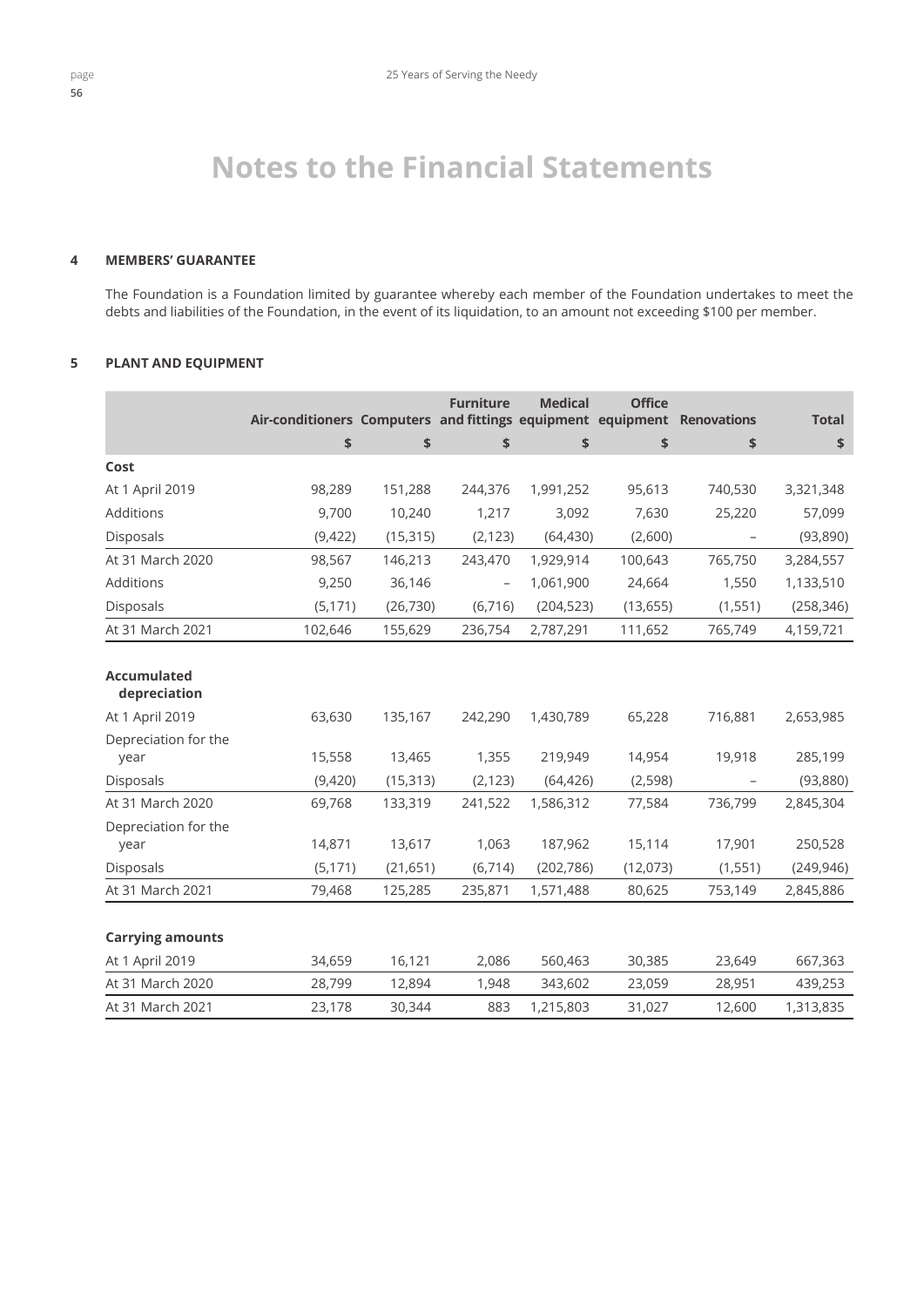## **6 INTANGIBLE ASSETS**

|                                 | <b>Software</b> |
|---------------------------------|-----------------|
|                                 | \$              |
| Cost                            |                 |
| At 1 April 2019                 | 483,416         |
| Disposals                       | (47, 398)       |
| At 31 March 2020                | 436,018         |
| Additions                       | 3,290           |
| Disposals                       | (7, 756)        |
| At 31 March 2021                | 431,552         |
|                                 |                 |
| <b>Accumulated amortisation</b> |                 |
| At 1 April 2019                 | 368,179         |
| Amortisation for the year       | 78,085          |
| Disposals                       | (47, 398)       |
| At 31 March 2020                | 398,866         |
| Amortisation for the year       | 29,810          |
| Disposals                       | (7, 756)        |
| At 31 March 2021                | 420,920         |
|                                 |                 |
| <b>Carrying amounts</b>         |                 |
| At 1 April 2019                 | 115,237         |
| At 31 March 2020                | 37,152          |
| At 31 March 2021                | 10,632          |
|                                 |                 |

## **7 TRADE AND OTHER RECEIVABLES**

|                                                | 2021      | 2020      |
|------------------------------------------------|-----------|-----------|
|                                                | \$        | \$        |
| Trade receivables                              | 1,134,944 | 515,692   |
| Less: Allowance for doubtful trade receivables | (1,486)   | (1,486)   |
|                                                | 1,133,458 | 514,206   |
|                                                |           |           |
| Interest receivable                            | 134,719   | 356,452   |
| Other receivables                              | 47,428    | 2,276     |
| Deposits                                       | 97,581    | 50,504    |
|                                                | 1,413,186 | 923,438   |
| Prepayments                                    | 292,342   | 80,177    |
|                                                | 1,705,528 | 1,003,615 |

The Foundation's exposures to credit and currency risks related to trade and other receivables are disclosed in note 27.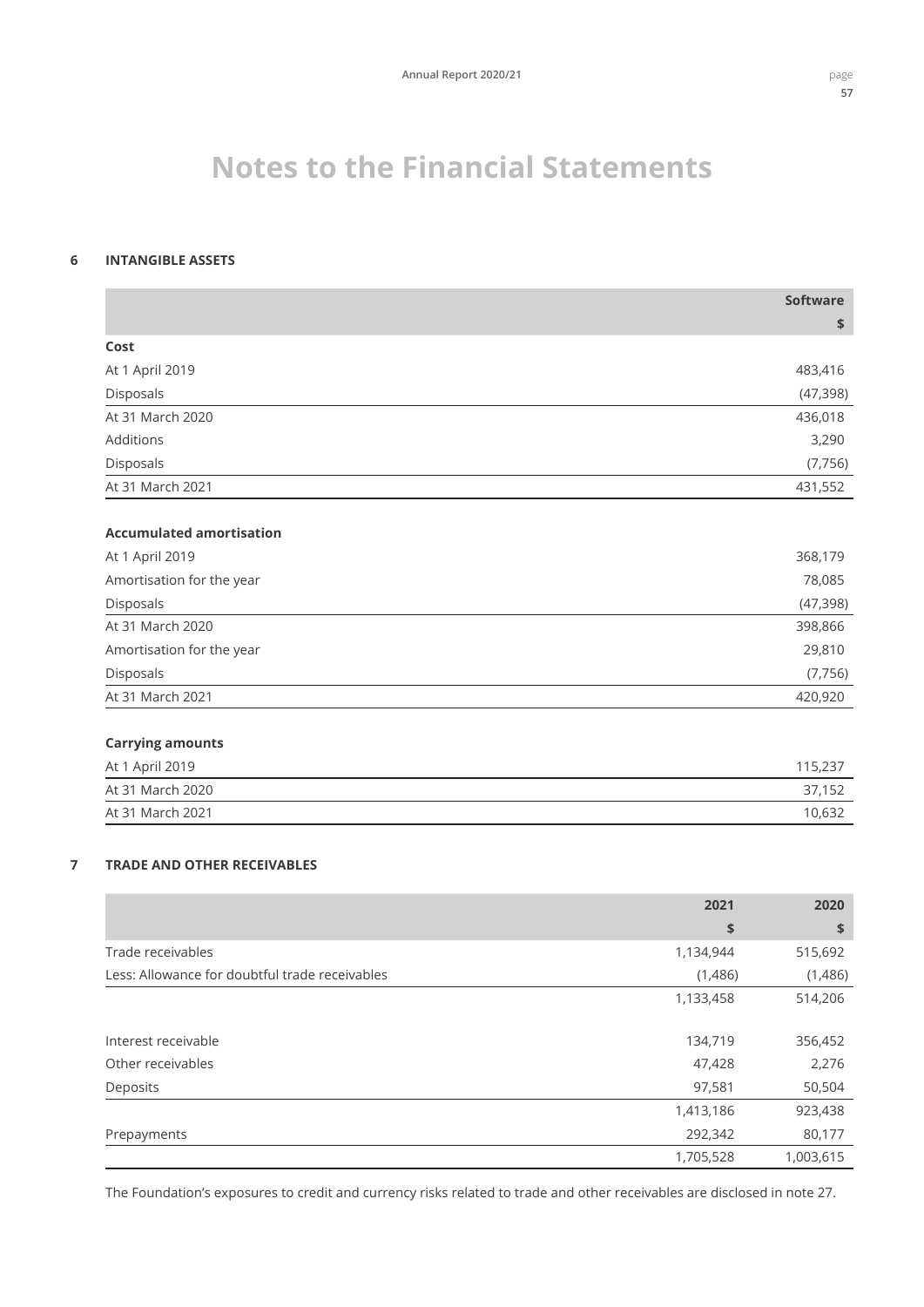### **8 INVENTORY**

| 2021                          | 2020   |
|-------------------------------|--------|
|                               |        |
| Medical consumables<br>27,449 | 27,449 |

In 2021, inventories of \$890,732 (2020: \$560,153) were recognised as an expense during the year.

## **9 CASH AND CASH EQUIVALENTS**

|                                                              | 2021           | 2020           |
|--------------------------------------------------------------|----------------|----------------|
|                                                              | \$             |                |
| Fixed deposits                                               | 38,149,424     | 35,358,656     |
| Cash held with bank                                          | 5,352,943      | 2,128,546      |
| Cash and cash equivalents in statement of financial position | 43,502,367     | 37,487,202     |
| Less:                                                        |                |                |
| Fixed deposits with maturity greater than 90 days            | (15, 119, 181) | (24, 921, 509) |
| Cash and cash equivalents in the statement of cash flows     | 28,383,186     | 12,565,693     |

The effective interest rates per annum relating to fixed deposits at the reporting date range from 0.28% to 2.03% (2020: 0.98% to 2.03%) per annum. The fixed deposits mature at intervals of one to twelve months (2020: one to twelve months).

## **10 DEFERRED CAPITAL GRANTS**

|                                                                                        | <b>Note</b> | 2021       | 2020       |
|----------------------------------------------------------------------------------------|-------------|------------|------------|
|                                                                                        |             | \$         | \$         |
| Balance at the beginning of the year                                                   |             | 200,985    | 418,159    |
| Add:                                                                                   |             |            |            |
| Grants received for capital expenditure transferred from grants received in<br>advance | 11          |            | 9,799      |
|                                                                                        |             | 200,985    | 427,958    |
| Less:                                                                                  |             |            |            |
| Amortisation during the year                                                           |             | (118, 597) | (226, 973) |
| Balance at the end of the year                                                         |             | 82,388     | 200,985    |
| Classified as:                                                                         |             |            |            |
| Non-current                                                                            |             | 13,588     | 85,222     |
| Current                                                                                |             | 68,800     | 115,763    |
|                                                                                        |             | 82,388     | 200,985    |
|                                                                                        |             |            |            |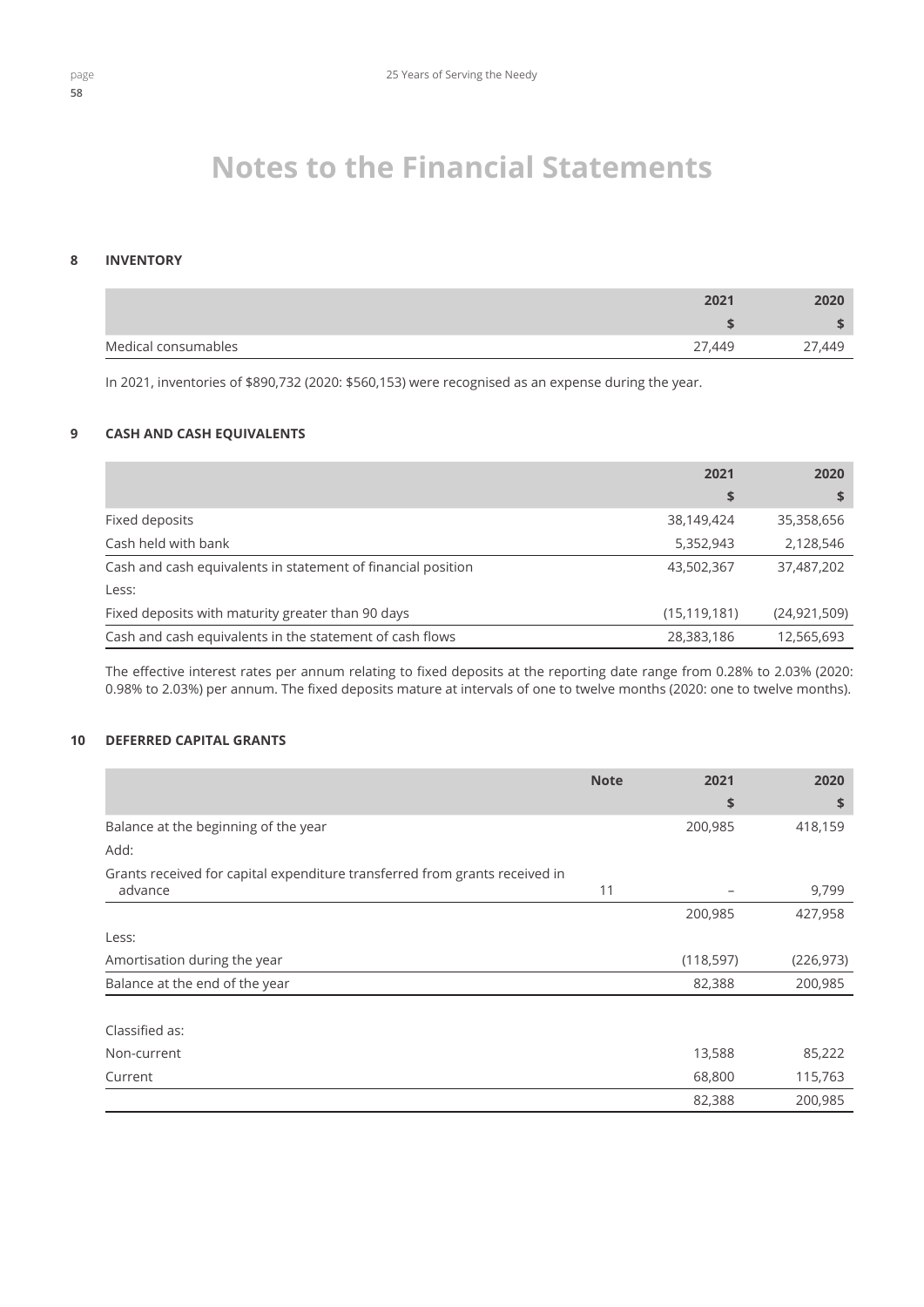### **11 GRANTS RECEIVED IN ADVANCE – RESTRICTED COMMUNITY SILVER TRUST FUNDS**

The Community Silver Trust Fund ("CST") was set up in November 2012 for government grants received from the Trustees of the Community Silver Trust. The Community Silver Trust is managed by the Ministry of Health on behalf of the Trustees. The grant received is used to improve the capability of the Foundation's existing services in achieving higher quality care and affordable step down care.

The government grants received are first accounted for as grants received in advance and the utilisation of these grants are set out below:

|                                           | <b>Note</b> | 2021          | 2020        |
|-------------------------------------------|-------------|---------------|-------------|
|                                           |             | \$            | \$          |
| Balance at the beginning of the year      |             | 2,228,512     | 1,642,927   |
| Add:                                      |             |               |             |
| Grants received during the year           |             | 5,258,135     | 2,399,790   |
|                                           |             | 7,486,647     | 4,042,717   |
| Less:                                     |             |               |             |
| Transferred to deferred capital grant     | 10          |               | (9,799)     |
| Refunded on expired grants                |             | (42, 258)     |             |
| Utilisation to fund operating expenditure |             |               |             |
| - Transport subsidies for needy patients  |             |               | (177, 270)  |
| - Exercise rehabilitation programme       |             | (138, 372)    | (175, 356)  |
| - Service providers                       |             | (1, 101, 640) | (1,451,780) |
|                                           | 20          | (1,240,012)   | (1,804,406) |
| Balance at the end of the year            |             | 6,204,377     | 2,228,512   |
|                                           |             |               |             |
| Classified as:                            |             |               |             |
| Non-current                               |             | 1,568,234     | 1,706,606   |
| Current                                   |             | 4,636,143     | 521,906     |
|                                           |             | 6,204,377     | 2,228,512   |

## **12 TRADE AND OTHER PAYABLES**

|                                      | 2021      | 2020    |
|--------------------------------------|-----------|---------|
|                                      | \$        | ₽       |
| Trade payables                       | 929,795   | 461,080 |
| Other payables                       | 176,026   | 73,878  |
| Goods and Services Tax payables, net | 58,881    | 41,643  |
| Accrued operating expenses           | 369,300   | 264,484 |
| Accrual for unutilised annual leave  | 42,768    | 35,196  |
|                                      | 1,576,770 | 876,281 |

The Foundation's exposures to currency and liquidity risks related to trade and other payables are disclosed in note 27.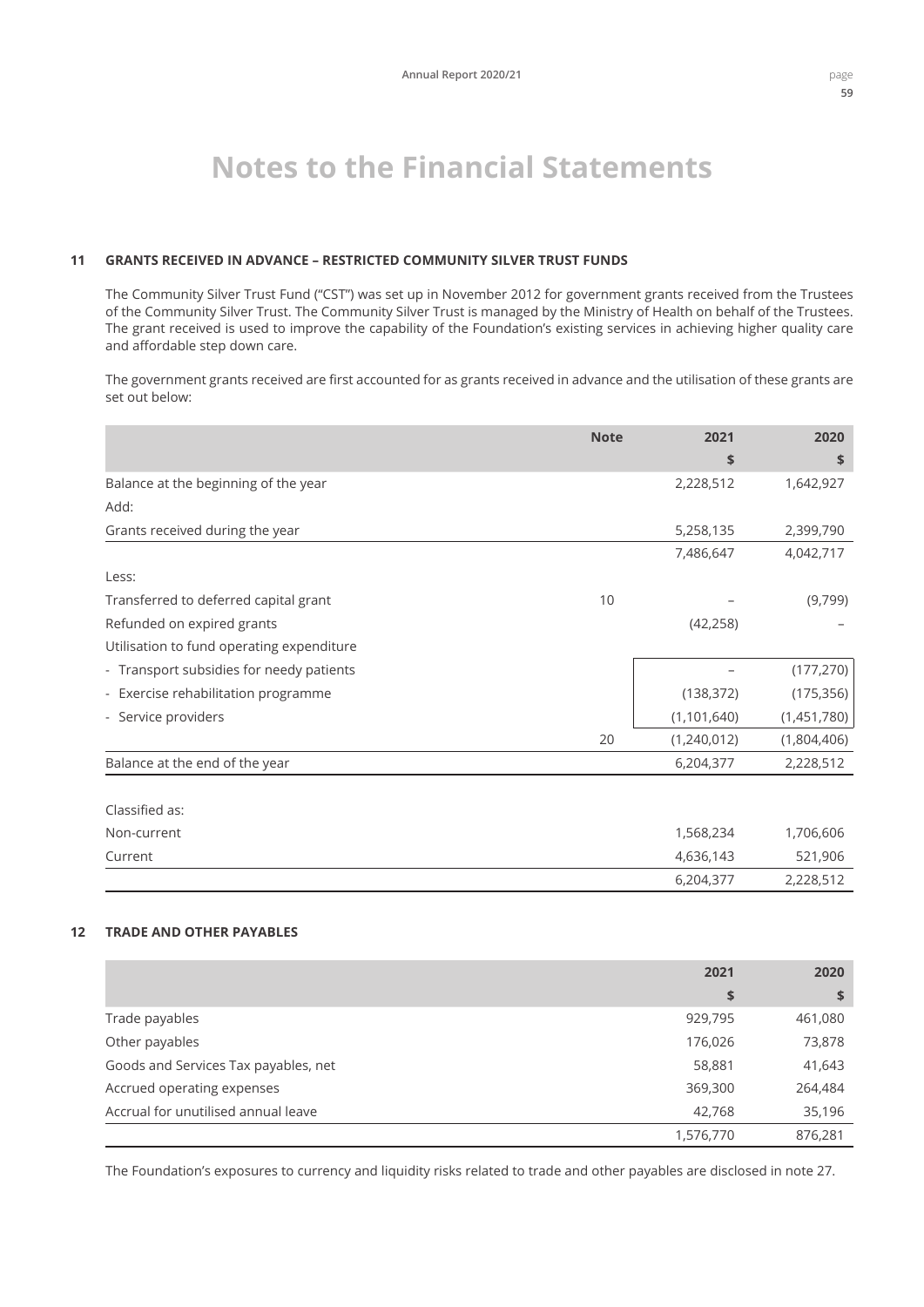#### **13 RESTRICTED BUILDING FUND**

The Building Fund was set up in November 2017 for the development of a new haemodialysis centre. San Wang Wu Ti Religious Society has pledged to donate an amount of \$1,000,000. A restricted Building Fund has been set up accordingly to account for this donation since January 2017. During the year, the Foundation has received a donation of \$101,665 (2020: \$389,072) from San Wang Wu Ti Religious Society.

#### **14 RESTRICTED PATIENT WELFARE SUPPORT FUND**

The Patient Welfare Support Fund ("PWS") was set up in June 2016 to fund the Adopt-A-Patient Scheme ("APS"). This fund is used strictly for the direct benefit of patients only. In addition to providing secondary funding for patients unable to cope with their out-of-pocket payment for dialysis treatment, the PWS Fund includes providing transportation subsidies, meal vouchers and other needs as approved by the Patient Programme Selection and Review ("PPSR") Committee. Patient eligibility is based on individual financial circumstances and determined by the Foundation's social workers and approved by the PPSR Committee.

|                                  | 2021      | 2020      |
|----------------------------------|-----------|-----------|
|                                  | S         |           |
| Balance at beginning of the year | 392,956   | 278,546   |
| Donations received               | 249,307   | 147,853   |
| Subsidies provided to patients   | (25, 225) | (33, 443) |
| Balance at the end of the year   | 617,038   | 392,956   |

### **15 RESTRICTED RESEARCH FUND**

The Research Fund consists of donations solicited and received by the Foundation for the purpose of supporting and funding research in the area for the prevention, treatment and cure of kidney and kidney related diseases. In November 2007, a memorandum of understanding was signed with The National University of Singapore, whereby identified research projects will be funded. Donations from the Research Fund will be channelled to the KDF-NUS Research Fund. To continue the collaboration established in 2007, a gift agreement was signed in July 2011. A minimum amount of \$1,750,000 was pledged towards the KDF-NUS Research Fund over a period of five years commencing from the financial year ended 31 March 2012.

In 2018, the Foundation signed a gift agreement with NUS for a funding of \$1,500,000 over 3 years for the research for prevention, treatment and cure of kidney and kidney related diseases.

In 2020, the Foundation transferred \$492,830 from the Unrestricted General Fund to the Restricted Research Fund to support the research. As at 31 March 2020, cumulative to date, the Foundation has donated \$3,650,000 to the KDF-NUS Research Fund.

In 2021, the Foundation transferred \$5,150 from the Restricted Research Fund to the Unrestricted General Fund as the KDF-NUS Research Fund was discontinued by the Foundation upon approval during the Annual General Meeting held on 22 August 2019.

### **16 RESTRICTION ON DISTRIBUTION OF RESERVES**

The Foundation's Memorandum of Association provides that no portion of the income and property of the Foundation shall be paid by way of dividend, bonus or otherwise to the members of the Foundation.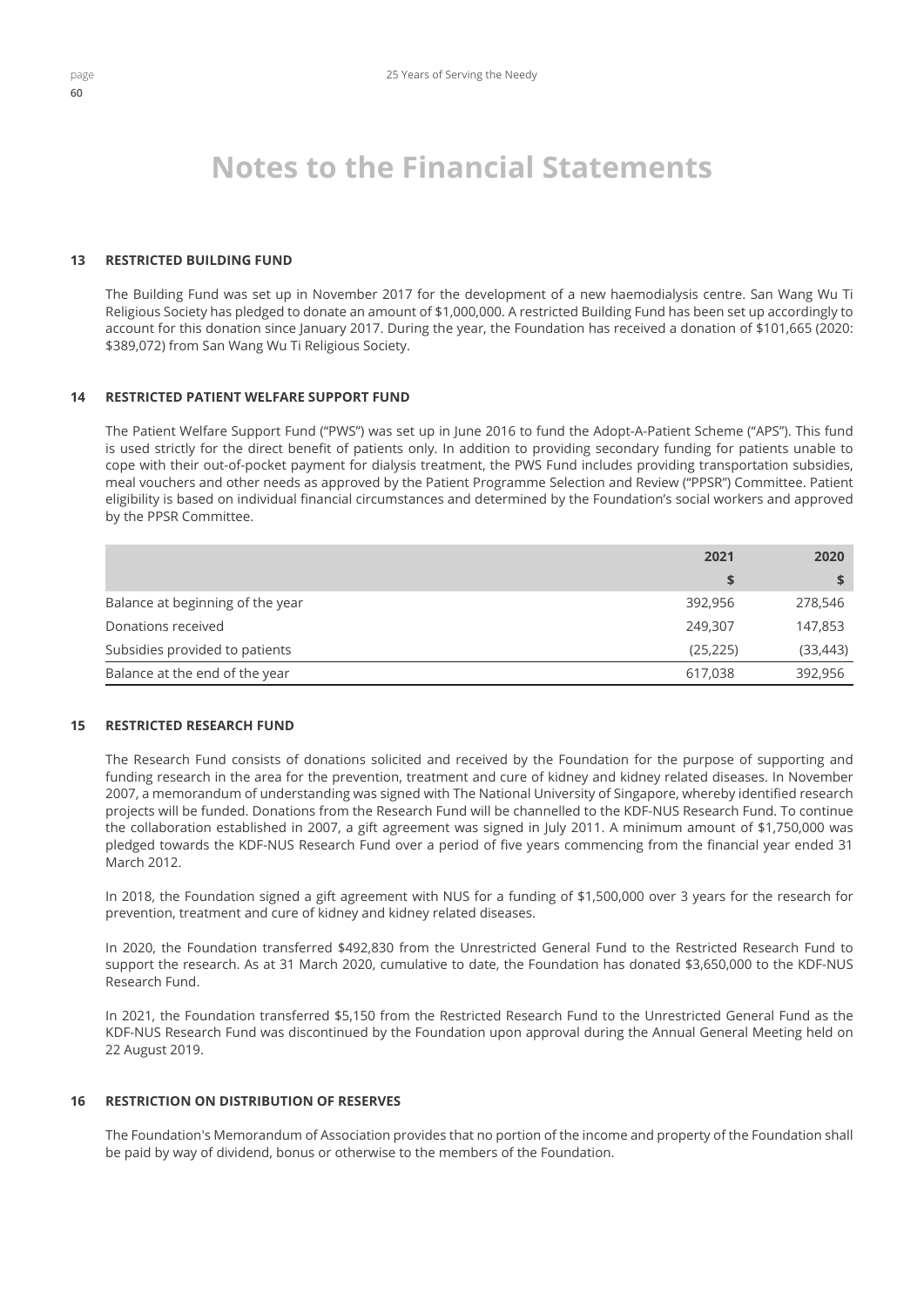#### **17 INCOMING RESOURCES FROM GENERATED FUNDS**

Donations received during the year are included as follows:

|                                         | 2021      | 2020      |
|-----------------------------------------|-----------|-----------|
|                                         | S         |           |
| Voluntary income (donations)            | 2,671,156 | 2,578,206 |
| Income from funds generating activities | 648,182   | 1,217,306 |
| Sponsorship                             | 157.816   | 34,717    |
|                                         | 3,477,154 | 3,830,229 |

During the year, the donations received comprise tax-deductible and non-tax-deductible donations of \$2,916,443 (2020: \$3,250,738) and \$560,712 (2020: \$579,491) respectively.

Sponsorships received in 2021 and 2020 comprised cash sponsorship .

## **18 INVESTMENT INCOME**

|                                   |         | 2020    |
|-----------------------------------|---------|---------|
|                                   |         |         |
| Interest income on fixed deposits | 442.755 | 650,409 |

### **19 CHARITABLE INCOME**

|                                                        | 2021       | 2020       |
|--------------------------------------------------------|------------|------------|
|                                                        |            |            |
| Dialysis services and medication fee                   | 3,162,357  | 2,741,348  |
| Less: Subsidies provided by the Foundation to patients | (568, 238) | (423, 921) |
|                                                        | 2,594,119  | 2.317.427  |

#### **20 GOVERNMENT SUBSIDIES**

Government subsidies received of \$3,377,612 (2020: \$3,196,458) are recognised under charitable activities as incoming resources in the statement of income and expenditure and other comprehensive income to fund the related expenditure incurred during the financial year.

The Foundation receives government subsidies on dialysis services provided to patients who meet the Ministry of Health's criteria for subsidised haemodialysis and peritoneal dialysis. The government subsidies received for peritoneal dialysis are remitted to the peritoneal dialysis solution provider.

The Foundation also receives grants from the Community Silver Trust. The CST provides a dollar-for-dollar matching grant administered by the Ministry of Health. The grant received is used to improve the capability of the Foundation's existing services in achieving higher quality care and affordable step-down care.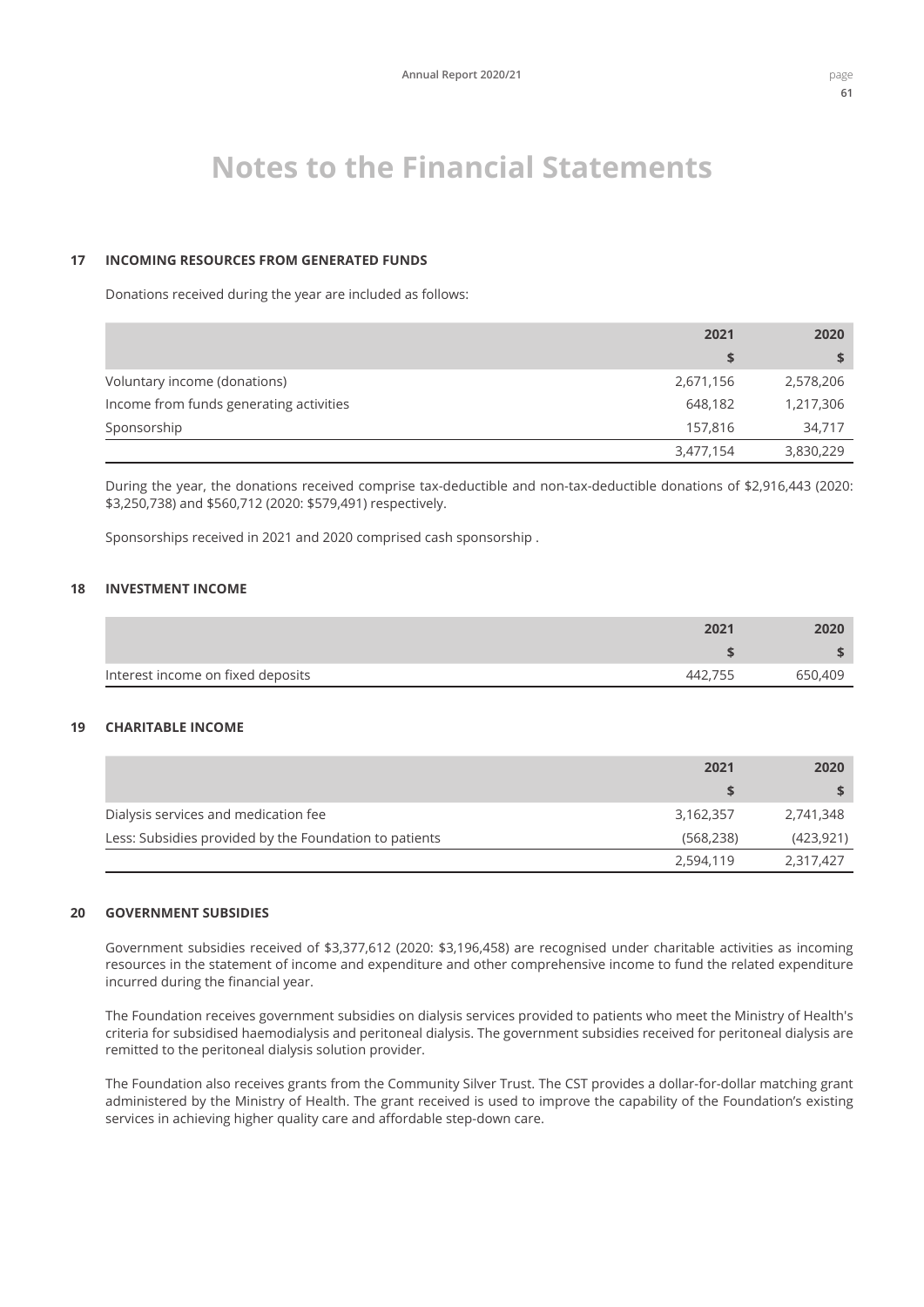The related expenditures charged to the statement of income and expenditure and other comprehensive income that were funded through CST grants are set out below:

|                                     | <b>Note</b> | 2021      | 2020      |
|-------------------------------------|-------------|-----------|-----------|
|                                     |             |           |           |
| Operating expenditures              | 11          | 1,240,012 | 1,804,406 |
| Depreciation of plant and equipment | 24          | 99,660    | 159,889   |
| Amortisation of intangible assets   | 24          | 18,937    | 67,084    |
|                                     |             | 1,358,609 | 2,031,379 |

## **21 COSTS OF GENERATING VOLUNTARY INCOME**

|                                       | 2021    | 2020    |
|---------------------------------------|---------|---------|
|                                       | S       |         |
| Direct mailing materials and services | 252,553 | 271,396 |
| Staff costs                           | 209,822 | 330,782 |
| Administrative and operating expenses | 32,883  | 46,341  |
|                                       | 495,258 | 648,519 |

## **22 DIALYSIS SERVICES AND MEDICATION COST**

|                                                                           | 2021      | 2020      |
|---------------------------------------------------------------------------|-----------|-----------|
|                                                                           | \$        | \$        |
| Expenditure paid to dialysis service providers and medication expenditure | 3,089,658 | 4,060,539 |
| Honorarium paid to visiting doctors                                       | 89,600    | 113,410   |
| Staff costs                                                               | 2,269,592 | 1,737,493 |
| Depreciation of plant and equipment                                       | 234,958   | 269,321   |
| Rental and utilities                                                      | 133,329   | 114,328   |
| Non-claimable GST input tax                                               | 327,224   | 251,442   |
| Repair and maintenance expense                                            | 78,793    | 40,635    |
| Administrative and operating expenses                                     | 1,446,641 | 1,061,611 |
|                                                                           | 7,669,795 | 7.648.779 |

## *Donated services*

The Foundation receives professional services from doctors and lawyers on a voluntary basis. Honorarium totalling \$89,600 (2020: \$113,410) for 12 (2020: 12) volunteer doctors was paid directly to the restructured hospitals and volunteer doctors for the services rendered.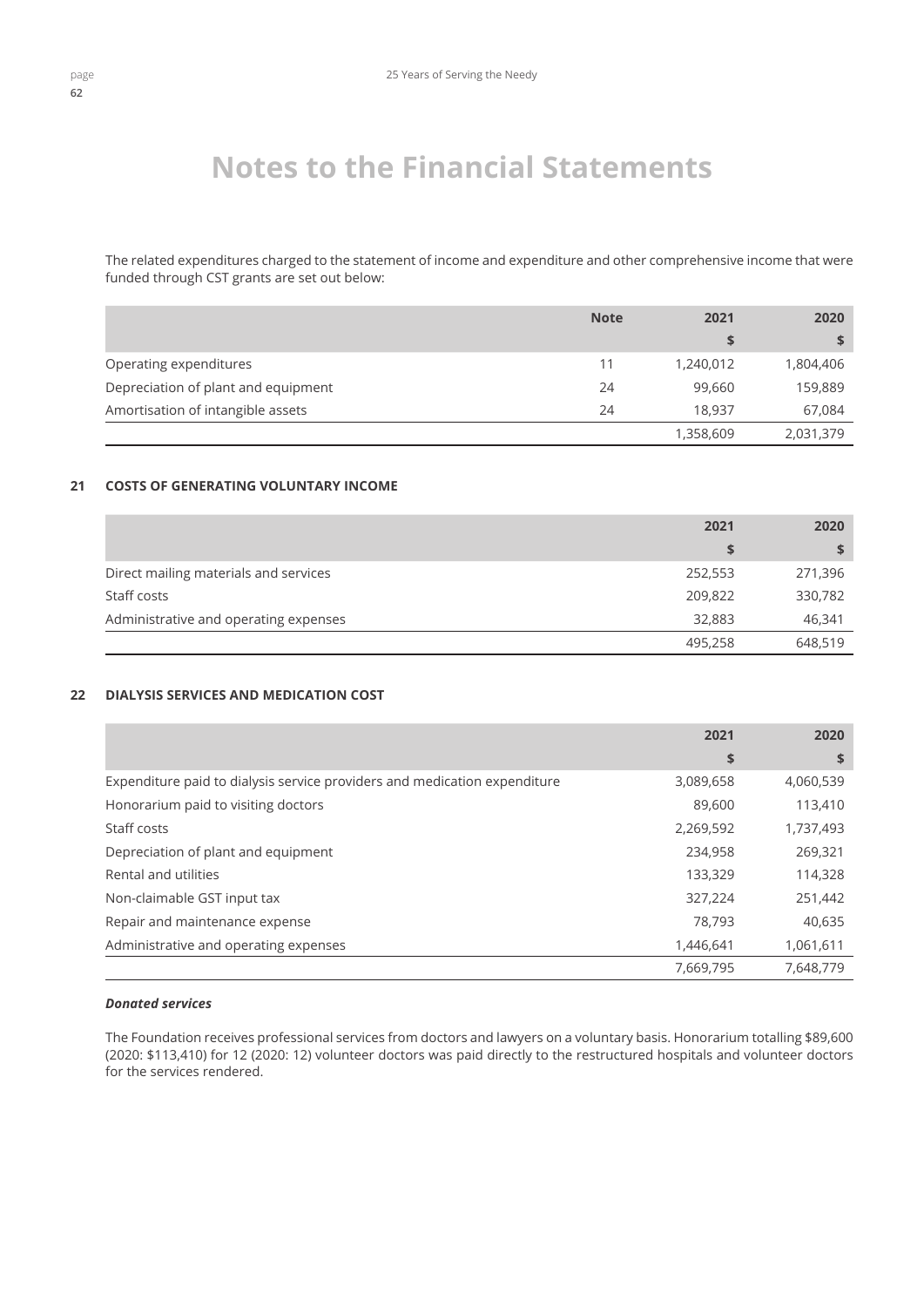#### **23 GOVERNANCE COSTS**

|                                           | 2021    | 2020    |
|-------------------------------------------|---------|---------|
|                                           | \$      | \$      |
| Staff costs                               | 272,449 | 249,834 |
| Depreciation of plant and equipment       | 15,570  | 15,878  |
| Amortisation of intangible assets         | 29,810  | 78,085  |
| Rental and utilities                      | 14,396  | 16,387  |
| (Reversal of)/Non-claimable GST input tax | (5,702) | 34,757  |
| Repair and maintenance expense            | 42,727  | 45,555  |
| Administrative and operating expenses     | 152,726 | 107,830 |
|                                           | 521,976 | 548,326 |

### **24 NET SURPLUS FOR THE YEAR**

Net surplus for the year includes the following:

|                                                  | <b>Note</b> | 2021       | 2020       |
|--------------------------------------------------|-------------|------------|------------|
|                                                  |             | \$         | \$         |
| External audit fees                              |             | 43,450     | 37,700     |
| Internal audit fees                              |             | 24,275     | 22,892     |
| Depreciation of plant and equipment              |             |            |            |
| - General fund                                   |             | 150,868    | 125,310    |
| - CST                                            | 20          | 99,660     | 159,889    |
| Amortisation of intangible assets                |             |            |            |
| - General fund                                   |             | 10,873     | 11,001     |
| - CST                                            | 20          | 18,937     | 67,084     |
| Gain on disposal of plant and equipment          |             | (23, 023)  | (2,990)    |
| Reversal of impairment loss on trade receivables |             |            | (225)      |
| Short-term leases                                |             | 26,760     | 32,216     |
| Amortisation of deferred capital grants          | 10          | (118, 597) | (226, 973) |
| Special Employment & Wage Credit Scheme          |             | (36, 561)  | (12, 829)  |
| Jobs Support Scheme grant                        |             | (414, 813) |            |

In 2021, the Foundation received \$442,269 in relation to Jobs Support Scheme grant ("JSS"). JSS is a wage subsidy programme introduced in Singapore in response to the COVID-19 coronavirus pandemic. The grant is recognised in the statement of income and expenditure as 'other income' on a systematic basis over the periods in which the Foundation recognises the related expenses. As a result, \$414,813 was recognised as other income in 2021 and the residual amount of \$27,456 was deferred and recognised as other payables as at 31 March 2021.

Total staff cost of \$2,751,863 (2020: \$2,318,109) includes contributions to defined contribution plan amounting to \$278,469 (2020: \$230,141).

## **25 TAXATION**

The Foundation is registered as a charity under the Charities Act, Chapter 37. With effect from YA2008, all registered charities are not required to file income tax returns and will enjoy automatic income tax exemption. No provision for taxation has been made in the Foundation's financial statements.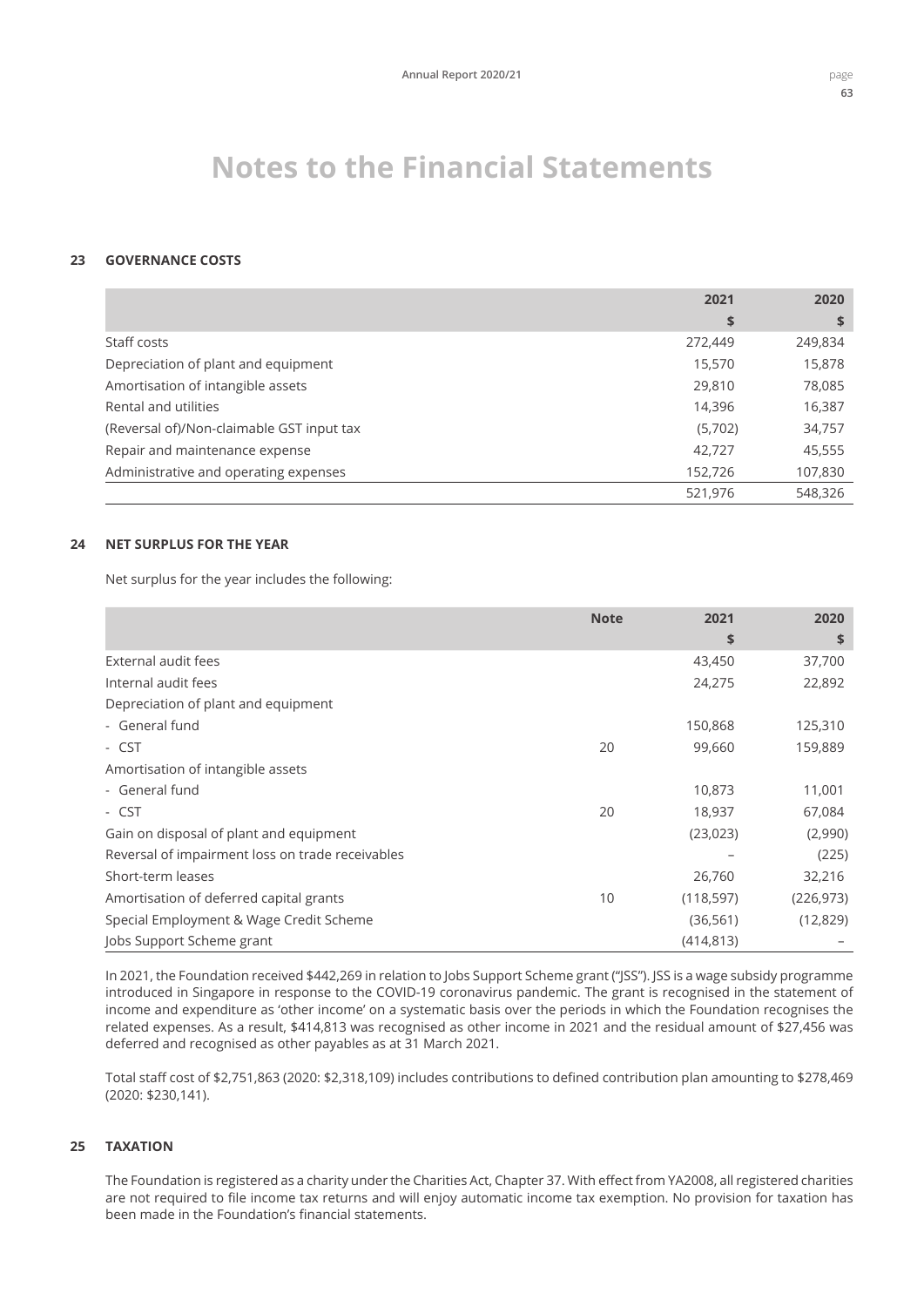#### **26 RELATED PARTIES**

For the purpose of these financial statements, parties are considered to be related to the Foundation if the Foundation has the ability, directly or indirectly, to control the party or exercise significant influence over the party in making financial and operating decisions, or vice versa, or where the Foundation and party are subject to common control or common significant influence. Related parties may be individuals or other entities.

#### *Key management compensation*

Key management personnel, who are the trustees/office bearers, of the Foundation are those persons having the authority and responsibility for planning, directing and controlling the activities of the Foundation. The Board of Directors and the General Managers (including human resources, finance, nursing and social work) are considered as key management personnel of the Foundation. The Board of Directors of the Foundation renders its services on a voluntary basis and does not receive any remuneration. However, the General Managers received remuneration that is approved by the Board of **Directors** 

|                          |         | <b>AWS and</b><br>Salaries variable bonus Provident Fund | <b>Contributions</b><br>to Central | <b>Total</b> |
|--------------------------|---------|----------------------------------------------------------|------------------------------------|--------------|
|                          | \$      | \$                                                       | \$                                 |              |
| 31 March 2021            |         |                                                          |                                    |              |
| Key management personnel | 350,868 | 42,993                                                   | 56,526                             | 450,387      |
| 31 March 2020            |         |                                                          |                                    |              |
| Key management personnel | 291,419 | 44,887                                                   | 52,662                             | 388,968      |

During the financial year, no other key management personnel received any reimbursement of expenses, allowances or any other forms of payments, except as described above.

#### *Other related party transactions*

The aggregate value of transactions and outstanding balances with key management personnel and entities over which they have control or significant influence were as follows:

|                           |          | <b>Transaction value for</b><br>the year ended 31 March |      | <b>Balance outstanding</b><br>as at 31 March |
|---------------------------|----------|---------------------------------------------------------|------|----------------------------------------------|
|                           | 2021     | 2020                                                    | 2021 | 2020                                         |
|                           | <b>S</b> |                                                         |      |                                              |
| Type of services rendered |          |                                                         |      |                                              |
| Internal audit services   | 24,275   | 22,892                                                  | -    | -                                            |

A Director of the Foundation also sits on the Board of Directors of another non-profit organisation, Shared Services for Charities Limited. The selection of internal audit services was based on the Foundation's tender and procurement process, which takes into consideration the price, professional competency and objectivity, robustness and meticulousness of the proposed internal audit approach as important selection criteria.

Other than the above, there are no other related party transactions during the year.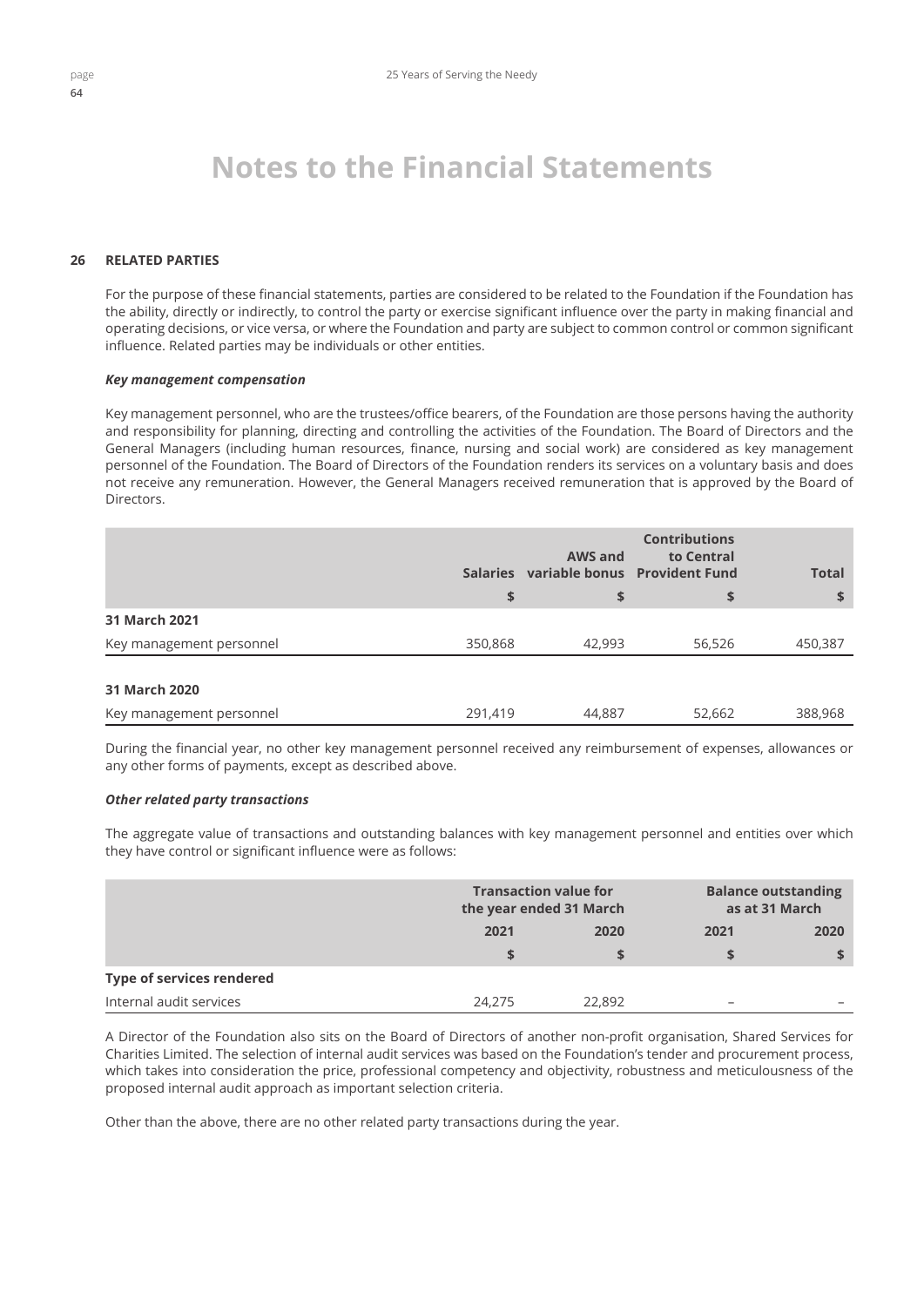#### **27 FINANCIAL INSTRUMENTS**

#### **Financial risk management**

#### **Overview**

The Foundation has exposure to the following risks arising from financial instruments:

- credit risk
- liquidity risk
- market risk

This note presents information about the Foundation's exposure to the above risks, the Foundation's objectives, policies and processes for measuring and managing risk, and the Foundation's management of capital.

#### **Risk management framework**

The Board of Directors has overall responsibility for the establishment and oversight of the Foundation's risk management framework. The Board has established the Audit Committee, which is responsible for developing and monitoring the Foundation's risk management policies. The Audit Committee reports regularly to the Board of Directors on its activities.

The Foundation's risk management policies are established to identify and analyse the risks faced by the Foundation, to set appropriate risk limits and controls, and to monitor risks and adherence to limits. Risk management policies and systems are reviewed regularly to reflect changes in market conditions and the Foundation's activities. The Foundation, through its training and management standards and procedures, aims to develop a disciplined and constructive control environment in which all employees understand their roles and obligations.

The Foundation's Audit Committee oversees how management monitors compliance with the Foundation's risk management policies and procedures, and reviews the adequacy of the risk management framework in relation to the risks faced by the Foundation. The Foundation's Audit Committee is assisted in its oversight role by Internal Audit. Internal Audit undertakes both regular and ad hoc reviews of risk management controls and procedures, the results of which are reported to the Audit Committee.

#### **Credit risk**

Credit risk is the risk of financial loss to the Foundation if a counterparty to a financial instrument fails to meet its contractual obligations, and arises primarily from the Foundation's cash and cash equivalents and trade and other receivables.

The carrying amounts of financial assets represent the Foundation's maximum exposure to credit risk, before taking into account any collateral held. The Foundation does not hold any collateral in respect of its financial assets.

#### *Trade receivables*

Management has a credit policy in place and the exposure to credit risk is monitored on an ongoing basis.

The Foundation establishes an allowance for impairment that represents its estimate of incurred losses in respect of trade receivables. The main components of this allowance are specific loss component that relates to individually significant exposures, and collective loss component established for groups of similar assets in respect of losses that have been incurred but not yet identified. The collective loss allowance is determined based on historical data of payment statistics for similar financial assets.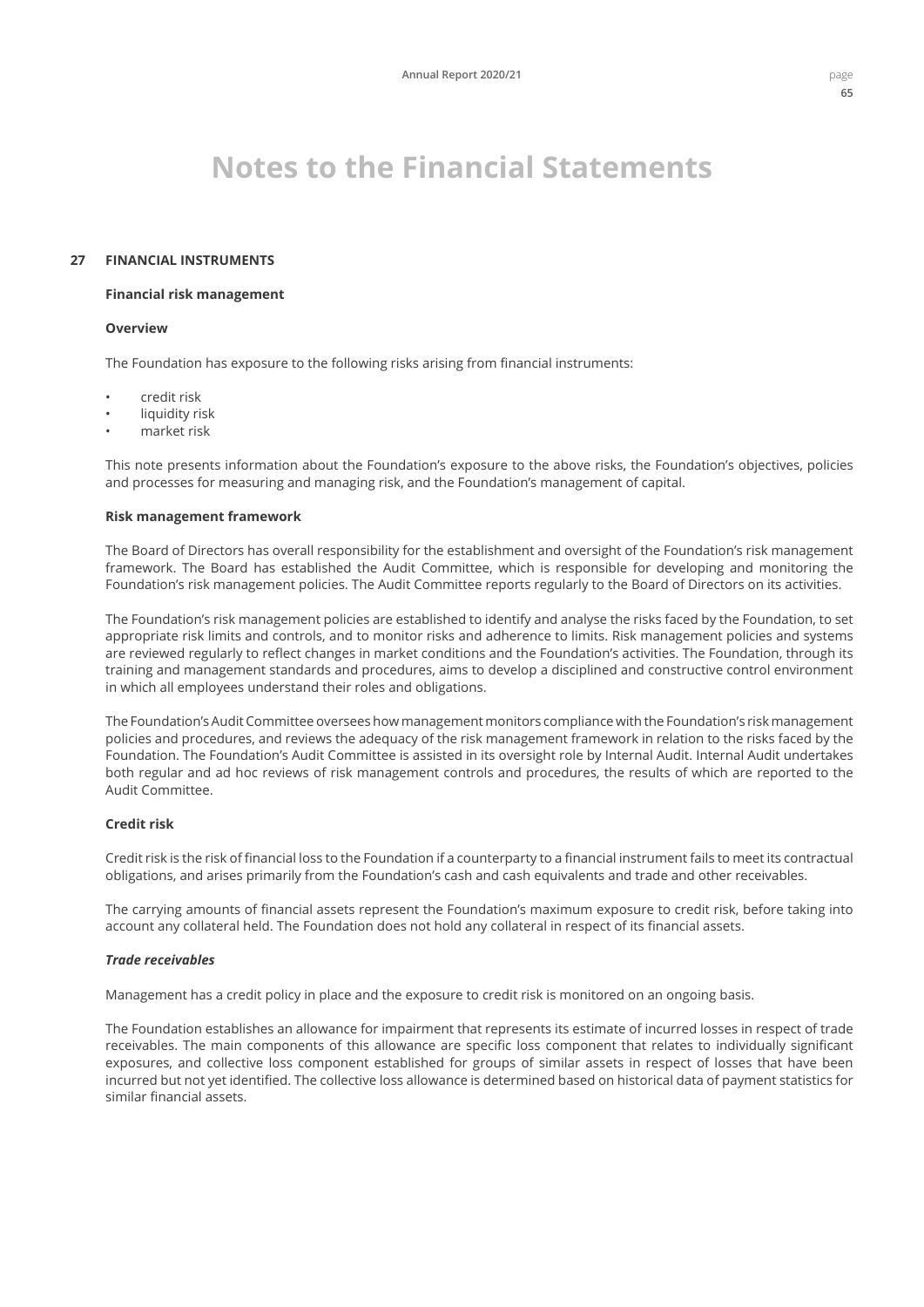#### *Exposure to credit risk*

The exposure to credit risk for trade receivables at the reporting date by counterparty was:

|                                 |           | <b>Carrying amount</b> |
|---------------------------------|-----------|------------------------|
|                                 | 2021      | 2020                   |
|                                 |           |                        |
| Corporate - insurance providers | 1,111,762 | 513,529                |
| Individual patients             | 21,696    | 677                    |
|                                 | 1,133,458 | 514,206                |

The carrying amount of the Foundation's most significant customer, an insurance provider was \$809,352 (2020: \$161,353) at 31 March 2021.

### *Impairment losses*

A summary of the exposures to credit risk for trade and other receivables at the reporting date is as follows:

|                                    |                               | 2021               |                               | 2020               |
|------------------------------------|-------------------------------|--------------------|-------------------------------|--------------------|
|                                    | <b>Not credit</b><br>impaired | Credit<br>impaired | <b>Not credit</b><br>impaired | Credit<br>impaired |
|                                    | \$                            | \$                 | \$                            | \$                 |
| Not past due                       | 265,267                       |                    | 185,102                       |                    |
| Past due 1-30 days                 | 373,958                       |                    | 7,226                         |                    |
| Past due 31-60 days                | 399,362                       |                    | 321,878                       |                    |
| Past due 61-90 days                | 94,871                        |                    |                               |                    |
| Past due more than 365 days        |                               | 1,486              |                               | 1,486              |
| <b>Total gross carrying amount</b> | 1,133,458                     | 1,486              | 514,206                       | 1,486              |
| Loss allowance                     |                               | (1,486)            |                               | (1,486)            |
|                                    | 1,133,458                     |                    | 514,206                       |                    |

The Foundation's credit impaired trade receivables of \$1,486 as at 31 March 2021 (2020: \$1,486) related to a few patients that have informed the Foundation of their inability to pay for the outstanding invoices due to financial difficulties. In 2020, the Foundation has made full allowance for impairment losses on these receivables.

#### *Expected credit loss assessment for trade receivables as at 31 March 2021*

The Foundation uses an allowance matrix to measure the ECLs of trade receivables from individual customers, which comprise a very large number of small balances.

Loss rates are calculated using a 'roll rate' method based on the probability of a receivable progressing through successive stages of delinquency to write-off. Roll rates are calculated separately for exposures in different segments based on the following common credit risk characteristics - geographic region, age of customer relationship and type of product purchased.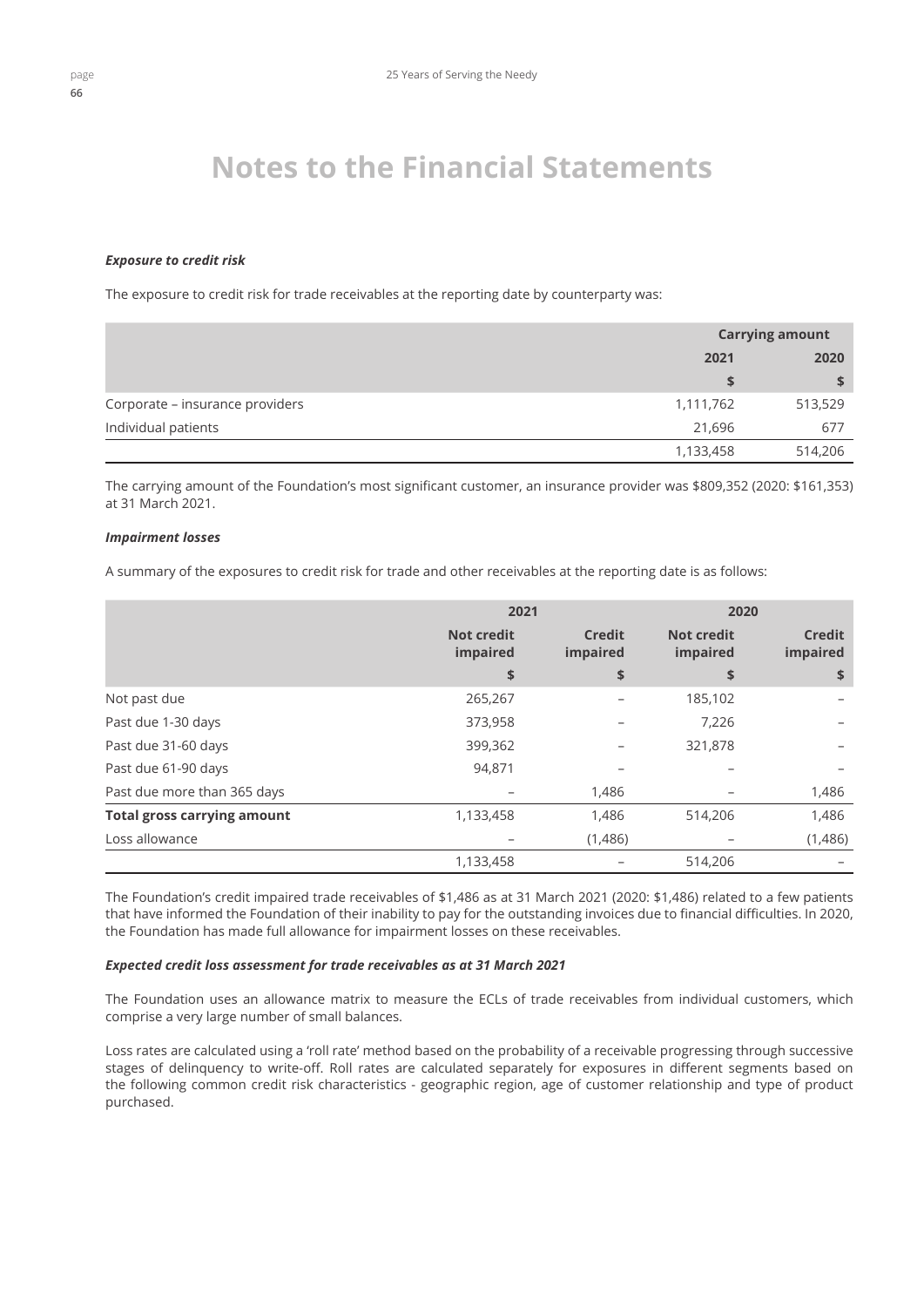The following table provides information about the exposure to credit risk and ECLs for trade receivables for customers as at 31 March:

|                             | Weighted<br>average<br>loss rate | Gross<br>carrying<br>amount<br>\$ | Impairment<br>loss<br>allowance<br>\$ | <b>Credit</b><br>impaired |
|-----------------------------|----------------------------------|-----------------------------------|---------------------------------------|---------------------------|
| 2021                        |                                  |                                   |                                       |                           |
| Current (not past due)      |                                  | 265,267                           |                                       | <b>No</b>                 |
| 1 - 30 days past due        |                                  | 373,958                           |                                       | <b>No</b>                 |
| 31 - 60 days past due       |                                  | 399,362                           |                                       | <b>No</b>                 |
| 61 - 90 days past due       |                                  | 94,871                            |                                       | No.                       |
| More than 365 days past due | 100%                             | 1,486                             | (1,486)                               | Yes                       |
|                             |                                  | 1,134,944                         | (1,486)                               |                           |
| 2020                        |                                  |                                   |                                       |                           |
| Current (not past due)      |                                  | 185,102                           |                                       | No.                       |
| 1 - 30 days past due        |                                  | 7,226                             |                                       | <b>No</b>                 |
| 31 - 60 days past due       |                                  | 321,878                           |                                       | No.                       |
| 61 - 90 days past due       |                                  |                                   |                                       | No                        |
| More than 365 days past due | 100%                             | 1,486                             | (1,486)                               | Yes                       |
|                             |                                  | 515,692                           | (1,486)                               |                           |

Loss rates are based on actual credit loss experience over the past four years. These rates are multiplied by scalar factors to reflect differences between economic conditions during the period over which the historic data has been collected, current conditions and the Foundation's view of economic conditions over the expected lives of the receivables. Scalar factors are based on actual and forecast Singapore Consumer Price Index Growth rate.

#### *Movements in allowance for impairment in respect of trade receivables*

The movement in the allowance for impairment in respect of trade receivables during the year was as follows:

|                                             |                          | <b>Lifetime ECL</b> |
|---------------------------------------------|--------------------------|---------------------|
|                                             | 2021                     | 2020                |
|                                             |                          |                     |
| Balance at beginning of the year            | 1,486                    | 1.711               |
| Reversal of allowance - bad debts recovered | $\overline{\phantom{0}}$ | (225)               |
| Balance at the end of the year              | 1.486                    | 1,486               |

#### *Cash and cash equivalents*

The Foundation held cash and cash equivalents of \$43,502,367 at 31 March 2021 (2020: \$37,487,202). The cash and cash equivalents are held with bank counterparties, which are rated from A3 to Aa1 (2020: A3 to Aa1), based on Moody's ratings, except for fixed deposits of \$8,536,345 which has been placed with a financial institution with no available credit rating.

Impairment on cash and cash equivalents has been measured on the 12-month expected loss basis and reflects the short maturities of the exposures. The Foundation considers that its cash and cash equivalents have low credit risk based on the external credit ratings of the counterparties. The amount of the allowance on cash and cash equivalents is insignificant.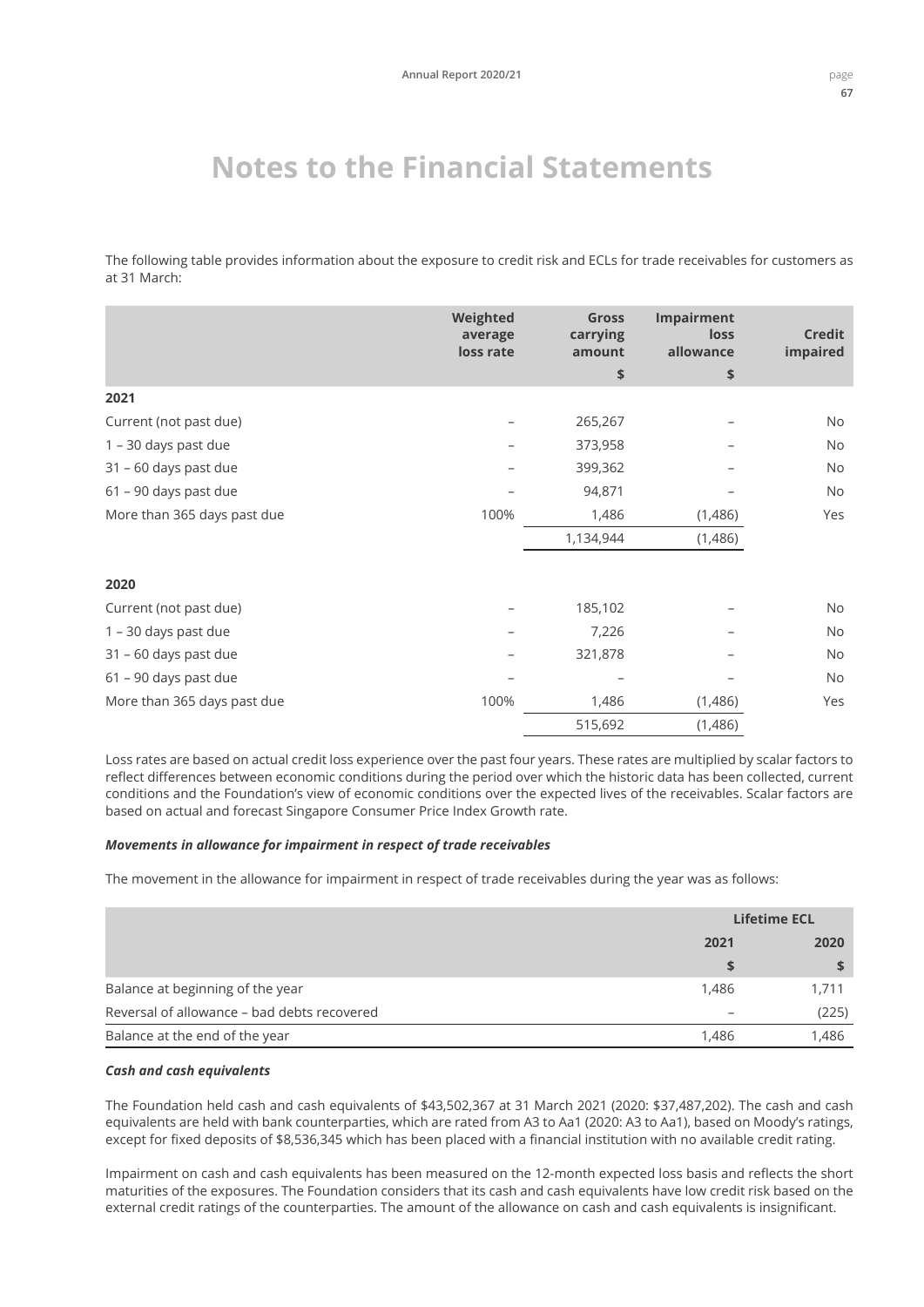#### *Interest receivables, other receivables and deposits*

Impairment on these balances has been measured on the 12-month expected loss basis which reflects the low credit risk of the exposures. The amount of the allowance on these balances is insignificant.

### **Liquidity risk**

The Foundation has minimal exposure to liquidity risk as its operations are funded by government grants and subsidies, as well as donations from corporations and individuals. The Foundation has ensured sufficient liquidity through the holding of highly liquid assets in the form of cash and cash equivalents at all times to meet its financial obligations when they fall due. The cash flow maturity of the grants received in advance is identified based on the respective funding projects' agreed time period with Ministry of Health (note 11). Cash outflows of these balances are only expected when the project expired with unutilised funding balances.

Fixed deposits are placed with reputable financial institutions, which yield better returns than cash at bank. The fixed deposits generally have short-term maturities so as to provide the Foundation with the flexibility to meet working capital needs. All fixed deposits mature within one year.

The following are the expected contractual undiscounted cash outflows of financial liabilities, including interest payments and excluding the impact of netting agreements:

|                                      |                           |                           | <b>Cash flows</b> |                                |  |
|--------------------------------------|---------------------------|---------------------------|-------------------|--------------------------------|--|
|                                      | <b>Carrying</b><br>amount | Contractual<br>cash flows | Within<br>1 year  | <b>Between</b><br>1 to 5 years |  |
|                                      | \$                        | \$                        | \$                | \$                             |  |
| 2021                                 |                           |                           |                   |                                |  |
| Non-derivative financial liabilities |                           |                           |                   |                                |  |
| Trade and other payables             | 1,576,770                 | (1,576,770)               | (1,576,770)       |                                |  |
| 2020                                 |                           |                           |                   |                                |  |
| Non-derivative financial liabilities |                           |                           |                   |                                |  |
| Trade and other payables             | 876,281                   | (876, 281)                | (876, 281)        |                                |  |

#### **Market risk**

Market risk is the risk that changes in market prices, such as interest rate and foreign exchange rates will affect the Foundation's income or value of its holdings of financial instruments. The objective of market risk management is to manage and control market risk exposures within acceptable parameters, while optimising returns.

The Foundation's exposure to market risk for changes in interest rates relates primarily to the Foundation's investment portfolio.

#### *Interest rate risk*

At the reporting date, the interest rate profile of the Foundation's interest-bearing financial instruments was as follows:

|                               | 2021       | 2020       |
|-------------------------------|------------|------------|
|                               |            |            |
| <b>Fixed rate instruments</b> |            |            |
| Fixed deposits                | 38,149,424 | 35,358,656 |

The Foundation does not account for any fixed rate financial assets at fair value through statement of income and expenditure. Therefore, changes in interest rates at the reporting date would not affect the Foundation's statement of income and expenditure.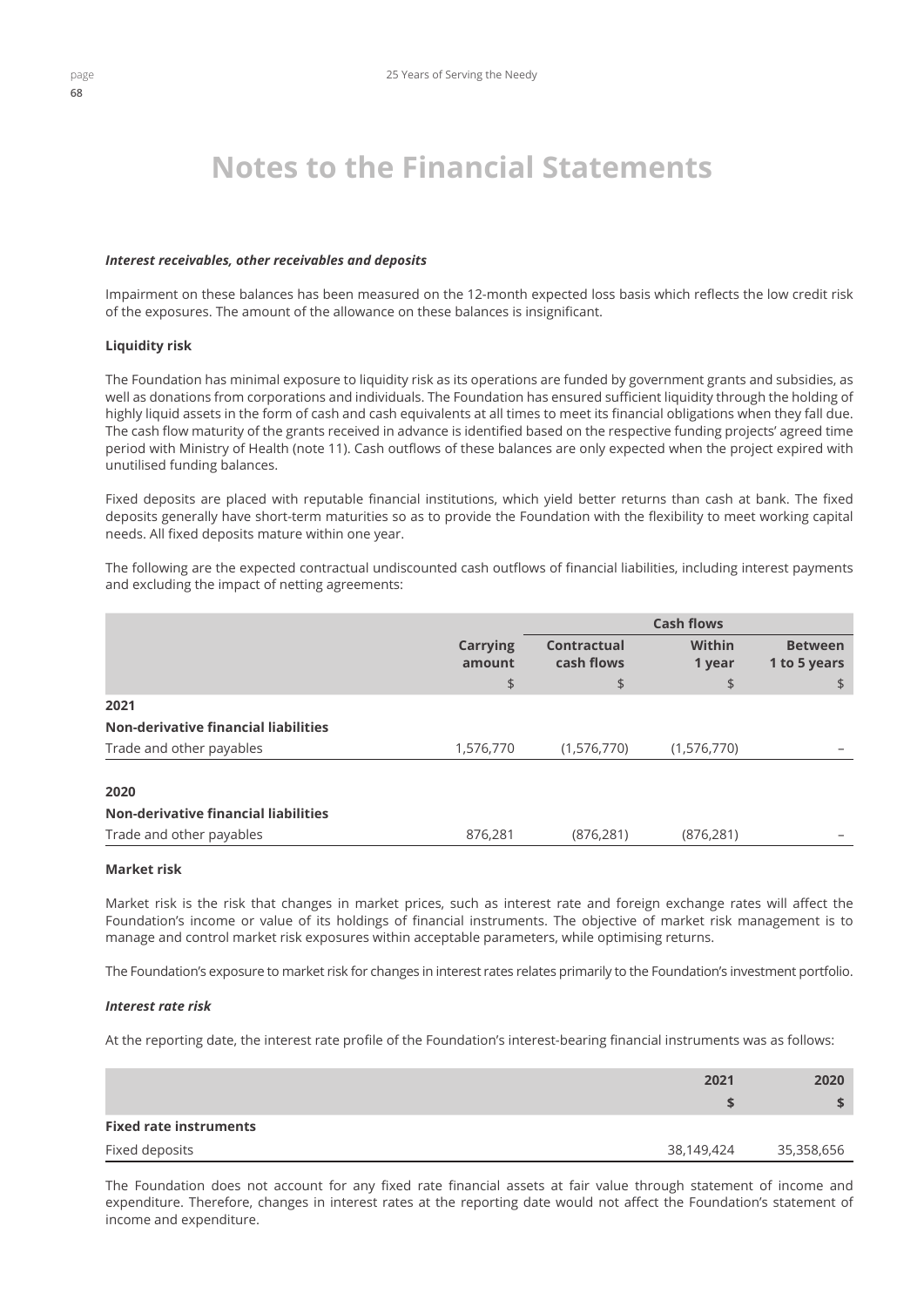#### *Foreign currency risk*

The financial assets and liabilities of the Foundation are primarily denominated in Singapore dollars. The Foundation has no significant exposure to foreign currency risk.

#### *Capital management*

The Foundation defines "capital" to be the unrestricted funds and restricted funds. The primary objective of the Foundation is to ensure that it maintains a healthy capital position through donations and government grants to sustain its operations.

There are no changes in the Foundation's approach to capital management during the year. The Foundation is not subject to any externally imposed capital requirements.

### *Estimating the fair values*

The fair values of other financial assets and liabilities with a maturity of less than one year (including trade and other receivables, cash and cash equivalents, trade and other payables and grant received in advance) are assumed to approximate their fair values because of their short period to maturity.

### *Fair value versus carrying amounts*

The fair values of recognised financial assets and liabilities together with the carrying amounts shown in the statement of financial position are as follows:

|                              | <b>Note</b> | <b>Amortised</b><br>cost | <b>Other</b><br>financial<br><b>liabilities</b> | <b>Total</b><br>carrying<br>amount | Fair<br>value |
|------------------------------|-------------|--------------------------|-------------------------------------------------|------------------------------------|---------------|
|                              |             | \$                       | \$                                              | \$                                 | \$            |
| 31 March 2021                |             |                          |                                                 |                                    |               |
| Cash and cash equivalents    | 9           | 43,502,367               |                                                 | 43,502,367                         | 43,502,367    |
| Trade and other receivables* | 7           | 1,413,186                |                                                 | 1,413,186                          | 1,413,186     |
|                              |             | 44,915,553               |                                                 | 44,915,553                         | 44,915,553    |
|                              |             |                          |                                                 |                                    |               |
| Trade and other payables     | 12          | -                        | (1,576,770)                                     | (1,576,770)                        | (1,576,770)   |
| 31 March 2020                |             |                          |                                                 |                                    |               |
| Cash and cash equivalents    | 9           | 37,487,202               |                                                 | 37,487,202                         | 37,487,202    |
| Trade and other receivables* | 7           | 923,438                  |                                                 | 923,438                            | 923,438       |
|                              |             | 38,410,640               |                                                 | 38,410,640                         | 38,410,640    |
|                              |             |                          |                                                 |                                    |               |
| Trade and other payables     | 12          |                          | (876, 281)                                      | (876, 281)                         | (876, 281)    |

\* Excludes prepayments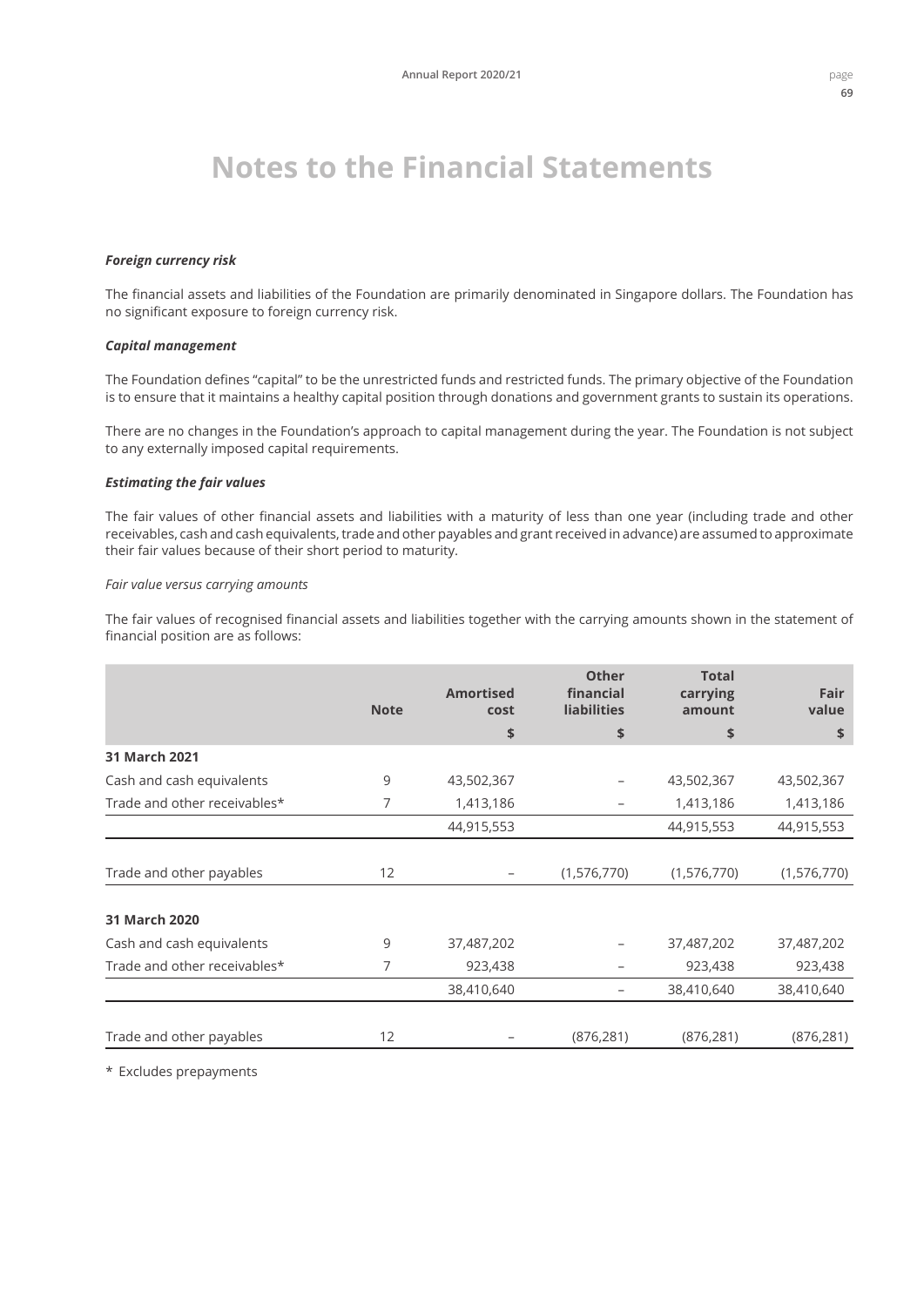## **Supplementary Financial Information – Statement of Financial Position**

|                                 | $\leftarrow$                               | <b>Restricted</b><br>$\rightarrow$ |                                |              |
|---------------------------------|--------------------------------------------|------------------------------------|--------------------------------|--------------|
|                                 | <b>Unrestricted</b><br><b>General Fund</b> | <b>PWS</b><br><b>Fund</b>          | <b>Building</b><br><b>Fund</b> | <b>Total</b> |
| 2021                            | \$                                         | \$                                 | \$                             | \$           |
| <b>Non-current assets</b>       |                                            |                                    |                                |              |
| Plant and equipment             | 1,313,835                                  |                                    |                                | 1,313,835    |
| Intangible assets               | 10,632                                     |                                    |                                | 10,632       |
| <b>Total non-current assets</b> | 1,324,467                                  | $\overline{\phantom{0}}$           |                                | 1,324,467    |
| <b>Current assets</b>           |                                            |                                    |                                |              |
| Trade and other receivables     | 1,705,528                                  |                                    |                                | 1,705,528    |
| Inventories                     | 27,449                                     |                                    |                                | 27,449       |
| Cash and cash equivalents       | 41,792,169                                 | 617,038                            | 1,093,160                      | 43,502,367   |
| <b>Total current assets</b>     | 43,525,146                                 | 617,038                            | 1,093,160                      | 45,235,344   |
| Total assets                    | 44,849,613                                 | 617,038                            | 1,093,160                      | 46,559,811   |
| <b>Non-current liabilities</b>  |                                            |                                    |                                |              |
| Deferred capital grants         | 13,588                                     |                                    |                                | 13,588       |
| Grants received in advance      | 1,568,234                                  |                                    |                                | 1,568,234    |
|                                 | 1,581,822                                  |                                    |                                | 1,581,822    |
| <b>Current liabilities</b>      |                                            |                                    |                                |              |
| Trade and other payables        | 1,576,770                                  |                                    |                                | 1,576,770    |
| Deferred capital grants         | 68,800                                     |                                    |                                | 68,800       |
| Grants received in advance      | 4,636,143                                  |                                    |                                | 4,636,143    |
|                                 | 6,281,713                                  |                                    |                                | 6,281,713    |
| <b>Total liabilities</b>        | 7,863,535                                  | $\qquad \qquad -$                  | $\qquad \qquad -$              | 7,863,535    |
| <b>Net assets</b>               | 36,986,078                                 | 617,038                            | 1,093,160                      | 38,696,276   |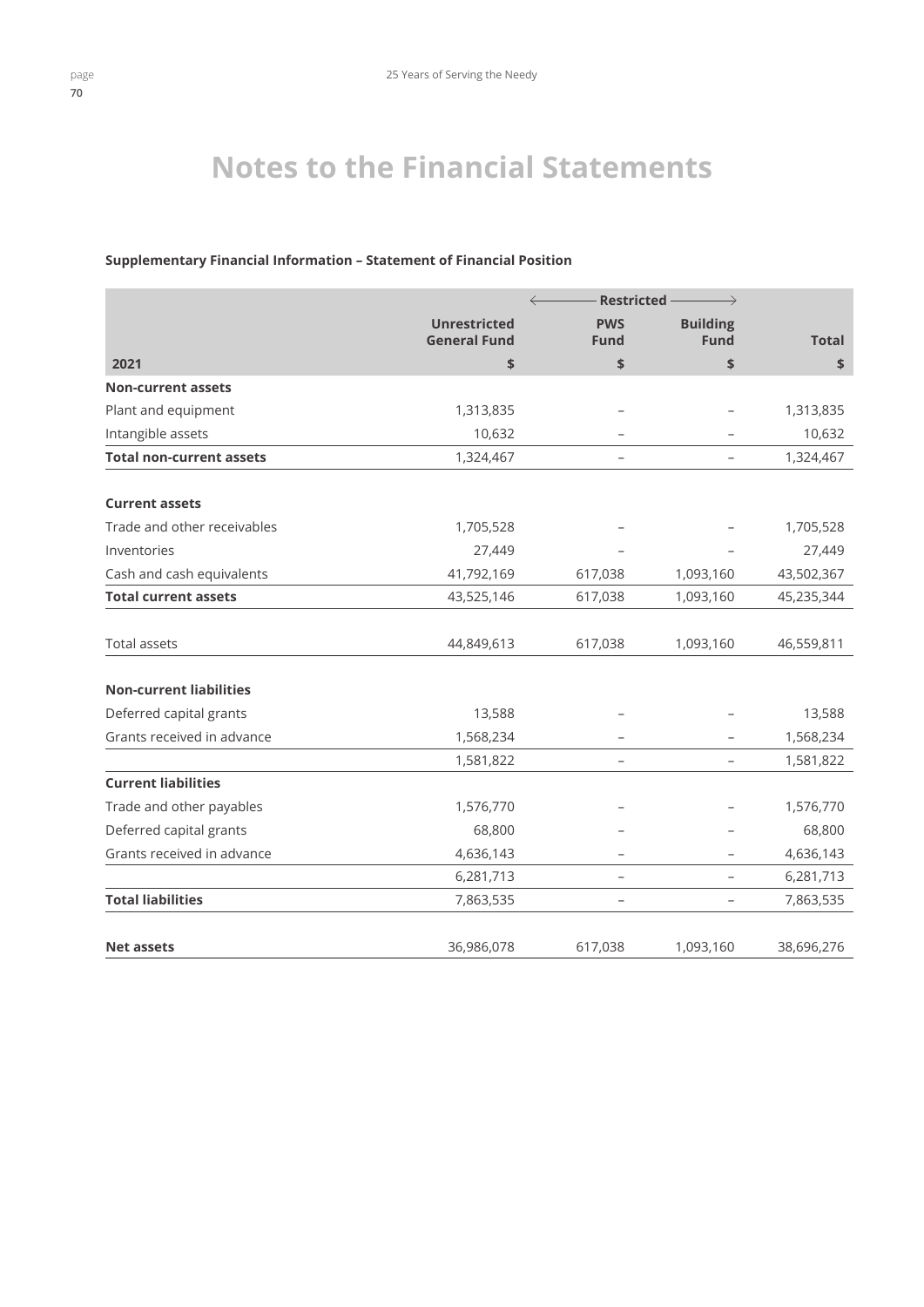|                                |                     | <b>Restricted</b><br>$\leftarrow$ | $\rightarrow$            |              |
|--------------------------------|---------------------|-----------------------------------|--------------------------|--------------|
|                                | <b>Unrestricted</b> | <b>PWS</b>                        | <b>Building</b>          |              |
|                                | <b>General Fund</b> | <b>Fund</b>                       | <b>Fund</b>              | <b>Total</b> |
| 2020                           | \$                  | \$                                | \$                       | \$           |
| <b>Non-current assets</b>      |                     |                                   |                          |              |
| Plant and equipment            | 439,253             |                                   |                          | 439,253      |
| Intangible assets              | 37,152              |                                   |                          | 37,152       |
| Total non-current assets       | 476,405             |                                   |                          | 476,405      |
| <b>Current assets</b>          |                     |                                   |                          |              |
| Trade and other receivables    | 1,003,615           |                                   |                          | 1,003,615    |
| Inventories                    | 27,449              |                                   |                          | 27,449       |
| Cash and cash equivalents      | 36,102,751          | 392,956                           | 991,495                  | 37,487,202   |
| <b>Total current assets</b>    | 37,133,815          | 392,956                           | 991,495                  | 38,518,266   |
| <b>Total assets</b>            | 37,610,220          | 392,956                           | 991,495                  | 38,994,671   |
| <b>Non-current liabilities</b> |                     |                                   |                          |              |
| Deferred capital grants        | 85,222              |                                   |                          | 85,222       |
| Grants received in advance     | 1,706,606           |                                   |                          | 1,706,606    |
|                                | 1,791,828           | $\qquad \qquad -$                 | $\overline{\phantom{0}}$ | 1,791,828    |
| <b>Current liabilities</b>     |                     |                                   |                          |              |
| Trade and other payables       | 876,281             |                                   |                          | 876,281      |
| Deferred capital grants        | 115,763             |                                   |                          | 115,763      |
| Grants received in advance     | 521,906             |                                   |                          | 521,906      |
|                                | 1,513,950           | $\overline{\phantom{0}}$          | $\overline{\phantom{0}}$ | 1,513,950    |
| <b>Total liabilities</b>       | 3,305,778           | $\overline{\phantom{0}}$          | $\overline{\phantom{0}}$ | 3,305,778    |
|                                |                     |                                   |                          |              |
| <b>Net assets</b>              | 34,304,442          | 392,956                           | 991,495                  | 35,688,893   |